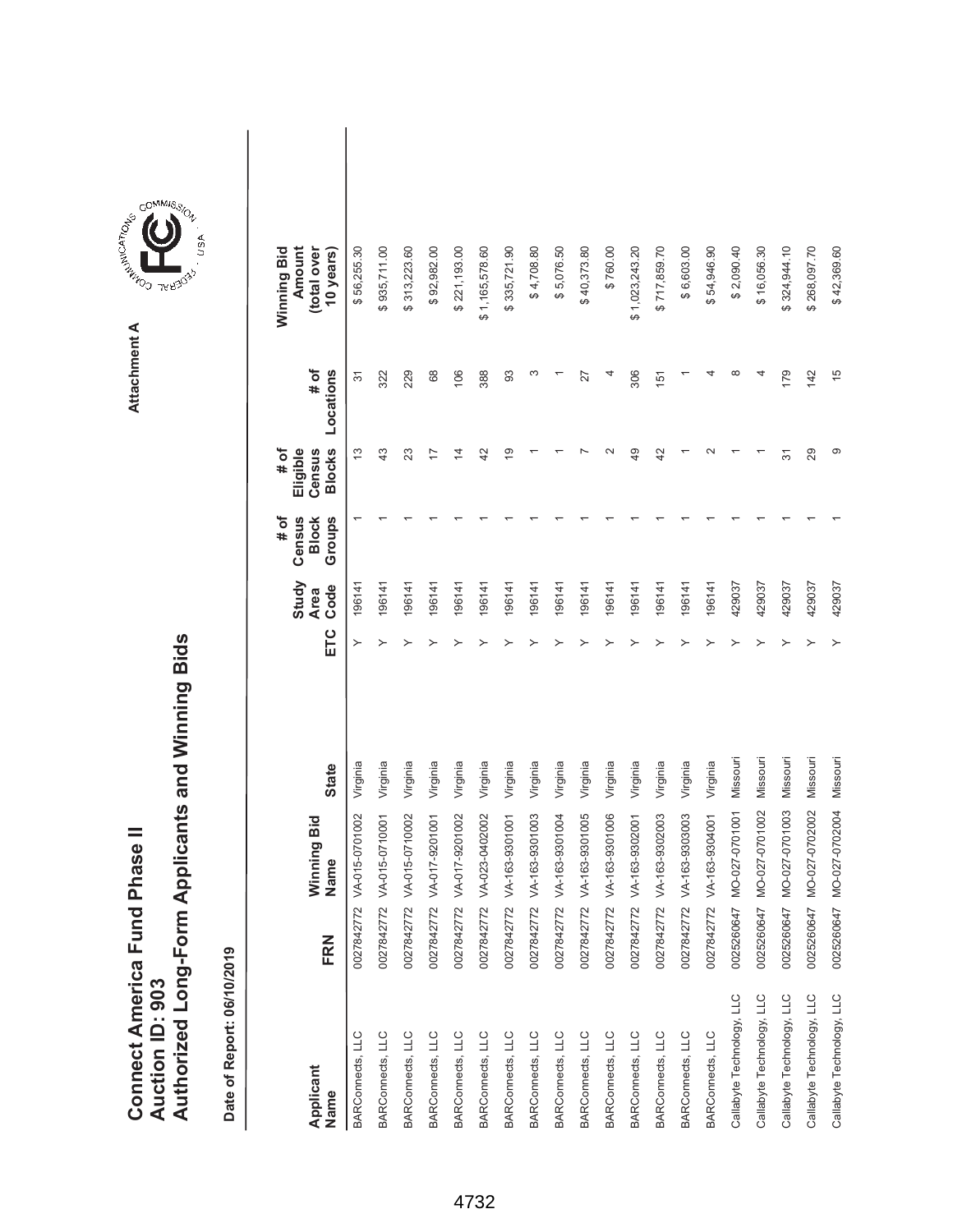|                               |                 | Authorized Long-Form Applicants and Winning Bids |
|-------------------------------|-----------------|--------------------------------------------------|
| Connect America Fund Phase II |                 |                                                  |
|                               |                 |                                                  |
|                               |                 |                                                  |
|                               |                 |                                                  |
|                               | Auction ID: 903 |                                                  |



| Applicant<br>Name                          | FRN        | Winning Bid<br>Name | <b>State</b> | ETC | Study<br>Code<br><b>Area</b> | # of<br>Census<br>Groups<br><b>Block</b> | <b>Blocks</b><br># of<br>Eligible<br>Census | # of<br>Locations  | Winning Bid<br>Amount<br>(total over<br>10 years) |  |
|--------------------------------------------|------------|---------------------|--------------|-----|------------------------------|------------------------------------------|---------------------------------------------|--------------------|---------------------------------------------------|--|
| Callabyte Technology, LLC                  | 0025260647 | MO-027-0703001      | Missouri     |     | 429037                       |                                          | ω                                           | 4                  | \$15,732.60                                       |  |
| Callabyte Technology, LLC                  | 0025260647 | MO-027-0705001      | Missouri     |     | 429037                       |                                          | $\tilde{\phantom{0}}$                       | $\overline{z}$     | \$95,889.30                                       |  |
| Callabyte Technology, LLC                  | 0025260647 | MO-027-0705002      | Missouri     |     | 429037                       |                                          | 17                                          | 61                 | \$195,358.80                                      |  |
| Callabyte Technology, LLC                  | 0025260647 | MO-027-0705003      | Missouri     |     | 429037                       |                                          | S                                           | $\overline{2}$     | \$17,955.60                                       |  |
| Callabyte Technology, LLC                  | 0025260647 | MO-027-0705004      | Missouri     |     | 429037                       |                                          | 4                                           | ဖ                  | \$10,810.80                                       |  |
| Callabyte Technology, LLC                  | 0025260647 | MO-027-0706001      | Missouri     |     | 429037                       |                                          |                                             | 132                | \$119,070.90                                      |  |
| Callabyte Technology, LLC                  | 0025260647 | MO-027-0706002      | Missouri     |     | 429037                       |                                          | R                                           | 344                | \$341,328.00                                      |  |
| Callabyte Technology, LLC                  | 0025260647 | MO-027-0706003      | Missouri     |     | 429037                       |                                          | $\frac{5}{1}$                               | 95                 | \$123,848.40                                      |  |
| Callabyte Technology, LLC                  | 0025260647 | MO-027-0706004      | Missouri     |     | 429037                       |                                          | 33                                          | 366                | \$525,575.70                                      |  |
| Callabyte Technology, LLC                  | 0025260647 | MO-027-0706005      | Missouri     |     | 429037                       |                                          | တ                                           | $^{24}$            | \$50,801.40                                       |  |
| Callabyte Technology, LLC                  | 0025260647 | MO-027-0707001      | Missouri     |     | 429037                       |                                          |                                             | တ                  | \$9,188.40                                        |  |
| Callabyte Technology, LLC                  | 0025260647 | MO-027-0707003      | Missouri     |     | 429037                       |                                          |                                             |                    | \$15,073.50                                       |  |
| Central Virginia Services, Inc.            | 0027729573 | VA-003-0101001      | Virginia     |     | 199021                       |                                          |                                             | $\scriptstyle\sim$ | \$27,469.50                                       |  |
| Central Virginia Services, Inc.            | 0027729573 | VA-003-0104012      | Virginia     |     | 199021                       |                                          | ₽                                           | 109                | \$141,500.10                                      |  |
| Central Virginia Services, Inc.            | 0027729573 | VA-003-0104013      | Virginia     |     | 199021                       |                                          |                                             | $\overline{0}$     | \$6,111.30                                        |  |
| Central Virginia Services, Inc. 0027729573 |            | VA-003-0112011      | Virginia     |     | 199021                       |                                          |                                             | 138                | \$284,063.90                                      |  |
| Central Virginia Services, Inc.            | 0027729573 | VA-003-0112012      | Virginia     |     | 199021                       |                                          | ග                                           | 58                 | \$87,681.50                                       |  |
| Central Virginia Services, Inc. 0027729573 |            | VA-003-0112013      | Virginia     |     | 199021                       |                                          |                                             | 84                 | \$78,295.20                                       |  |
| Central Virginia Services, Inc. 0027729573 |            | VA-003-0114003      | Virginia     |     | 199021                       |                                          |                                             | ဖ                  | \$82,416.40                                       |  |
| Central Virginia Services, Inc. 0027729573 |            | VA-003-0114004      | Virginia     |     | 199021                       |                                          | ω                                           | $\overline{1}$     | \$14,957.00                                       |  |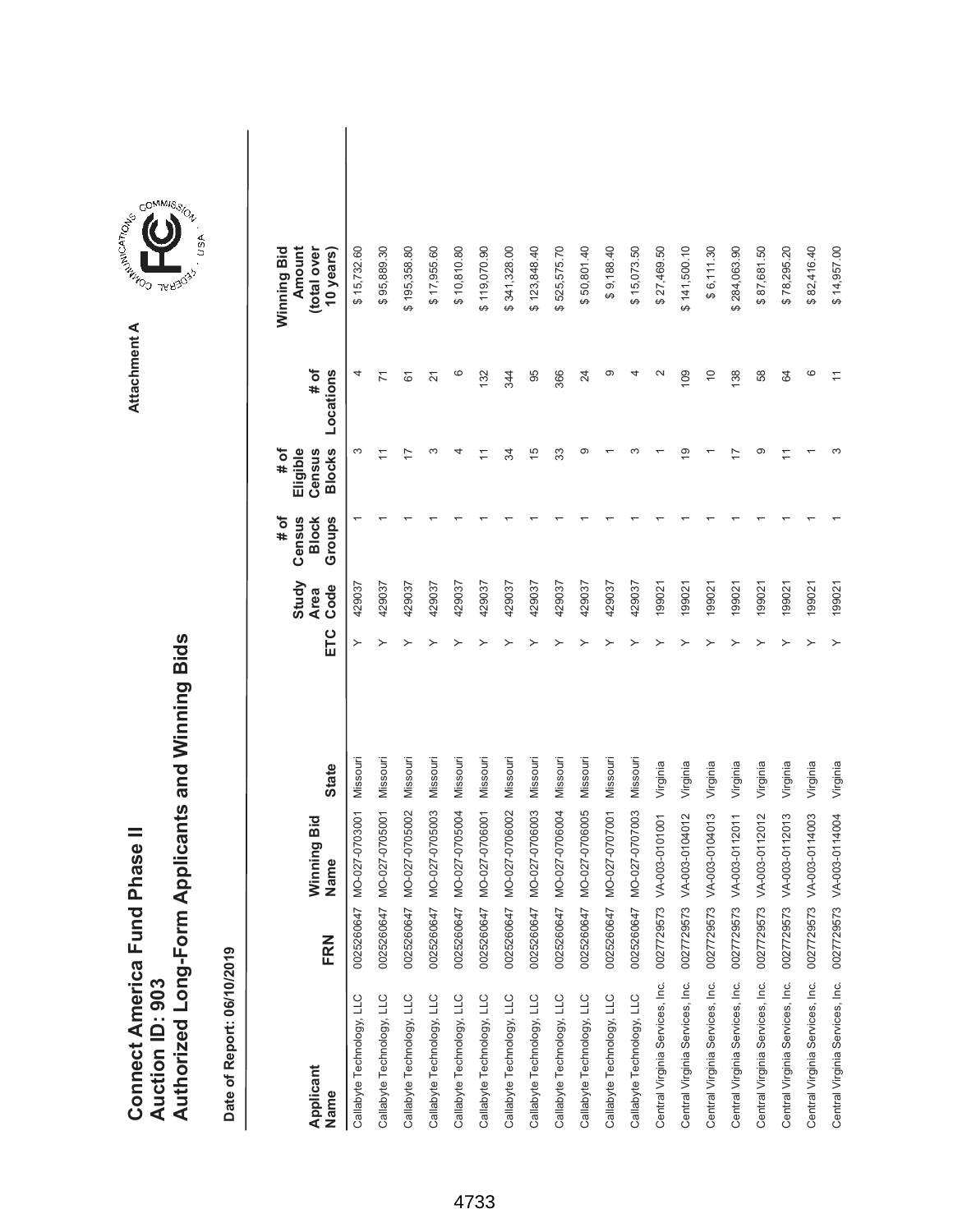|                               |                 | Authorized Long-Form Applicants and Winning Bids |
|-------------------------------|-----------------|--------------------------------------------------|
| Connect America Fund Phase II |                 |                                                  |
|                               |                 |                                                  |
|                               |                 |                                                  |
|                               |                 |                                                  |
|                               | Auction ID: 903 |                                                  |



| Applicant<br>Name                          | FRN                 | Winning Bid<br>Name | <b>State</b> | ETC | Study<br>Code<br><b>Area</b> | # of<br>Census<br>Groups<br><b>Block</b> | <b>Blocks</b><br>Eligible<br># of<br>Census | # of<br>Locations | Winning Bid<br>Amount<br>(total over<br>10 years) |
|--------------------------------------------|---------------------|---------------------|--------------|-----|------------------------------|------------------------------------------|---------------------------------------------|-------------------|---------------------------------------------------|
| Central Virginia Services, Inc.            | ر<br>م<br>002772957 | VA-009-0101002      | Virginia     |     | 199021                       |                                          | $\overline{49}$                             | 312               | \$459,057.60                                      |
| Central Virginia Services, Inc. 0027729573 |                     | VA-009-0101003      | Virginia     |     | 199021                       |                                          | 62                                          | 492               | \$1,424,402.00                                    |
| Central Virginia Services, Inc.            | 0027729573          | VA-009-0101004      | Virginia     |     | 199021                       |                                          | 101                                         | 784               | \$3,349,006.10                                    |
| Central Virginia Services, Inc.            | 0027729573          | VA-009-0102001      | Virginia     |     | 199021                       |                                          | 26                                          | 222               | \$560,680.40                                      |
| Central Virginia Services, Inc.            | 0027729573          | VA-009-0102004      | Virginia     |     | 199021                       |                                          | 84                                          | 390               | \$1,387,325.80                                    |
| Central Virginia Services, Inc.            | 0027729573          | VA-011-0401003      | Virginia     |     | 199021                       |                                          | 20                                          | 132               | \$297,181.60                                      |
| Central Virginia Services, Inc.            | 0027729573          | VA-011-0401005      | Virginia     |     | 199021                       |                                          | ω                                           | တ                 | \$25,432.20                                       |
| Central Virginia Services, Inc.            | 0027729573          | VA-011-0402001      | Virginia     |     | 199021                       |                                          | 28                                          | 240               | \$326,680.30                                      |
| Central Virginia Services, Inc.            | 0027729573          | VA-011-0402002      | Virginia     |     | 199021                       |                                          | 30                                          | 285               | \$551,975.30                                      |
| Central Virginia Services, Inc.            | 0027729573          | VA-011-0402003      | Virginia     |     | 199021                       |                                          | $\frac{3}{4}$                               | 384               | \$574,091.80                                      |
| Central Virginia Services, Inc.            | 0027729573          | VA-011-0403001      | Virginia     |     | 199021                       |                                          | 61                                          | 308               | \$1,145,301.00                                    |
| Central Virginia Services, Inc.            | 0027729573          | VA-011-0403002      | Virginia     |     | 199021                       |                                          | ග                                           | 33                | \$94,913.20                                       |
| Central Virginia Services, Inc.            | 0027729573          | VA-011-0403003      | Virginia     |     | 199021                       |                                          | $\overline{a}$                              | 255               | \$776,079.70                                      |
| Central Virginia Services, Inc.            | 0027729573          | VA-011-0403004      | Virginia     |     | 199021                       |                                          |                                             | 113               | \$285,057.90                                      |
| Central Virginia Services, Inc.            | 0027729573          | VA-029-9301011      | Virginia     |     | 199021                       |                                          |                                             | 5                 | \$39,754.80                                       |
| Central Virginia Services, Inc. 0027729573 |                     | VA-029-9301022      | Virginia     |     | 199021                       |                                          |                                             |                   | \$3,464.80                                        |
| Central Virginia Services, Inc.            | 0027729573          | VA-029-9302021      | Virginia     |     | 199021                       |                                          |                                             | $\frac{3}{2}$     | \$9,198.30                                        |
| Central Virginia Services, Inc.            | 0027729573          | VA-029-9302022      | Virginia     |     | 199021                       |                                          | 8                                           | 354               | \$1,382,824.40                                    |
| Central Virginia Services, Inc.            | 0027729573          | VA-029-9302023      | Virginia     |     | 199021                       |                                          | Ξ                                           | 53                | \$248,870.90                                      |
| Central Virginia Services, Inc.            | 0027729573          | VA-049-9301001      | Virginia     |     | 199021                       |                                          | 4                                           | 399               | \$1,435,577.40                                    |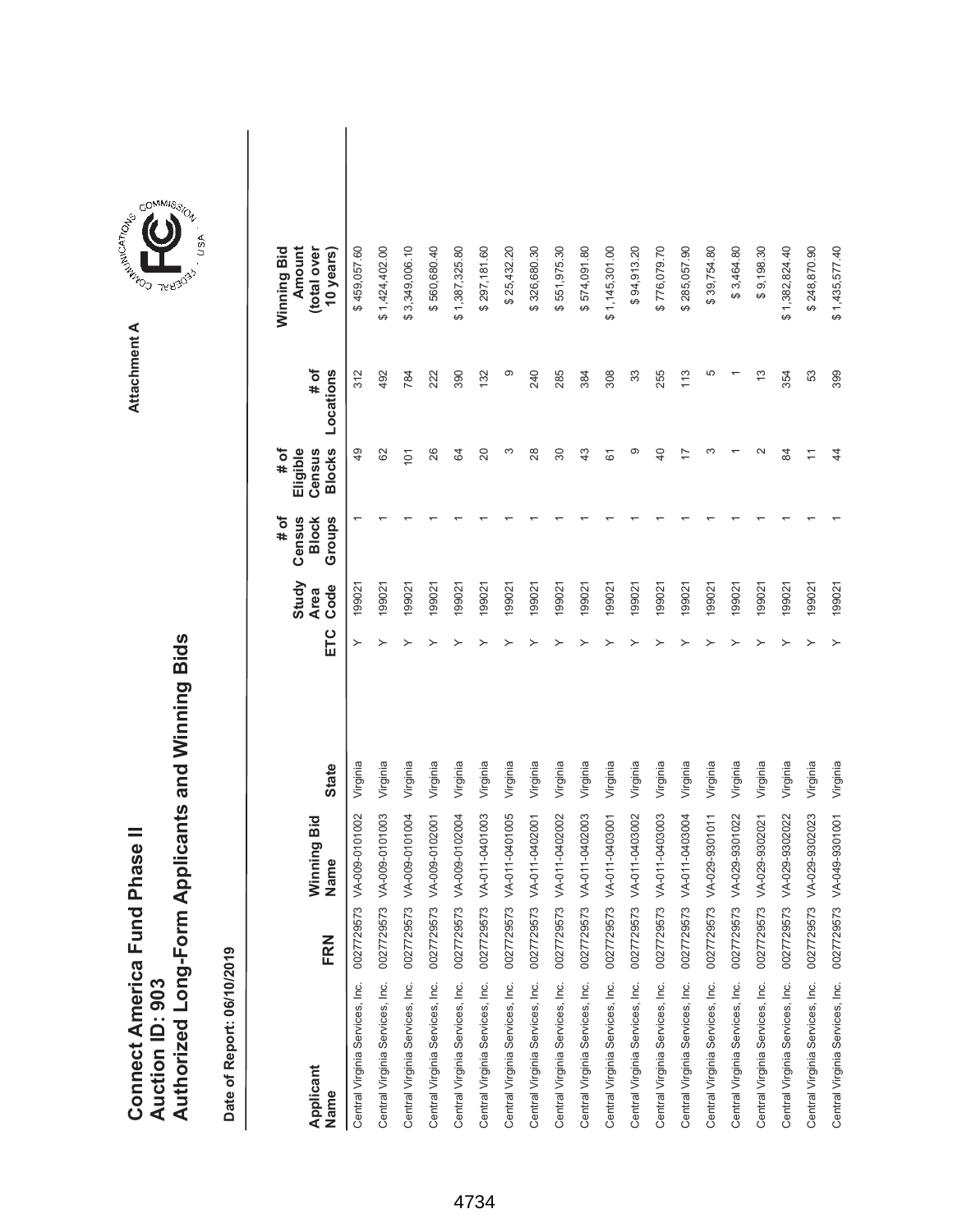|                               |                 | Authorized Long-Form Applicants and Winning Bids |
|-------------------------------|-----------------|--------------------------------------------------|
| Connect America Fund Phase II |                 |                                                  |
|                               |                 |                                                  |
|                               |                 |                                                  |
|                               |                 |                                                  |
|                               | Auction ID: 903 |                                                  |



GOMMIS<sub>SION</sub>

NSN.

| Applicant<br>Name                          | FRN        | Winning Bid<br>Name | <b>State</b> | ETC | Study<br>Code<br><b>Area</b> | # of<br>Census<br>Groups<br><b>Block</b> | <b>Blocks</b><br>Eligible<br># of<br>Census | # of<br>Locations | Amount<br>Winning Bid<br>(total over<br>10 years) |
|--------------------------------------------|------------|---------------------|--------------|-----|------------------------------|------------------------------------------|---------------------------------------------|-------------------|---------------------------------------------------|
| Central Virginia Services, Inc.            | 0027729573 | VA-049-9301002      | Virginia     |     | 199021                       |                                          | 45                                          | 400               | \$736,823.80                                      |
| Central Virginia Services, Inc.            | 0027729573 | VA-049-9301003      | Virginia     | ≻   | 199021                       |                                          | 28                                          | 338               | \$715,782.10                                      |
| Central Virginia Services, Inc.            | 0027729573 | VA-065-0202001      | Virginia     |     | 199021                       |                                          |                                             |                   | \$13,734.80                                       |
| Central Virginia Services, Inc.            | 0027729573 | VA-065-0202002      | Virginia     |     | 199021                       |                                          | m                                           | 5                 | \$68,681.60                                       |
| Central Virginia Services, Inc.            | 0027729573 | VA-065-0203002      | Virginia     |     | 199021                       |                                          | $\sim$                                      | ო                 | \$28,072.80                                       |
| Central Virginia Services, Inc.            | 0027729573 | VA-075-4004003      | Virginia     |     | 199021                       |                                          | 20                                          | 164               | \$430,962.90                                      |
| Central Virginia Services, Inc.            | 0027729573 | VA-075-4005001      | Virginia     |     | 199021                       |                                          | 24                                          | 204               | \$424,469.00                                      |
| Central Virginia Services, Inc.            | 0027729573 | VA-075-4005002      | Virginia     |     | 199021                       |                                          | 12                                          | 61                | \$87,399.40                                       |
| Central Virginia Services, Inc.            | 0027729573 | VA-075-4005003      | Virginia     |     | 199021                       |                                          | é,                                          | 132               | \$285,758.10                                      |
| Central Virginia Services, Inc.            | 0027729573 | VA-109-9502012      | Virginia     |     | 199021                       |                                          | ∞                                           | $\frac{0}{2}$     | \$53,179.00                                       |
| Central Virginia Services, Inc.            | 0027729573 | VA-109-9502013      | Virginia     |     | 199021                       |                                          | $\infty$                                    | 83                | \$172,167.90                                      |
| Central Virginia Services, Inc.            | 0027729573 | VA-109-9503002      | Virginia     |     | 199021                       |                                          | 55                                          | 313               | \$666,570.50                                      |
| Central Virginia Services, Inc.            | 0027729573 | VA-109-9503003      | Virginia     |     | 199021                       |                                          | $\frac{8}{1}$                               | 124               | \$246,645.80                                      |
| Central Virginia Services, Inc.            | 0027729573 | VA-109-9504001      | Virginia     |     | 199021                       |                                          | Ю                                           | 49                | \$20,653.10                                       |
| Central Virginia Services, Inc.            | 0027729573 | VA-109-9504002      | Virginia     |     | 199021                       |                                          | 27                                          | 351               | \$625,886.30                                      |
| Central Virginia Services, Inc.            | 0027729573 | VA-125-9501001      | Virginia     |     | 199021                       |                                          | 8                                           | 475               | \$1,867,406.50                                    |
| Central Virginia Services, Inc.            | 0027729573 | VA-125-9501002      | Virginia     |     | 199021                       |                                          | 52                                          | 337               | \$650,807.30                                      |
| Central Virginia Services, Inc.            | 0027729573 | VA-125-9501003      | Virginia     |     | 199021                       |                                          | $\overline{ }$                              | 45                | \$115,580.90                                      |
| Central Virginia Services, Inc. 0027729573 |            | VA-125-9501004      | Virginia     |     | 199021                       |                                          | 79                                          | 378               | \$1,324,554.70                                    |
| Central Virginia Services, Inc.            | 0027729573 | VA-125-9502001      | Virginia     |     | 199021                       |                                          | S                                           | 25                | \$67,506.80                                       |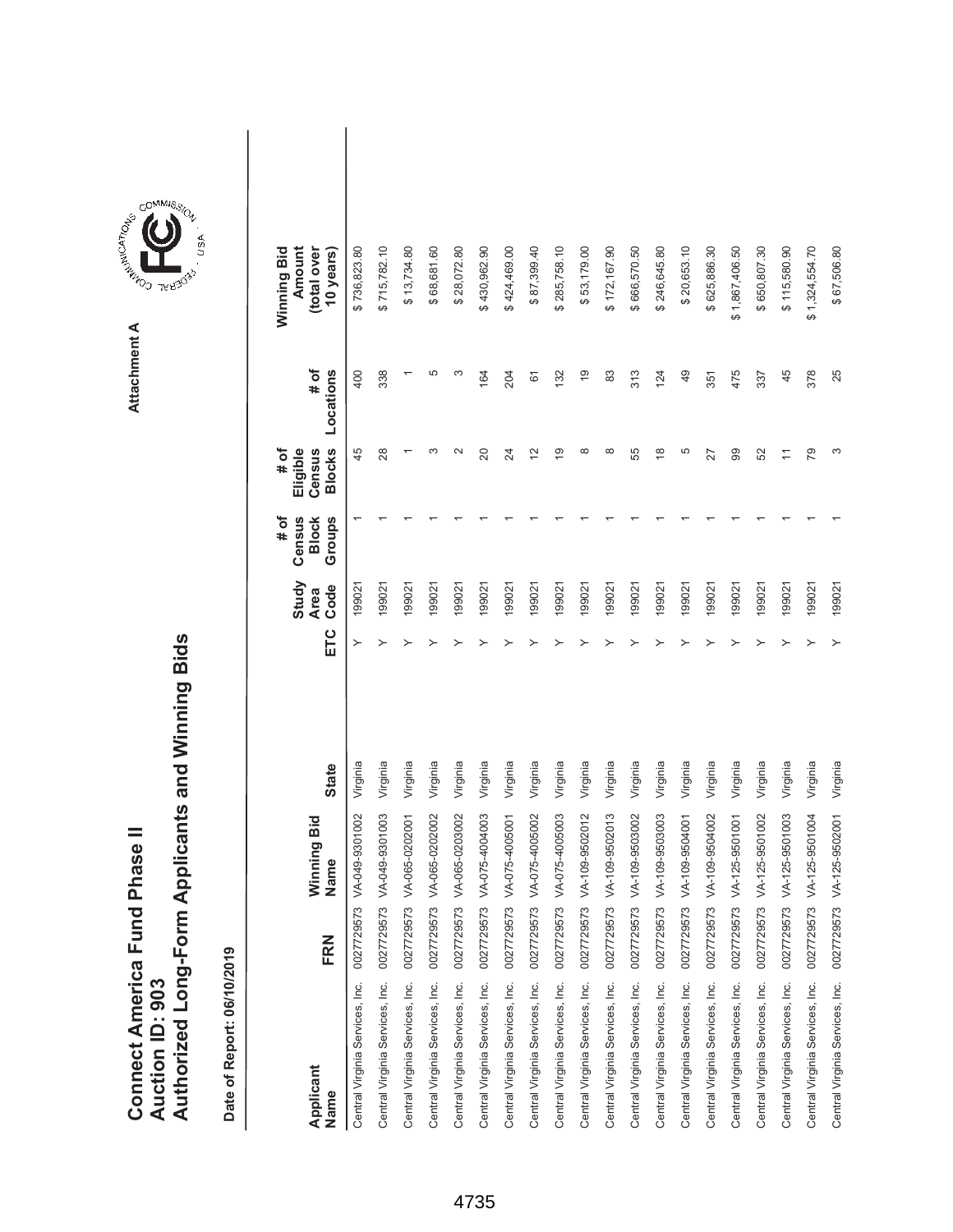|                               |                 | Authorized Long-Form Applicants and Winning Bids |
|-------------------------------|-----------------|--------------------------------------------------|
| Connect America Fund Phase II |                 |                                                  |
|                               |                 |                                                  |
|                               |                 |                                                  |
|                               |                 |                                                  |
|                               | Auction ID: 903 |                                                  |
|                               |                 |                                                  |
|                               |                 |                                                  |
|                               |                 |                                                  |



GOMMIS<sub>SION</sub>

| Applicant<br>Name                          | FRN        | Winning Bid<br>Name | <b>State</b> | ETC | Study<br>Code<br><b>Area</b> | Census<br>Groups<br># of<br><b>Block</b> | <b>Blocks</b><br># of<br>Eligible<br>Census | # of<br>Locations | Amount<br>Winning Bid<br>(total over<br>10 years) |  |
|--------------------------------------------|------------|---------------------|--------------|-----|------------------------------|------------------------------------------|---------------------------------------------|-------------------|---------------------------------------------------|--|
| Central Virginia Services, Inc. 0027729573 |            | VA-125-9502002      | Virginia     |     | 199021                       |                                          | $\overline{a}$                              | 239               | \$455,223.60                                      |  |
| Central Virginia Services, Inc. 0027729573 |            | VA-125-9502003      | Virginia     | ≻   | 199021                       |                                          | $\infty$                                    | 151               | \$274,074.20                                      |  |
| Central Virginia Services, Inc. 0027729573 |            | VA-125-9502004      | Virginia     |     | 199021                       |                                          | 4                                           | 90                | \$57,313.00                                       |  |
| Central Virginia Services, Inc. 0027729573 |            | VA-125-9503001      | Virginia     |     | 199021                       |                                          | 89                                          | 363               | \$789,711.70                                      |  |
| Central Virginia Services, Inc. 0027729573 |            | VA-125-9503002      | Virginia     |     | 199021                       |                                          | 25                                          | 271               | \$342,068.30                                      |  |
| Central Virginia Services, Inc. 0027729573 |            | VA-125-9503003      | Virginia     |     | 199021                       |                                          | 73                                          | 558               | \$2,199,629.70                                    |  |
| Central Virginia Services, Inc. 0027729573 |            | VA-125-9503004      | Virginia     |     | 199021                       |                                          | 43                                          | 414               | \$646,852.60                                      |  |
| Central Virginia Services, Inc. 0027729573 |            | VA-137-1103002      | Virginia     |     | 199021                       |                                          | $\infty$                                    | 52                | \$136,070.40                                      |  |
| Co-Mo Comm, Inc.                           | 0021854278 | comopkg1            | Missouri     |     | 429038                       |                                          | යි                                          | 389               | \$518,040.90                                      |  |
| Co-Mo Comm, Inc.                           | 0021854278 | MO-015-4601001      | Missouri     |     | 429038                       |                                          |                                             | $\overline{7}$    | \$364,155.00                                      |  |
| Co-Mo Comm, Inc.                           | 0021854278 | MO-015-4601002      | Missouri     |     | 429038                       |                                          | 29                                          | 207               | \$783,615.00                                      |  |
| Co-Mo Comm, Inc.                           | 0021854278 | MO-015-4603001      | Missouri     |     | 429038                       |                                          | 38                                          | 267               | \$655,860.00                                      |  |
| Co-Mo Comm, Inc.                           | 0021854278 | MO-015-4604001      | Missouri     |     | 429038                       |                                          | 29                                          | 253               | \$521,140.00                                      |  |
| Co-Mo Comm, Inc.                           | 0021854278 | MO-015-4604002      | Missouri     |     | 429038                       |                                          | 103                                         | 873               | \$1,666,430.00                                    |  |
| Co-Mo Comm, Inc.                           | 0021854278 | MO-029-9512001      | Missouri     |     | 429038                       |                                          | 17                                          | 61                | \$35,584.00                                       |  |
| Co-Mo Comm, Inc.                           | 0021854278 | MO-053-9501001      | Missouri     |     | 429038                       |                                          | 92                                          | 533               | \$2,100,315.00                                    |  |
| Co-Mo Comm, Inc.                           | 0021854278 | MO-053-9501002      | Missouri     |     | 429038                       |                                          | 67                                          | 308               | \$1,759,653.00                                    |  |
| Co-Mo Comm, Inc.                           | 0021854278 | MO-053-9502002      | Missouri     |     | 429038                       |                                          | တ                                           | 74                | \$162,778.00                                      |  |
| Co-Mo Comm, Inc.                           | 0021854278 | MO-053-9505001      | Missouri     |     | 429038                       |                                          | $\sim$                                      | S                 | \$25,550.00                                       |  |
| Co-Mo Comm, Inc.                           | 0021854278 | MO-053-9505003      | Missouri     |     | 429038                       |                                          |                                             | 105               | \$176,764.00                                      |  |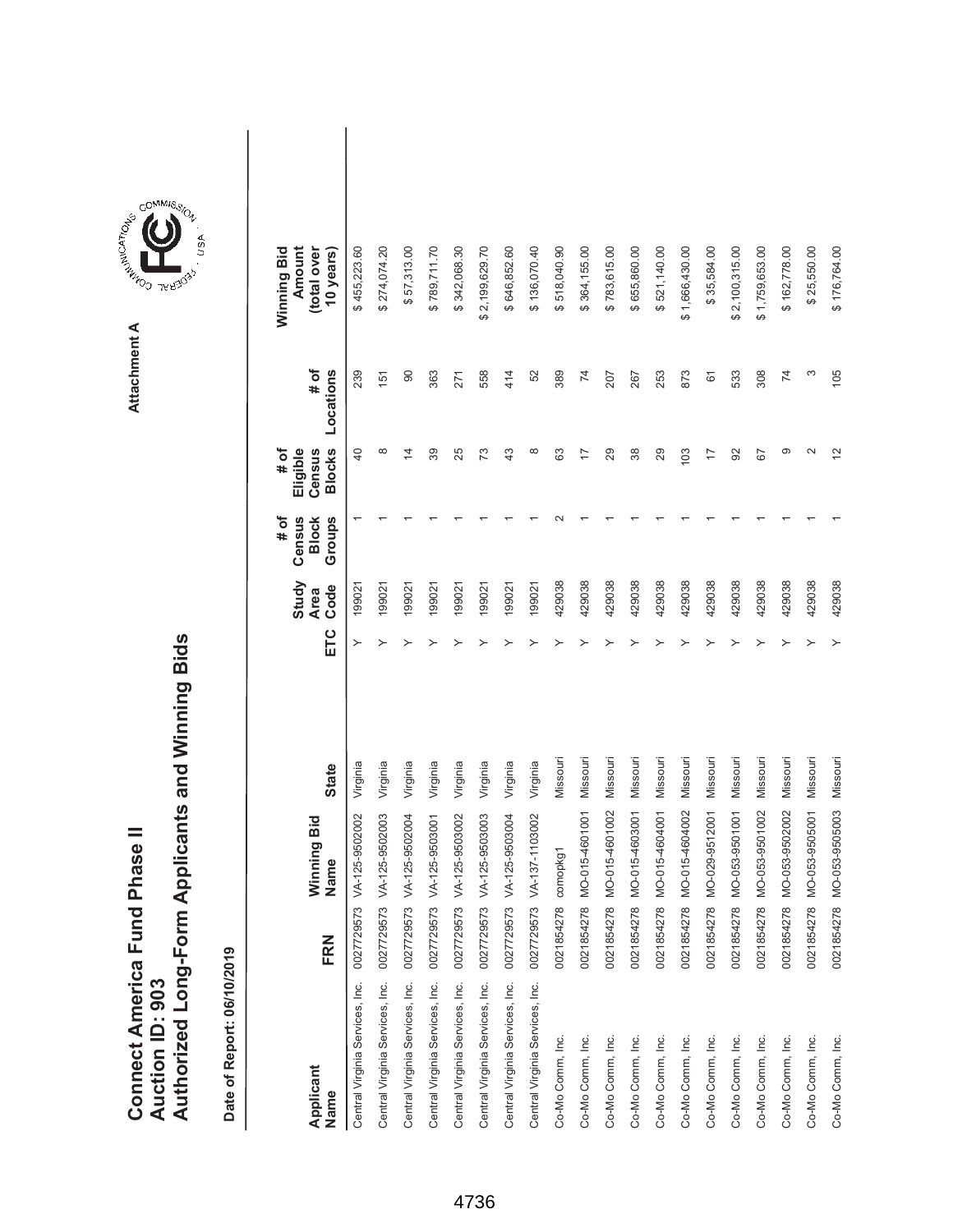|                               |                 | Authorized Long-Form Applicants and Winning Bids |
|-------------------------------|-----------------|--------------------------------------------------|
| Connect America Fund Phase II |                 |                                                  |
|                               |                 |                                                  |
|                               |                 |                                                  |
|                               |                 |                                                  |
|                               | Auction ID: 903 |                                                  |



| Applicant<br>Name      | FRN        | Winning Bid<br>Name | <b>State</b> | ETC | Study<br>Code<br><b>Area</b> | # of<br>Census<br>Groups<br><b>Block</b> | <b>Blocks</b><br>Eligible<br># of<br>Census | # of<br>Locations | Amount<br>Winning Bid<br>(total over<br>10 years) |  |
|------------------------|------------|---------------------|--------------|-----|------------------------------|------------------------------------------|---------------------------------------------|-------------------|---------------------------------------------------|--|
| Co-Mo Comm, Inc.       | 0021854278 | MO-053-9505004      | Missouri     | ≻   | 429038                       |                                          | $\frac{6}{5}$                               | 57                | \$380,128.00                                      |  |
| Co-Mo Comm, Inc.       | 0021854278 | MO-053-9505005      | Missouri     | ≻   | 429038                       |                                          | 30                                          | 224               | \$892,045.00                                      |  |
| Co-Mo Comm, Inc.       | 0021854278 | MO-135-3851001      | Missouri     |     | 429038                       |                                          | 61                                          | 388               | \$1,884,492.50                                    |  |
| Co-Mo Comm, Inc.       | 0021854278 | MO-135-3851002      | Missouri     |     | 429038                       |                                          | 55                                          | 305               | \$1,022,879.00                                    |  |
| Co-Mo Comm, Inc.       | 0021854278 | MO-135-3851003      | Missouri     |     | 429038                       |                                          | 78                                          | 649               | \$1,144,258.50                                    |  |
| Co-Mo Comm, Inc.       | 0021854278 | MO-135-3853001      | Missouri     |     | 429038                       |                                          | 33                                          | 170               | \$538,597.80                                      |  |
| Co-Mo Comm, Inc.       | 0021854278 | MO-135-3853002      | Missouri     |     | 429038                       |                                          | 17                                          | 52                | \$181,753.00                                      |  |
| Co-Mo Comm, Inc.       | 0021854278 | MO-135-3853003      | Missouri     |     | 429038                       |                                          | 57                                          | 121               | \$581,647.00                                      |  |
| Co-Mo Comm, Inc.       | 0021854278 | MO-135-3854001      | Missouri     |     | 429038                       |                                          | 33                                          | 133               | \$588,346.00                                      |  |
| Co-Mo Comm, Inc.       | 0021854278 | MO-135-3854003      | Missouri     |     | 429038                       |                                          |                                             | $\frac{6}{5}$     | \$56,639.00                                       |  |
| Co-Mo Comm, Inc.       | 0021854278 | MO-141-4701001      | Missouri     |     | 429038                       |                                          | 36                                          | 198               | \$555,933.30                                      |  |
| Co-Mo Comm, Inc.       | 0021854278 | MO-141-4701002      | Missouri     |     | 429038                       |                                          | $\overline{49}$                             | 343               | \$564,595.20                                      |  |
| Co-Mo Comm, Inc.       | 0021854278 | MO-141-4701003      | Missouri     |     | 429038                       |                                          | 116                                         | 920               | \$1,315,661.10                                    |  |
| Co-Mo Comm, Inc.       | 0021854278 | MO-141-4701004      | Missouri     |     | 429038                       |                                          | 61                                          | 263               | \$1,268,128.60                                    |  |
| Co-Mo Comm, Inc.       | 0021854278 | MO-141-4702001      | Missouri     |     | 429038                       |                                          | $\overline{a}$                              | 266               | \$504,273.90                                      |  |
| Co-Mo Comm, Inc.       | 0021854278 | MO-141-4702002      | Missouri     |     | 429038                       |                                          | 55                                          | 414               | \$734,841.90                                      |  |
| Co-Mo Comm, Inc.       | 0021854278 | MO-141-4705001      | Missouri     |     | 429038                       |                                          | 36                                          | 362               | \$560,562.60                                      |  |
| Co-Mo Comm, Inc.       | 0021854278 | MO-141-4705002      | Missouri     |     | 429038                       |                                          |                                             | ග                 | \$10,440.30                                       |  |
| Co-Mo Comm, Inc.       | 0021854278 | MO-141-4705004      | Missouri     |     | 429038                       |                                          | $\frac{4}{3}$                               | 304               | \$413,856.30                                      |  |
| Commnet of Nevada, LLC | 0018122879 | NV-007-9507021      | Nevada       |     | 559005                       |                                          | 32                                          | 64                | \$279,767.80                                      |  |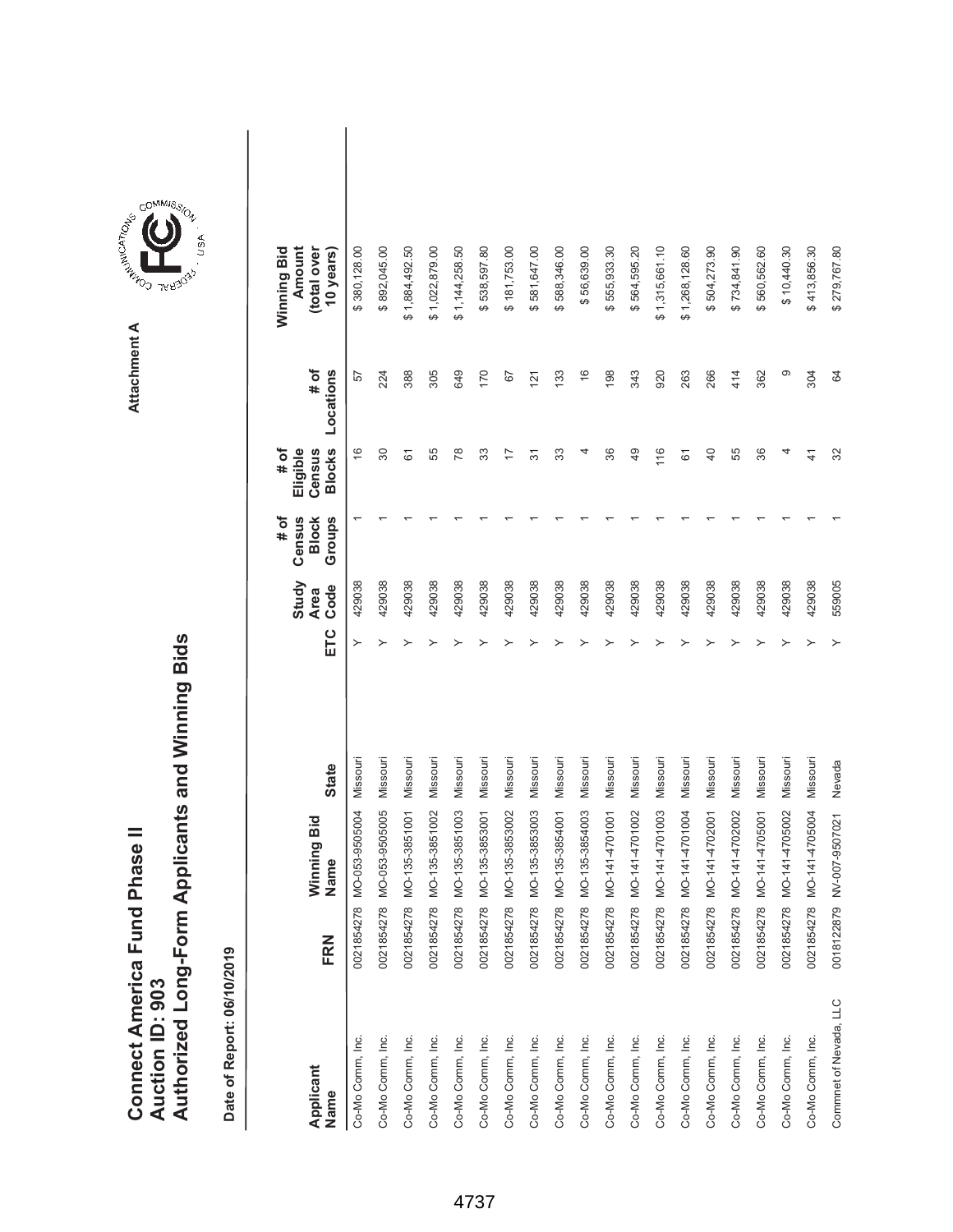|                               |                 | Authorized Long-Form Applicants and Winning Bids |
|-------------------------------|-----------------|--------------------------------------------------|
| Connect America Fund Phase II |                 |                                                  |
|                               |                 |                                                  |
|                               |                 |                                                  |
|                               |                 |                                                  |
|                               | Auction ID: 903 |                                                  |
|                               |                 |                                                  |
|                               |                 |                                                  |
|                               |                 |                                                  |



COMMIS<sub>SION</sub>

| Applicant<br>Name      | FRN        | Winning Bid<br>Name | <b>State</b> | ETC | Study<br>Code<br><b>Area</b> | Census<br># of<br>Groups<br><b>Block</b> | <b>Blocks</b><br># of<br>Eligible<br>Census | # of<br>Locations | Amount<br>Winning Bid<br>(total over<br>10 years) |  |
|------------------------|------------|---------------------|--------------|-----|------------------------------|------------------------------------------|---------------------------------------------|-------------------|---------------------------------------------------|--|
| Commnet of Nevada, LLC | 0018122879 | NV-007-9512022      | Nevada       |     | 559005                       |                                          | 4                                           | $\overline{5}$    | \$99,325.20                                       |  |
| Commnet of Nevada, LLC | 0018122879 | NV-007-9514011      | Nevada       | ≻   | 559005                       |                                          | $\widetilde{C}$                             | $\overline{2}$    | \$87,045.40                                       |  |
| Commnet of Nevada, LLC | 0018122879 | NV-007-9514021      | Nevada       |     | 559005                       |                                          | $\mathbf{\sim}$                             | 4                 | \$18,233.80                                       |  |
| Commnet of Nevada, LLC | 0018122879 | NV-007-9514023      | Nevada       |     | 559005                       |                                          | $\overline{C}$                              | 28                | \$127,634.00                                      |  |
| Commnet of Nevada, LLC | 0018122879 | NV-009-9501001      | Nevada       |     | 559005                       |                                          | 46                                          | 274               | \$47,581.00                                       |  |
| Commnet of Nevada, LLC | 0018122879 | NV-011-0001001      | Nevada       |     | 559005                       |                                          | 109                                         | 356               | \$1,051,057.80                                    |  |
| Commnet of Nevada, LLC | 0018122879 | NV-011-0001002      | Nevada       |     | 559005                       |                                          | ଚ                                           | 304               | \$862,999.80                                      |  |
| Commnet of Nevada, LLC | 0018122879 | NV-013-0105002      | Nevada       |     | 559005                       |                                          | 29                                          | 197               | \$166,878.40                                      |  |
| Commnet of Nevada, LLC | 0018122879 | NV-013-0105003      | Nevada       |     | 559005                       |                                          | 27                                          | 151               | \$350,698.40                                      |  |
| Commnet of Nevada, LLC | 0018122879 | NV-013-0105004      | Nevada       |     | 559005                       |                                          | $\overline{4}$                              | 197               | \$253,637.80                                      |  |
| Commnet of Nevada, LLC | 0018122879 | NV-013-0106001      | Nevada       |     | 559005                       |                                          | 58                                          | 289               | \$456,794.00                                      |  |
| Commnet of Nevada, LLC | 0018122879 | NV-013-0106002      | Nevada       |     | 559005                       |                                          | 145                                         | 454               | \$892,452.60                                      |  |
| Commnet of Nevada, LLC | 0018122879 | NV-013-0107012      | Nevada       |     | 559005                       |                                          | 5                                           | 28                | \$17,638.40                                       |  |
| Commnet of Nevada, LLC | 0018122879 | NV-013-0107013      | Nevada       |     | 559005                       |                                          | 4                                           | 17                | \$19,398.60                                       |  |
| Commnet of Nevada, LLC | 0018122879 | NV-013-0107021      | Nevada       |     | 559005                       |                                          | 21                                          | 229               | \$93,581.80                                       |  |
| Commnet of Nevada, LLC | 0018122879 | NV-013-0107022      | Nevada       |     | 559005                       |                                          | 13                                          | $\overline{7}$    | \$173,313.40                                      |  |
| Commnet of Nevada, LLC | 0018122879 | NV-013-0107023      | Nevada       |     | 559005                       |                                          |                                             | 63                | \$32,409.00                                       |  |
| Commnet of Nevada, LLC | 0018122879 | NV-015-0003002      | Nevada       |     | 559005                       |                                          | $\overline{a}$                              | 377               | \$917,537.40                                      |  |
| Commnet of Nevada, LLC | 0018122879 | NV-015-0003003      | Nevada       |     | 559005                       |                                          | ଚ                                           | 602               | \$1,599,145.60                                    |  |
| Commnet of Nevada, LLC | 0018122879 | NV-019-9601011      | Nevada       |     | 559005                       |                                          | 32                                          | 239               | \$408,332.60                                      |  |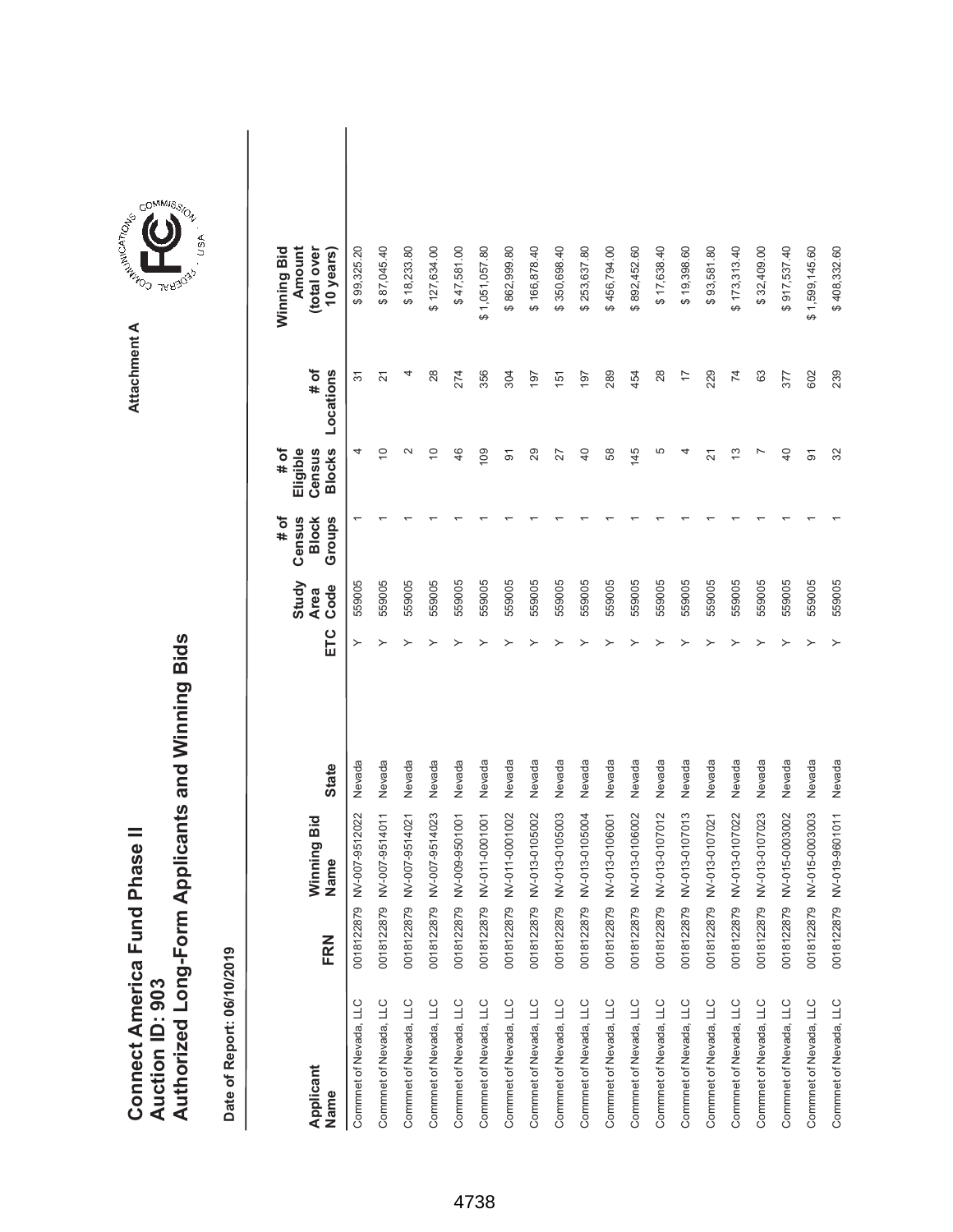|                               |                 | Authorized Long-Form Applicants and Winning Bids |
|-------------------------------|-----------------|--------------------------------------------------|
| Connect America Fund Phase II |                 |                                                  |
|                               |                 |                                                  |
|                               |                 |                                                  |
|                               |                 |                                                  |
|                               | Auction ID: 903 |                                                  |



**Attachment A**

| Applicant<br>Name      | FRN        | Winning Bid<br>Name | <b>State</b> | ETC | Study<br>Code<br><b>Area</b> | Census<br>Groups<br># of<br><b>Block</b> | <b>Blocks</b><br># of<br>Eligible<br>Census | # of<br>Locations | Winning Bid<br>Amount<br>(total over<br>10 years) |  |
|------------------------|------------|---------------------|--------------|-----|------------------------------|------------------------------------------|---------------------------------------------|-------------------|---------------------------------------------------|--|
| Commnet of Nevada, LLC | 0018122879 | NV-019-9601013      | Nevada       | ≻   | 559005                       |                                          | $\mathbf{\Omega}$                           | ဖ                 | \$26,566.80                                       |  |
| Commnet of Nevada, LLC | 0018122879 | NV-019-9601031      | Nevada       | ≻   | 559005                       |                                          | 4                                           | 32                | \$40,775.80                                       |  |
| Commnet of Nevada, LLC | 0018122879 | NV-019-9602012      | Nevada       |     | 559005                       |                                          | 45                                          | 253               | \$402,638.60                                      |  |
| Commnet of Nevada, LLC | 0018122879 | NV-019-9602021      | Nevada       |     | 559005                       |                                          | 89                                          | 316               | \$503,780.90                                      |  |
| Commnet of Nevada, LLC | 0018122879 | NV-019-9602022      | Nevada       |     | 559005                       |                                          | 81                                          | 402               | \$550,102.80                                      |  |
| Commnet of Nevada, LLC | 0018122879 | NV-021-9708001      | Nevada       |     | 559005                       |                                          | 144                                         | 870               | \$1,469,564.20                                    |  |
| Commnet of Nevada, LLC | 0018122879 | NV-023-9601001      | Nevada       |     | 559005                       |                                          | 20                                          | 553               | \$1,775,269.60                                    |  |
| Commnet of Nevada, LLC | 0018122879 | NV-023-9601002      | Nevada       |     | 559005                       |                                          | 74                                          | 548               | \$1,753,655.80                                    |  |
| Commnet of Nevada, LLC | 0018122879 | NV-023-9602001      | Nevada       |     | 559005                       |                                          | 80                                          | 324               | \$605,389.20                                      |  |
| Commnet of Nevada, LLC | 0018122879 | NV-023-9603001      | Nevada       |     | 559005                       |                                          | 142                                         | 985               | \$83,608.60                                       |  |
| Commnet of Nevada, LLC | 0018122879 | NV-023-9603002      | Nevada       |     | 559005                       |                                          | 43                                          | 289               | \$15,759.10                                       |  |
| Commnet of Nevada, LLC | 0018122879 | NV-023-9604012      | Nevada       |     | 559005                       |                                          | 4                                           | $\overline{5}$    | \$11,495.30                                       |  |
| Commnet of Nevada, LLC | 0018122879 | NV-027-9601001      | Nevada       |     | 559005                       |                                          | 138                                         | 695               | \$1,820,416.00                                    |  |
| Commnet of Nevada, LLC | 0018122879 | NV-027-9601003      | Nevada       |     | 559005                       |                                          | 35                                          | 109               | \$269,461.40                                      |  |
| Commnet of Nevada, LLC | 0018122879 | NV-031-0035011      | Nevada       |     | 559005                       |                                          | 89                                          | 593               | \$1,557,745.80                                    |  |
| Commnet of Nevada, LLC | 0018122879 | NV-031-0035012      | Nevada       |     | 559005                       |                                          | 17                                          | 172               | \$329,872.50                                      |  |
| Commnet of Nevada, LLC | 0018122879 | NV-031-0035013      | Nevada       |     | 559005                       |                                          | 73                                          | 653               | \$2,051,717.50                                    |  |
| Commnet of Nevada, LLC | 0018122879 | NV-031-0035154      | Nevada       |     | 559005                       |                                          | $\overline{2}$                              | 200               | \$199,339.40                                      |  |
| Commnet of Nevada, LLC | 0018122879 | NV-031-9402001      | Nevada       |     | 559005                       |                                          | 82                                          | 379               | \$663,435.00                                      |  |
| Commnet of Nevada, LLC | 0018122879 | NV-033-9701002      | Nevada       |     | 559005                       |                                          | 57                                          | 376               | \$284,070.80                                      |  |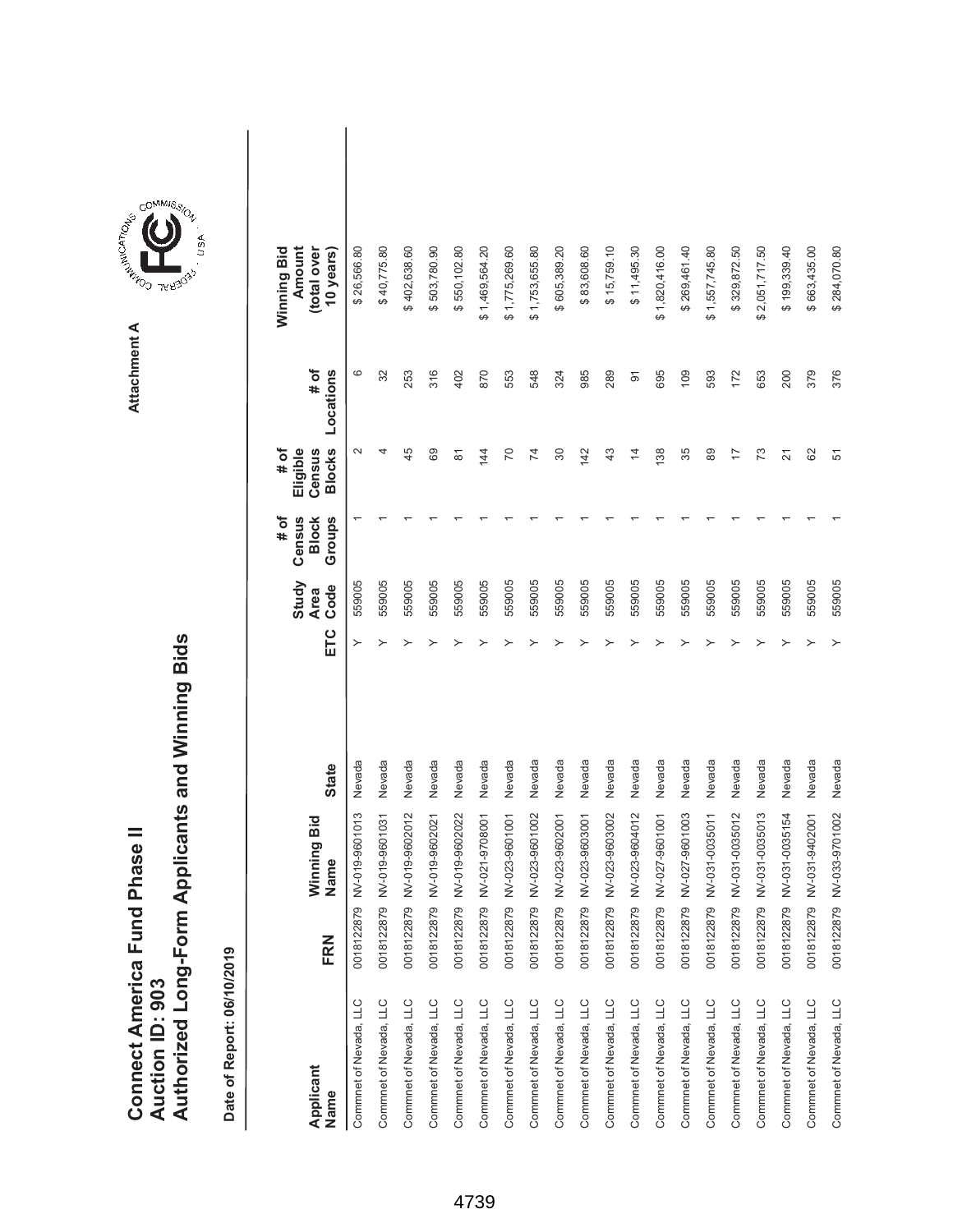|                               |                 | Authorized Long-Form Applicants and Winning Bids |
|-------------------------------|-----------------|--------------------------------------------------|
| Connect America Fund Phase II |                 |                                                  |
|                               |                 |                                                  |
|                               |                 |                                                  |
|                               |                 |                                                  |
|                               | Auction ID: 903 |                                                  |



| Applicant<br>Name      | FRN        | Winning Bid<br>Name | <b>State</b> | ETC | Study<br>Code<br><b>Area</b> | # of<br>Census<br>Groups<br><b>Block</b> | <b>Blocks</b><br>Eligible<br># of<br>Census | # of<br>Locations | Winning Bid<br>Amount<br>(total over<br>10 years) |  |
|------------------------|------------|---------------------|--------------|-----|------------------------------|------------------------------------------|---------------------------------------------|-------------------|---------------------------------------------------|--|
| Commnet of Nevada, LLC | 0018122879 | NV-033-9702001      | Nevada       | ≻   | 559005                       |                                          | $\overline{a}$                              | 241               | \$213,639.40                                      |  |
| Commnet of Nevada, LLC | 0018122879 | NV-033-9702002      | Nevada       |     | 559005                       |                                          | 24                                          | 145               | \$87,984.00                                       |  |
| Commnet of Nevada, LLC | 0018122879 | NV-033-9702003      | Nevada       |     | 559005                       |                                          | 77                                          | 338               | \$747,947.20                                      |  |
| Commnet of Nevada, LLC | 0018122879 | NV-033-9703001      | Nevada       |     | 559005                       |                                          | 24                                          | 115               | \$23,231.00                                       |  |
| Commnet of Nevada, LLC | 0018122879 | NV-033-9703002      | Nevada       |     | 559005                       |                                          | $\tilde{c}$                                 | 38                | \$14,242.80                                       |  |
| Commnet of Nevada, LLC | 0018122879 | NV-033-9703003      | Nevada       |     | 559005                       |                                          | 57                                          | 122               | \$212,664.40                                      |  |
| Douglas Services, Inc. | 0001566306 | OR-011-0001004      | Oregon       |     | 536129                       |                                          |                                             |                   | \$12,446.30                                       |  |
| Douglas Services, Inc. | 0001566306 | OR-011-0007007      | Oregon       |     | 536129                       |                                          |                                             |                   | \$4,962.90                                        |  |
| Douglas Services, Inc. | 0001566306 | OR-019-0200002      | Oregon       |     | 536129                       |                                          | ₽                                           | 78                | \$288,915.60                                      |  |
| Douglas Services, Inc. | 0001566306 | OR-019-0400001      | Oregon       |     | 536129                       |                                          |                                             | ∞                 | \$37,346.00                                       |  |
| Douglas Services, Inc. | 0001566306 | OR-019-0400003      | Oregon       |     | 536129                       |                                          |                                             | $\sim$            | \$24,892.60                                       |  |
| Douglas Services, Inc. | 0001566306 | OR-019-0500011      | Oregon       |     | 536129                       |                                          |                                             |                   | \$12,446.30                                       |  |
| Douglas Services, Inc. | 0001566306 | OR-019-0600002      | Oregon       |     | 536129                       |                                          |                                             |                   | \$12,446.30                                       |  |
| Douglas Services, Inc. | 0001566306 | OR-019-0900003      | Oregon       |     | 536129                       |                                          | ო                                           | $\frac{6}{5}$     | \$65,831.20                                       |  |
| Douglas Services, Inc. | 0001566306 | OR-019-1100003      | Oregon       |     | 536129                       |                                          | $\sim$                                      | 5                 | \$14,221.30                                       |  |
| Douglas Services, Inc. | 0001566306 | OR-019-1200001      | Oregon       |     | 536129                       |                                          |                                             | $\infty$          | \$23,557.80                                       |  |
| Douglas Services, Inc. | 0001566306 | OR-019-1800001      | Oregon       |     | 536129                       |                                          | $\overline{9}$                              | 42                | \$235,684.60                                      |  |
| Douglas Services, Inc. | 0001566306 | OR-019-1800002      | Oregon       |     | 536129                       |                                          | 27                                          | 70                | \$538,875.60                                      |  |
| Douglas Services, Inc. | 0001566306 | OR-019-1900002      | Oregon       |     | 536129                       |                                          | 12                                          | 42                | \$179,644.20                                      |  |
| Douglas Services, Inc. | 0001566306 | OR-019-2000001      | Oregon       | ≻   | 536129                       |                                          |                                             | 27                | \$295,707.90                                      |  |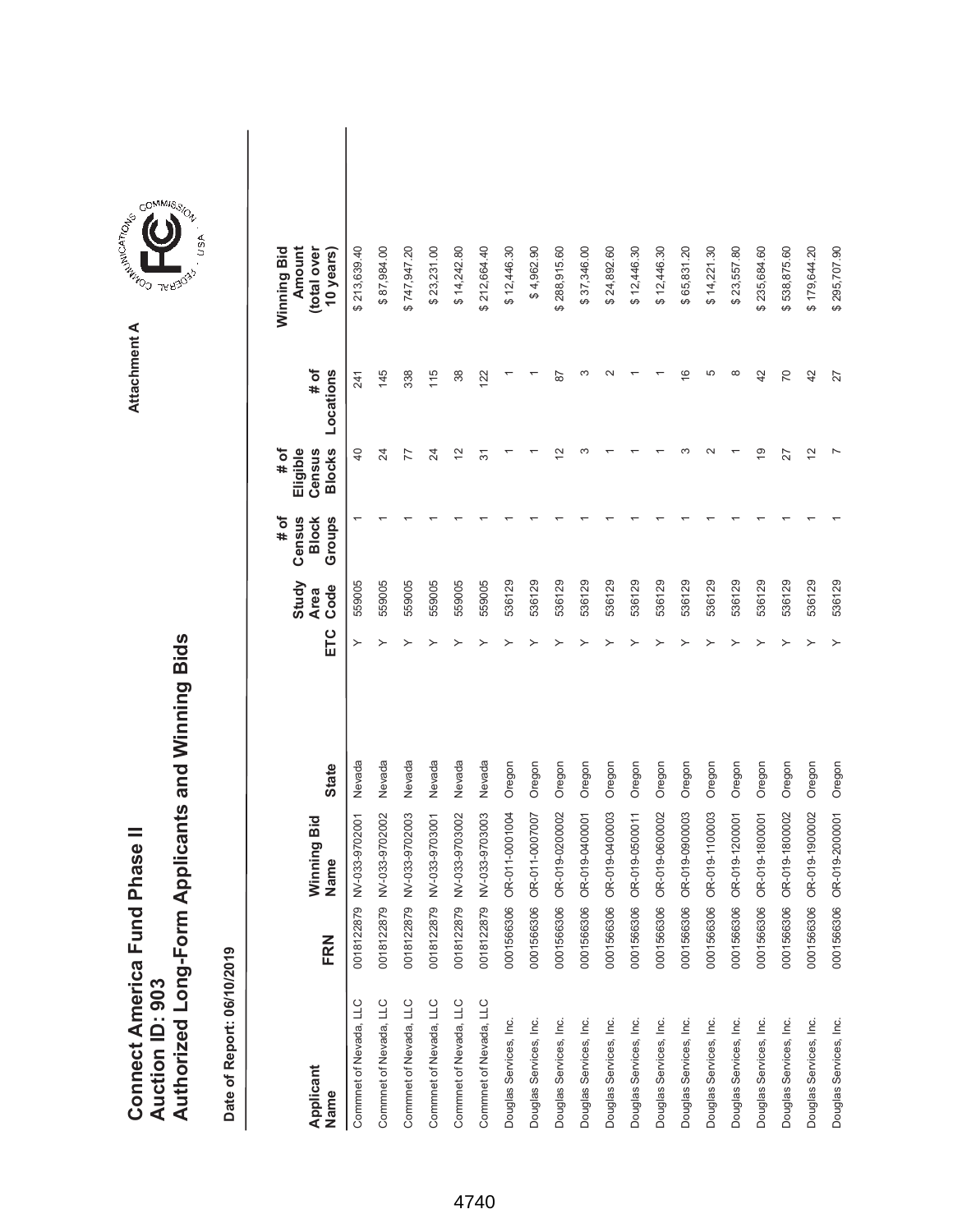|                               |                 | Authorized Long-Form Applicants and Winning Bids |
|-------------------------------|-----------------|--------------------------------------------------|
| Connect America Fund Phase II |                 |                                                  |
|                               |                 |                                                  |
|                               |                 |                                                  |
|                               |                 |                                                  |
|                               | Auction ID: 903 |                                                  |



| Applicant<br>Name                                            | FRN        | Winning Bid<br>Name | <b>State</b> | ETC | Study<br>Code<br><b>Area</b> | # of<br>Census<br>Groups<br><b>Block</b> | <b>Blocks</b><br>Eligible<br># of<br>Census | # of<br>Locations | Winning Bid<br>Amount<br>(total over<br>10 years) |  |
|--------------------------------------------------------------|------------|---------------------|--------------|-----|------------------------------|------------------------------------------|---------------------------------------------|-------------------|---------------------------------------------------|--|
| Douglas Services, Inc.                                       | 0001566306 | OR-019-2000003      | Oregon       | ≻   | 536129                       |                                          | $\sim$                                      | 4                 | \$24,615.70                                       |  |
| Douglas Services, Inc.                                       | 0001566306 | OR-019-2100002      | Oregon       |     | 536129                       |                                          | 15                                          | 50                | \$510,225.10                                      |  |
| Douglas Services, Inc.                                       | 0001566306 | OR-039-0008002      | Oregon       |     | 536129                       |                                          | 15                                          | 150               | \$977,293.70                                      |  |
| Douglas Services, Inc.                                       | 0001566306 | OR-039-0014001      | Oregon       |     | 536129                       |                                          | 4                                           | 23                | \$216,720.40                                      |  |
| EMPOWER Broadband, Inc.                                      | 0027843333 | VA-025-9303002      | Virginia     |     | 199022                       |                                          | 47                                          | 165               | \$444,435.20                                      |  |
| EMPOWER Broadband, Inc.                                      | 0027843333 | VA-025-9303003      | Virginia     |     | 199022                       |                                          | 74                                          | 435               | \$1,043,232.00                                    |  |
| EMPOWER Broadband, Inc.                                      | 0027843333 | VA-025-9303004      | Virginia     |     | 199022                       |                                          | 45                                          | 238               | \$380,652.80                                      |  |
| Garden Valley Telephone                                      | 0002652519 | MN-087-9401002      | Minnesota    |     | 369039                       |                                          | တ                                           | $\frac{3}{2}$     | \$161,823.20                                      |  |
| Garden Valley Telephone<br>Company<br>Company                | 0002652519 | MN-089-0801002      | Minnesota    |     | 369039                       |                                          | 25                                          | 56                | \$426,769.60                                      |  |
| Garden Valley Telephone<br>Company                           | 0002652519 | MN-113-0901001      | Minnesota    |     | 369039                       |                                          |                                             |                   | \$105,690.60                                      |  |
| Garden Valley Telephone<br>Company                           | 0002652519 | MN-113-0901002      | Minnesota    |     | 369039                       |                                          | σ                                           | $\tilde{c}$       | \$148,759.20                                      |  |
| Garden Valley Telephone                                      | 0002652519 | MN-113-0903002      | Minnesota    |     | 369039                       |                                          | $\scriptstyle\sim$                          | ო                 | \$37,303.40                                       |  |
| Great Lakes Energy<br>Company                                | 0027364959 | MI-009-9602001      | Michigan     |     | 319046                       |                                          |                                             |                   | \$47,520.30                                       |  |
| Great Lakes Energy<br>Connections, Inc.<br>Connections, Inc. | 0027364959 | MI-009-9602002      | Michigan     |     | 319046                       |                                          |                                             |                   | \$35,471.60                                       |  |
| Great Lakes Energy                                           | 0027364959 | MI-009-9603001      | Michigan     |     | 319046                       |                                          |                                             | $\frac{3}{2}$     | \$5,022.20                                        |  |
| Great Lakes Energy<br>Connections, Inc.                      | 0027364959 | MI-029-0001001      | Michigan     |     | 319046                       |                                          | ٢٢                                          | 22                | \$134,324.90                                      |  |
| Great Lakes Energy<br>Connections, Inc.                      | 0027364959 | MI-029-0002001      | Michigan     |     | 319046                       |                                          |                                             | 28                | \$164,549.60                                      |  |
| Great Lakes Energy<br>Connections, Inc.                      | 0027364959 | MI-029-0003002      | Michigan     |     | 319046                       |                                          | ca                                          | 54                | \$128,517.50                                      |  |
| Great Lakes Energy<br>Connections, Inc.                      | 0027364959 | MI-029-0012001      | Michigan     |     | 319046                       |                                          |                                             | $\sim$            | \$24,892.60                                       |  |
| Connections, Inc.                                            |            |                     |              |     |                              |                                          |                                             |                   |                                                   |  |
| Great Lakes Energy<br>Connections, Inc.                      | 0027364959 | MI-029-0012002      | Michigan     |     | 319046                       |                                          |                                             |                   | \$12,446.30                                       |  |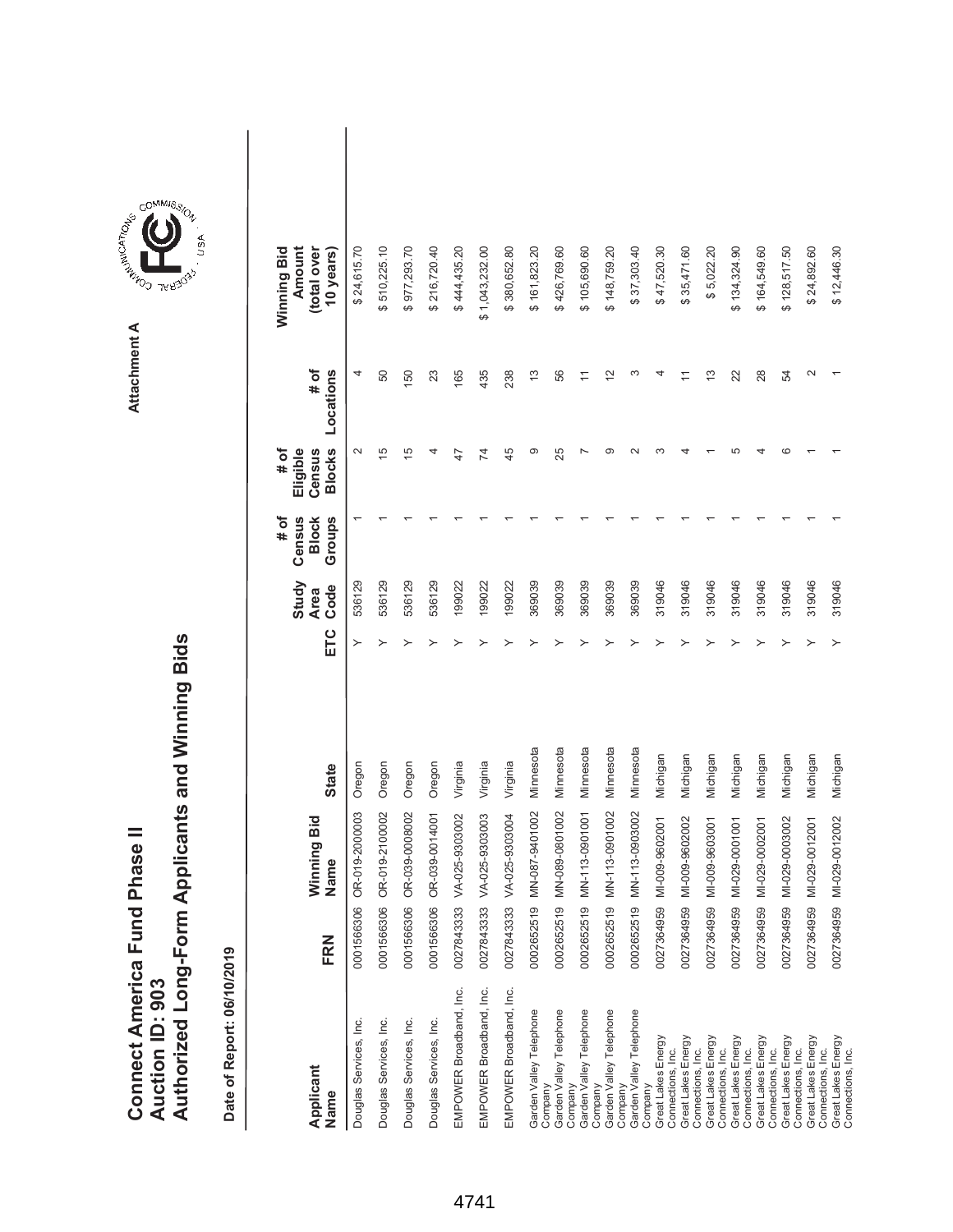|                               |                 | Authorized Long-Form Applicants and Winning Bids |
|-------------------------------|-----------------|--------------------------------------------------|
| Connect America Fund Phase II |                 |                                                  |
|                               |                 |                                                  |
|                               |                 |                                                  |
|                               |                 |                                                  |
|                               | Auction ID: 903 |                                                  |
|                               |                 |                                                  |
|                               |                 |                                                  |
|                               |                 |                                                  |



| Applicant<br>Name                               | FRN        | Winning Bid<br>Name | <b>State</b>  | ETC | Study<br>Code<br>Area | # of<br>Groups<br>Census<br><b>Block</b> | # of<br><b>Blocks</b><br>Census<br>Eligible | Locations<br># of | Winning Bid<br>Amount<br>(total over<br>10 years |  |
|-------------------------------------------------|------------|---------------------|---------------|-----|-----------------------|------------------------------------------|---------------------------------------------|-------------------|--------------------------------------------------|--|
| Great Lakes Energy<br>Connections, Inc.         | 0027364959 | MI-031-9608002      | Michigan      |     | 319046                |                                          | 5                                           | 33                | \$171,869.70                                     |  |
| Great Lakes Energy<br>Connections, Inc.         | 0027364959 | MI-047-9701002      | Michigan      |     | 319046                |                                          |                                             |                   | \$12,446.30                                      |  |
| Great Lakes Energy<br>Connections, Inc.         | 0027364959 | MI-047-9702001      | Michigan      |     | 319046                |                                          |                                             | 26                | \$7,537.30                                       |  |
| Great Lakes Energy<br>Connections, Inc.         | 0027364959 | MI-047-9703001      | Michigan      |     | 319046                |                                          |                                             | 43                | \$53,441.70                                      |  |
| Great Lakes Energy<br>Connections, Inc.         | 0027364959 | MI-047-9705001      | Michigan      |     | 319046                |                                          | ഥ                                           | 28                | \$94,146.00                                      |  |
| Great Lakes Energy<br>Connections, Inc.         | 0027364959 | MI-137-9502002      | Michigan      |     | 319046                |                                          | ∞                                           | $\overline{9}$    | \$151,356.50                                     |  |
| Hardy Telecommunications, Inc<br>CLEC)          | 0013169313 | WV-027-9686001      | West Virginia |     | 209009                |                                          |                                             |                   | \$47,435.40                                      |  |
| Heartland Telecommunications<br>Company of lowa | 0003713963 | IA-119-9502001      | lowa          |     | 351096                |                                          |                                             |                   | \$19,444.00                                      |  |
| Heartland Telecommunications<br>Company of lowa | 0003713963 | IA-119-9502002      | lowa          |     | 351096                |                                          |                                             |                   | \$16,776.00                                      |  |
| Heartland Telecommunications<br>Company of lowa | 0003713963 | IA-119-9502003      | lowa          |     | 351096                |                                          |                                             |                   | \$21,040.00                                      |  |
| Heartland Telecommunications<br>Company of lowa | 0003713963 | IA-141-4902002      | lowa          |     | 351096                |                                          |                                             |                   | \$7,012.00                                       |  |
| Heartland Telecommunications<br>Company of lowa | 0003713963 | IA-141-4903002      | lowa          |     | 351096                |                                          |                                             |                   | \$1,372.00                                       |  |
| Heartland Telecommunications<br>Company of lowa | 0003713963 | IA-143-4601001      | lowa          |     | 351096                |                                          |                                             |                   | \$3,506.00                                       |  |
| Heartland Telecommunications<br>Company of lowa | 0003713963 | IA-143-4601004      | lowa          |     | 351096                |                                          | ≌                                           | 28                | \$94,256.00                                      |  |
| Heartland Telecommunications<br>Company of lowa | 0003713963 | IA-149-9703001      | lowa          |     | 351096                |                                          | 5                                           |                   | \$42,780.00                                      |  |
| Heartland Telecommunications<br>Company of lowa | 0003713963 | IA-149-9703002      | lowa          |     | 351096                |                                          |                                             | $\frac{5}{1}$     | \$105,192.00                                     |  |
| Heartland Telecommunications<br>Company of lowa | 0003713963 | IA-149-9703003      | lowa          |     | 351096                |                                          |                                             | $\frac{8}{1}$     | \$63,116.00                                      |  |
| Heartland Telecommunications<br>Company of lowa | 0003713963 | IA-149-9703004      | lowa          |     | 351096                |                                          |                                             |                   | \$38,570.00                                      |  |
| Heartland Telecommunications<br>Company of lowa | 0003713963 | IA-149-9706001      | lowa          |     | 351096                |                                          |                                             | ∞                 | \$21,040.00                                      |  |
| Heartland Telecommunications<br>Company of lowa | 0003713963 | IA-149-9706004      | lowa          |     | 351096                |                                          |                                             |                   | \$7,012.00                                       |  |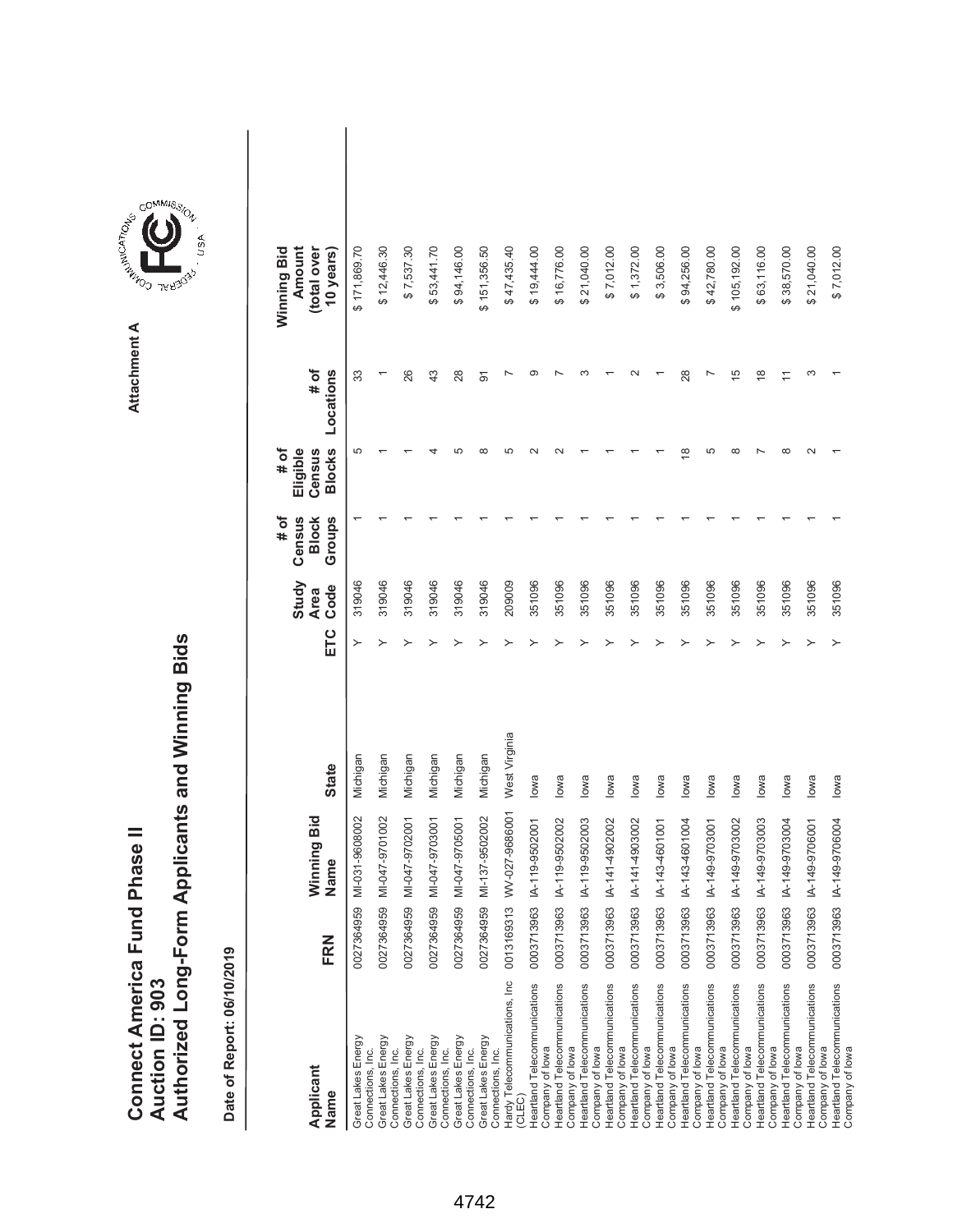|                               |                 | Authorized Long-Form Applicants and Winning Bids |
|-------------------------------|-----------------|--------------------------------------------------|
| Connect America Fund Phase II |                 |                                                  |
|                               |                 |                                                  |
|                               |                 |                                                  |
|                               |                 |                                                  |
|                               | Auction ID: 903 |                                                  |
|                               |                 |                                                  |
|                               |                 |                                                  |
|                               |                 |                                                  |



**Attachment A**

| Applicant<br>Name                               | FRN        | Winning Bid<br>Name | <b>State</b> | ETC | Study<br>Code<br><b>Area</b> | # of<br>Census<br>Groups<br><b>Block</b> | <b>Blocks</b><br>Eligible<br># of<br>Census | # of<br>Locations  | Winning Bid<br>Amount<br>(total over<br>10 years) |  |
|-------------------------------------------------|------------|---------------------|--------------|-----|------------------------------|------------------------------------------|---------------------------------------------|--------------------|---------------------------------------------------|--|
| Heartland Telecommunications<br>Company of lowa | 0003713963 | IA-167-0701003      | lowa         |     | 351096                       |                                          | 4                                           | $\overline{1}$     | \$43,276.00                                       |  |
| Heartland Telecommunications<br>Company of lowa | 0003713963 | IA-167-0702001      | lowa         |     | 351096                       |                                          |                                             | 28                 | \$33,900.00                                       |  |
| Heartland Telecommunications<br>Company of lowa | 0003713963 | IA-167-0702002      | lowa         |     | 351096                       |                                          |                                             | $\overline{1}$     | \$1,872.00                                        |  |
| Heartland Telecommunications<br>Company of lowa | 0003713963 | IA-167-0703001      | lowa         |     | 351096                       |                                          |                                             | 23                 | \$34,844.00                                       |  |
| Heartland Telecommunications                    | 0003713963 | IA-167-0704001      | lowa         |     | 351096                       |                                          | ග                                           | $\frac{2}{3}$      | \$72,912.00                                       |  |
| HolstonConnect, LLC<br>Company of lowa          | 0026995332 | TN-063-1007004      | Tennessee    |     | 299031                       |                                          |                                             | $\frac{5}{1}$      | \$38,993.20                                       |  |
| HolstonConnect, LLC                             | 0026995332 | TN-063-1010003      | Tennessee    |     | 299031                       |                                          |                                             | 5                  | \$4,224.50                                        |  |
| HolstonConnect, LLC                             | 0026995332 | TN-073-0501002      | Tennessee    |     | 299031                       |                                          |                                             | $\overline{0}$     | \$21,087.00                                       |  |
| HolstonConnect, LLC                             | 0026995332 | TN-073-0502002      | Tennessee    |     | 299031                       |                                          |                                             | 376                | \$233,044.20                                      |  |
| HolstonConnect, LLC                             | 0026995332 | TN-073-0502003      | Tennessee    |     | 299031                       |                                          |                                             | 5                  | \$10,316.30                                       |  |
| HolstonConnect, LLC                             | 0026995332 | TN-073-0503013      | Tennessee    |     | 299031                       |                                          |                                             | $\overline{C}$     | \$1,120.40                                        |  |
| HolstonConnect, LLC                             | 0026995332 | TN-073-0503023      | Tennessee    |     | 299031                       |                                          |                                             | $\tilde{c}$        | \$15,861.40                                       |  |
| HolstonConnect, LLC                             | 0026995332 | TN-073-0504001      | Tennessee    |     | 299031                       |                                          |                                             | ග                  | \$64,716.50                                       |  |
| HolstonConnect, LLC                             | 0026995332 | TN-073-0507003      | Tennessee    |     | 299031                       |                                          |                                             | S                  | \$21,221.90                                       |  |
| HolstonConnect, LLC                             | 0026995332 | TN-073-0508001      | Tennessee    |     | 299031                       |                                          |                                             | $\overline{5}$     | \$39,449.20                                       |  |
| HolstonConnect, LLC                             | 0026995332 | TN-073-0508002      | Tennessee    |     | 299031                       |                                          |                                             | 38                 | \$81,586.10                                       |  |
| HolstonConnect, LLC                             | 0026995332 | TN-073-0508003      | Tennessee    |     | 299031                       |                                          |                                             | $\scriptstyle\sim$ | \$2,989.10                                        |  |
| HolstonConnect, LLC                             | 0026995332 | TN-073-0509001      | Tennessee    |     | 299031                       |                                          |                                             |                    | \$807.00                                          |  |
| IdeaTek Telcom, LLC                             | 0015798648 |                     | Kansas       |     | 419043                       | ო                                        | 71                                          | 307                | \$842,936.20                                      |  |
| IdeaTek Telcom, LLC                             | 0015798648 |                     | Kansas       |     | 419043                       | $\overline{C}$                           | 224                                         | 1,402              | \$2,470,384.00                                    |  |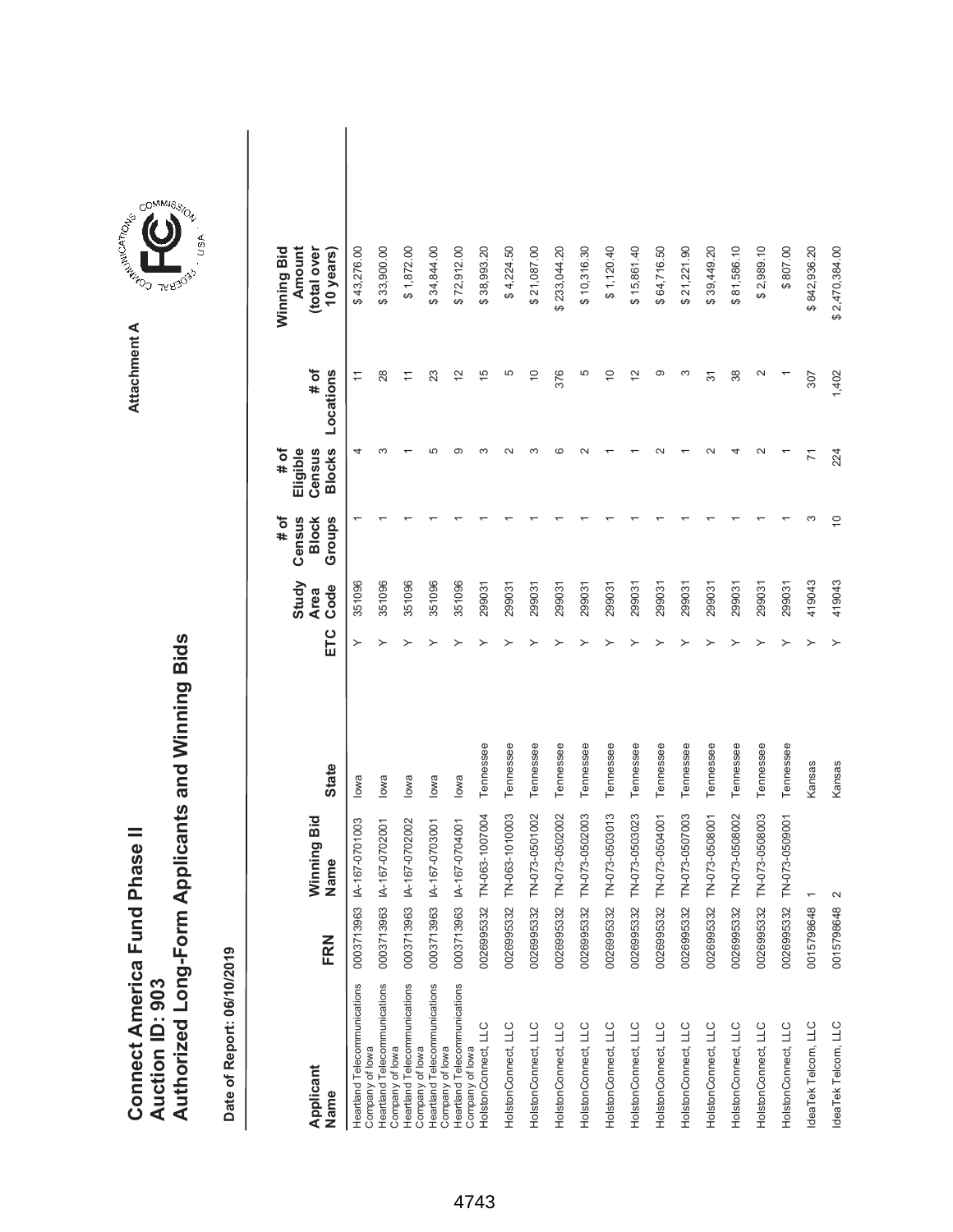|                               |                        | Authorized Long-Form Applicants and Winning Bids |
|-------------------------------|------------------------|--------------------------------------------------|
| Connect America Fund Phase II | <b>Auction ID: 903</b> |                                                  |
|                               |                        |                                                  |



| Applicant<br>Name                                  | FRN        | Winning Bid<br>Name | <b>State</b>    | ETC | Study<br>Code<br><b>Area</b> | Census<br># of<br>Groups<br><b>Block</b> | <b>Blocks</b><br>Eligible<br># of<br>Census | # of<br>Locations | Winning Bid<br>Amount<br>(total over<br>10 years) |  |
|----------------------------------------------------|------------|---------------------|-----------------|-----|------------------------------|------------------------------------------|---------------------------------------------|-------------------|---------------------------------------------------|--|
| IdeaTek Telcom, LLC                                | 0015798648 | 5                   | Kansas          | ≻   | 419043                       |                                          | 268                                         | 705               | 2,776,123.00<br>ക                                 |  |
| deaTek Telcom, LLC                                 | 0015798648 | KS-079-0306006      | Kansas          |     | 419043                       |                                          | R                                           | 76                | \$97,438.40                                       |  |
| Illinois Electric Cooperative                      | 0004821989 | IL-149-9524001      | <b>Illinois</b> |     | 349037                       |                                          | $\frac{5}{2}$                               | 27                | \$83,102.40                                       |  |
| Illinois Electric Cooperative                      | 0004821989 | IL-149-9524002      | Illinois        |     | 349037                       |                                          | 4                                           | 102               | \$383,815.20                                      |  |
| Illinois Electric Cooperative                      | 0004821989 | IL-149-9524003      | Illinois        |     | 349037                       |                                          | 33                                          | 104               | \$235,082.40                                      |  |
| Illinois Electric Cooperative                      | 0004821989 | IL-149-9524004      | <b>Illinois</b> |     | 349037                       |                                          | 4                                           | ဖ                 | \$22,329.60                                       |  |
| Illinois Electric Cooperative                      | 0004821989 | IL-149-9525002      | <b>Illinois</b> |     | 349037                       |                                          | $\overline{2}$                              | 32                | \$70,087.20                                       |  |
| Illinois Electric Cooperative                      | 0004821989 | IL-149-9525003      | <b>Illinois</b> |     | 349037                       |                                          | 57                                          | 130               | \$364,284.00                                      |  |
| Illinois Electric Cooperative                      | 0004821989 | IL-149-9526001      | Illinois        |     | 349037                       |                                          | 25                                          | 69                | \$161,064.00                                      |  |
| Illinois Electric Cooperative                      | 0004821989 | IL-149-9526002      | <b>Illinois</b> |     | 349037                       |                                          | $\infty$                                    | 22                | \$88,348.80                                       |  |
| Illinois Electric Cooperative                      | 0004821989 | IL-149-9526003      | Illinois        |     | 349037                       |                                          | $\overline{20}$                             | 82                | \$178,015.20                                      |  |
| Illinois Electric Cooperative                      | 0004821989 | IL-149-9526004      | <b>Illinois</b> |     | 349037                       |                                          | $\overline{N}$                              | 61                | \$204,319.20                                      |  |
| Illinois Electric Cooperative                      | 0004821989 | IL-149-9526005      | <b>Illinois</b> |     | 349037                       |                                          |                                             |                   | \$4,207.20                                        |  |
| Illinois Electric Cooperative                      | 0004821989 | IL-149-9528001      | Illinois        |     | 349037                       |                                          |                                             | 84                | \$131,580.00                                      |  |
| Illinois Electric Cooperative                      | 0004821989 | IL-149-9528002      | <b>Illinois</b> |     | 349037                       |                                          | 28                                          | 76                | \$281,068.80                                      |  |
| Illinois Electric Cooperative                      | 0004821989 | IL-149-9528003      | Illinois        |     | 349037                       |                                          | တ                                           | 28                | \$69,115.20                                       |  |
| Interstate Telecommunications<br>Cooperative, Inc. | 0003741550 | MN-081-2010011      | Minnesota       |     | 369041                       |                                          | 67                                          | 111               | \$310,912.00                                      |  |
| Interstate Telecommunications<br>Cooperative, Inc. | 0003741550 | MN-081-2010012      | Minnesota       |     | 369041                       |                                          | 26                                          | 43                | \$120,620.80                                      |  |
| Interstate Telecommunications<br>Cooperative, Inc. | 0003741550 | MN-081-2010013      | Minnesota       |     | 369041                       |                                          | ဖ                                           |                   | \$22,441.60                                       |  |
| Interstate Telecommunications<br>Cooperative, Inc. | 0003741550 | MN-081-2010021      | Minnesota       |     | 369041                       |                                          | ဖ                                           | $\overline{9}$    | \$28,816.00                                       |  |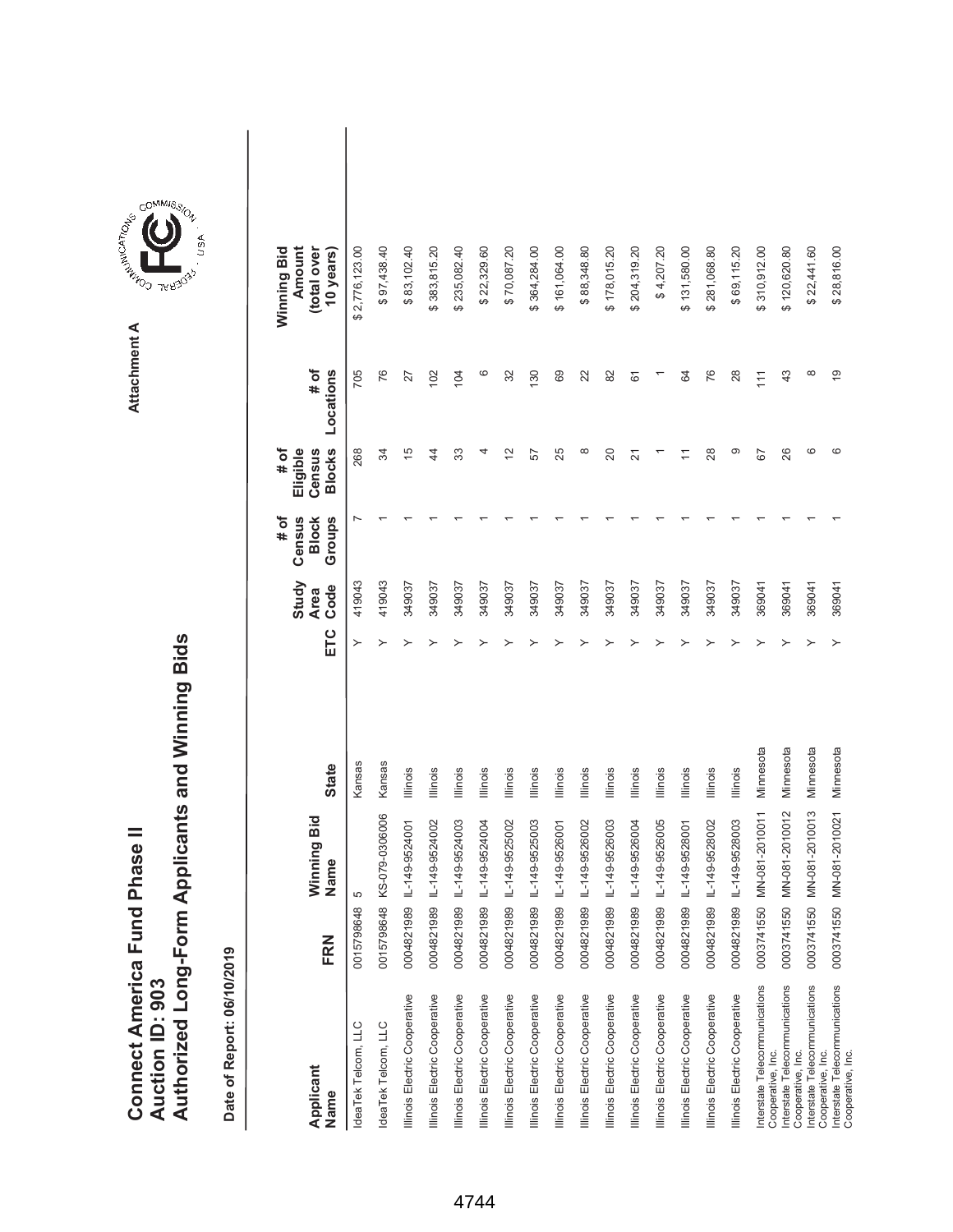| Connect America Fund Phase II | Auction ID: 903 | kuthorized Long-Form Applicants and Winning Bids |
|-------------------------------|-----------------|--------------------------------------------------|



| Applicant<br>Name                                  | FRN        | Winning Bid<br>Name | <b>State</b> | ETC | Study<br>Code<br><b>Area</b> | # of<br>Census<br><b>Block</b><br>Groups | <b>Blocks</b><br>Eligible<br># of<br>Census | # of<br>Locations | Amount<br>Winning Bid<br>(total over<br>10 years) |  |
|----------------------------------------------------|------------|---------------------|--------------|-----|------------------------------|------------------------------------------|---------------------------------------------|-------------------|---------------------------------------------------|--|
| Interstate Telecommunications<br>Cooperative, Inc. | 0003741550 | MN-081-2010022      | Minnesota    | ≻   | 369041                       |                                          | 22                                          | 28                | \$69,539.20                                       |  |
| Meriwether Lewis Connect LLC 0027382639            |            | TN-081-9501001      | Tennessee    |     | 299032                       |                                          |                                             | $\overline{c}$    | \$2,867.60                                        |  |
| Meriwether Lewis Connect LLC 0027382639            |            | TN-081-9501002      | Tennessee    |     | 299032                       |                                          |                                             | 28                | \$36,465.60                                       |  |
| Meriwether Lewis Connect LLC 0027382639            |            | TN-081-9502001      | Tennessee    |     | 299032                       |                                          |                                             |                   | \$12,446.30                                       |  |
| Meriwether Lewis Connect LLC 0027382639            |            | TN-081-9503012      | Tennessee    |     | 299032                       |                                          |                                             |                   | \$49,792.30                                       |  |
| Meriwether Lewis Connect LLC 0027382639            |            | TN-081-9504001      | Tennessee    |     | 299032                       |                                          | ဖ                                           |                   | \$65,667.90                                       |  |
| Meriwether Lewis Connect LLC 0027382639            |            | TN-081-9504002      | Tennessee    |     | 299032                       |                                          | ∘                                           | 47                | \$233,618.40                                      |  |
| Meriwether Lewis Connect LLC 0027382639            |            | TN-081-9505001      | Tennessee    |     | 299032                       |                                          | G                                           | 20                | \$97,064.10                                       |  |
| Meriwether Lewis Connect LLC 0027382639            |            | TN-083-1201001      | Tennessee    |     | 299032                       |                                          |                                             |                   | \$14,661.50                                       |  |
| Meriwether Lewis Connect LLC 0027382639            |            | TN-083-1201002      | Tennessee    |     | 299032                       |                                          |                                             | ဖ                 | \$41,456.90                                       |  |
| Meriwether Lewis Connect LLC 0027382639            |            | TN-085-1301001      | Tennessee    |     | 299032                       |                                          |                                             | 23                | \$8,587.20                                        |  |
| Meriwether Lewis Connect LLC 0027382639            |            | TN-085-1302001      | Tennessee    |     | 299032                       |                                          |                                             | 12                | \$26,545.00                                       |  |
| Meriwether Lewis Connect LLC 0027382639            |            | TN-085-1303001      | Tennessee    |     | 299032                       |                                          |                                             |                   | \$404.70                                          |  |
| Meriwether Lewis Connect LLC 0027382639            |            | TN-085-1304001      | Tennessee    |     | 299032                       |                                          |                                             | ∞                 | \$37,346.00                                       |  |
| Meriwether Lewis Connect LLC 0027382639            |            | TN-085-1304002      | Tennessee    |     | 299032                       |                                          |                                             | 27                | \$291,646.70                                      |  |
| Meriwether Lewis Connect LLC 0027382639            |            | TN-101-9701001      | Tennessee    |     | 299032                       |                                          | $\infty$                                    | 61                | \$142,788.10                                      |  |
| Meriwether Lewis Connect LLC 0027382639            |            | TN-101-9701002      | Tennessee    |     | 299032                       |                                          | LO                                          | 5                 | \$54,151.70                                       |  |
| Meriwether Lewis Connect LLC 0027382639            |            | TN-101-9702001      | Tennessee    |     | 299032                       |                                          |                                             |                   | \$52,603.90                                       |  |
| Meriwether Lewis Connect LLC 0027382639            |            | TN-101-9702004      | Tennessee    |     | 299032                       |                                          |                                             |                   | \$8,370.90                                        |  |
| Meriwether Lewis Connect LLC 0027382639            |            | TN-101-9702005      | Tennessee    |     | 299032                       |                                          |                                             |                   | \$7,142.60                                        |  |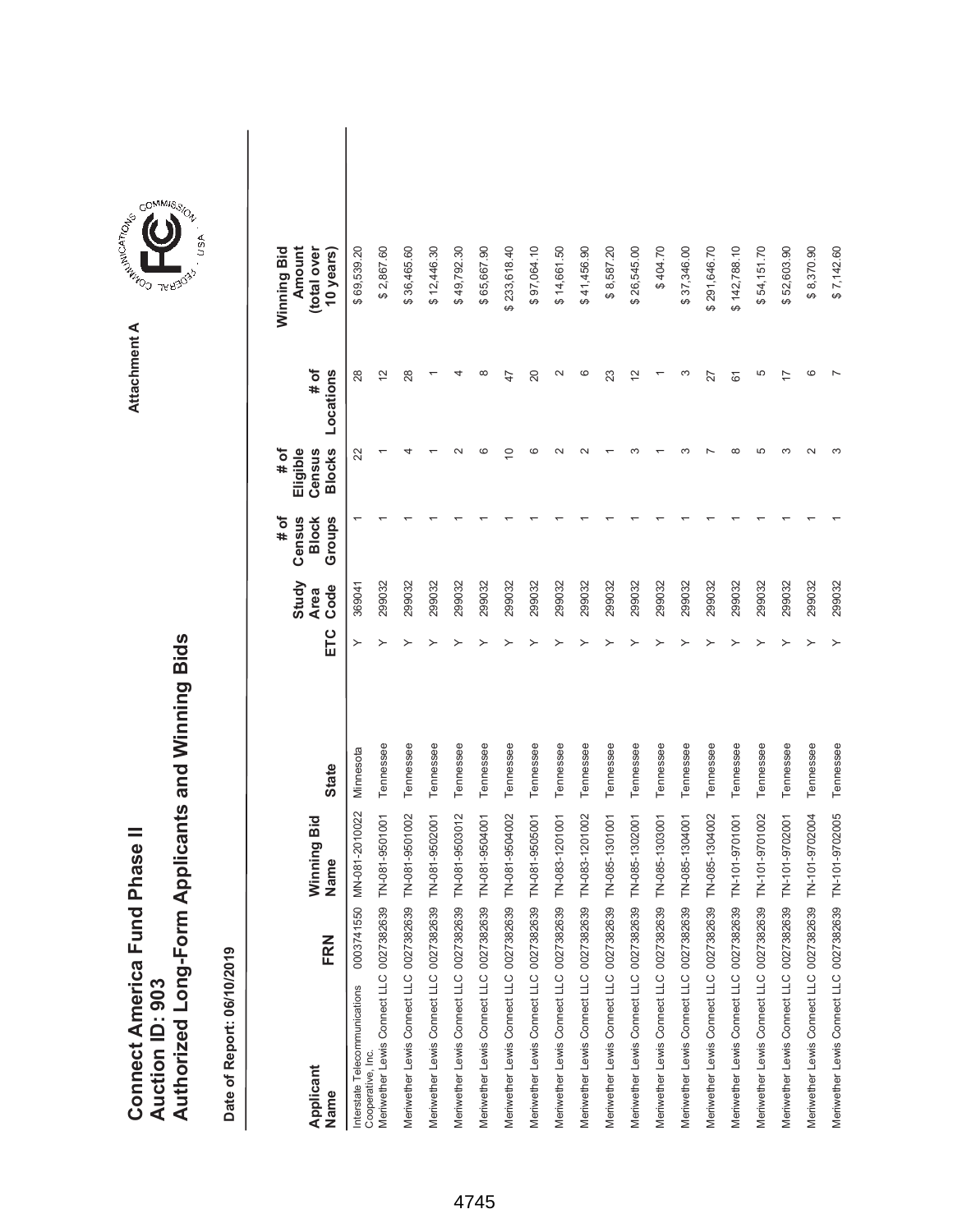|                               |                 | Authorized Long-Form Applicants and Winning Bids |
|-------------------------------|-----------------|--------------------------------------------------|
| Connect America Fund Phase II |                 |                                                  |
|                               |                 |                                                  |
|                               |                 |                                                  |
|                               |                 |                                                  |
|                               | Auction ID: 903 |                                                  |



| Applicant<br>Name                     | FRN | Winning Bid<br>Name | <b>State</b> | ETC | Study<br>Code<br><b>Area</b> | Census<br>Groups<br># of<br><b>Block</b> | <b>Blocks</b><br># of<br>Eligible<br>Census | # of<br>Locations | Amount<br>Winning Bid<br>(total over<br>10 years) |
|---------------------------------------|-----|---------------------|--------------|-----|------------------------------|------------------------------------------|---------------------------------------------|-------------------|---------------------------------------------------|
| Next, Powered by NAEC, LLC 0026157230 |     | AR-005-9505001      | Arkansas     | ≻   | 409041                       |                                          | 26                                          | 239               | \$599,666.00                                      |
| Next, Powered by NAEC, LLC 0026157230 |     | AR-005-9505002      | Arkansas     | ≻   | 409041                       |                                          | $\overline{a}$                              | 301               | \$999,253.40                                      |
| Next, Powered by NAEC, LLC 0026157230 |     | AR-005-9505003      | Arkansas     |     | 409041                       |                                          | 22                                          | 60                | \$101,755.00                                      |
| Next, Powered by NAEC, LLC 0026157230 |     | AR-005-9505004      | Arkansas     |     | 409041                       |                                          | 29                                          | 155               | \$293,465.10                                      |
| Next, Powered by NAEC, LLC 0026157230 |     | AR-005-9506001      | Arkansas     |     | 409041                       |                                          | $\Rightarrow$                               | 105               | \$88,551.20                                       |
| Next, Powered by NAEC, LLC 0026157230 |     | AR-005-9506002      | Arkansas     |     | 409041                       |                                          | <u>ლ</u>                                    | 328               | \$339,513.40                                      |
| Next, Powered by NAEC, LLC 0026157230 |     | AR-005-9507001      | Arkansas     |     | 409041                       |                                          |                                             | $\mathbf{\sim}$   | \$1,696.90                                        |
| Next, Powered by NAEC, LLC 0026157230 |     | AR-005-9507002      | Arkansas     |     | 409041                       |                                          |                                             | ω                 | \$12,361.10                                       |
| Next, Powered by NAEC, LLC 0026157230 |     | AR-005-9507003      | Arkansas     |     | 409041                       |                                          | $\frac{6}{5}$                               | 58                | \$277,669.70                                      |
| Next, Powered by NAEC, LLC 0026157230 |     | AR-005-9508001      | Arkansas     |     | 409041                       |                                          | 4                                           | 190               | 455,457.90<br>မာ                                  |
| Next, Powered by NAEC, LLC 0026157230 |     | AR-005-9508002      | Arkansas     |     | 409041                       |                                          | $\tilde{c}$                                 | 103               | \$180,553.00                                      |
| Next, Powered by NAEC, LLC 0026157230 |     | AR-005-9508004      | Arkansas     |     | 409041                       |                                          |                                             | 4                 | \$8,711.70                                        |
| Next, Powered by NAEC, LLC 0026157230 |     | AR-005-9509001      | Arkansas     |     | 409041                       |                                          |                                             | $\frac{6}{5}$     | \$19,958.10                                       |
| Next, Powered by NAEC, LLC 0026157230 |     | AR-005-9509004      | Arkansas     |     | 409041                       |                                          | ∞                                           | ဖ                 | \$21,051.50                                       |
| Next, Powered by NAEC, LLC 0026157230 |     | AR-049-5501001      | Arkansas     |     | 409041                       |                                          | 58                                          | 248               | \$1,208,732.50                                    |
| Next, Powered by NAEC, LLC 0026157230 |     | AR-049-5501002      | Arkansas     |     | 409041                       |                                          | 38                                          | 121               | \$486,404.90                                      |
| Next, Powered by NAEC, LLC 0026157230 |     | AR-049-5501003      | Arkansas     |     | 409041                       |                                          | 20                                          | 371               | \$1,275,735.30                                    |
| Next, Powered by NAEC, LLC 0026157230 |     | AR-049-5501004      | Arkansas     |     | 409041                       |                                          | 42                                          | 166               | \$670,184.30                                      |
| Next, Powered by NAEC, LLC 0026157230 |     | AR-049-5502001      | Arkansas     |     | 409041                       |                                          | 33                                          | 229               | \$682,770.20                                      |
| Next, Powered by NAEC, LLC 0026157230 |     | AR-049-5502002      | Arkansas     | ≻   | 409041                       |                                          | 42                                          | 155               | \$807,219.40                                      |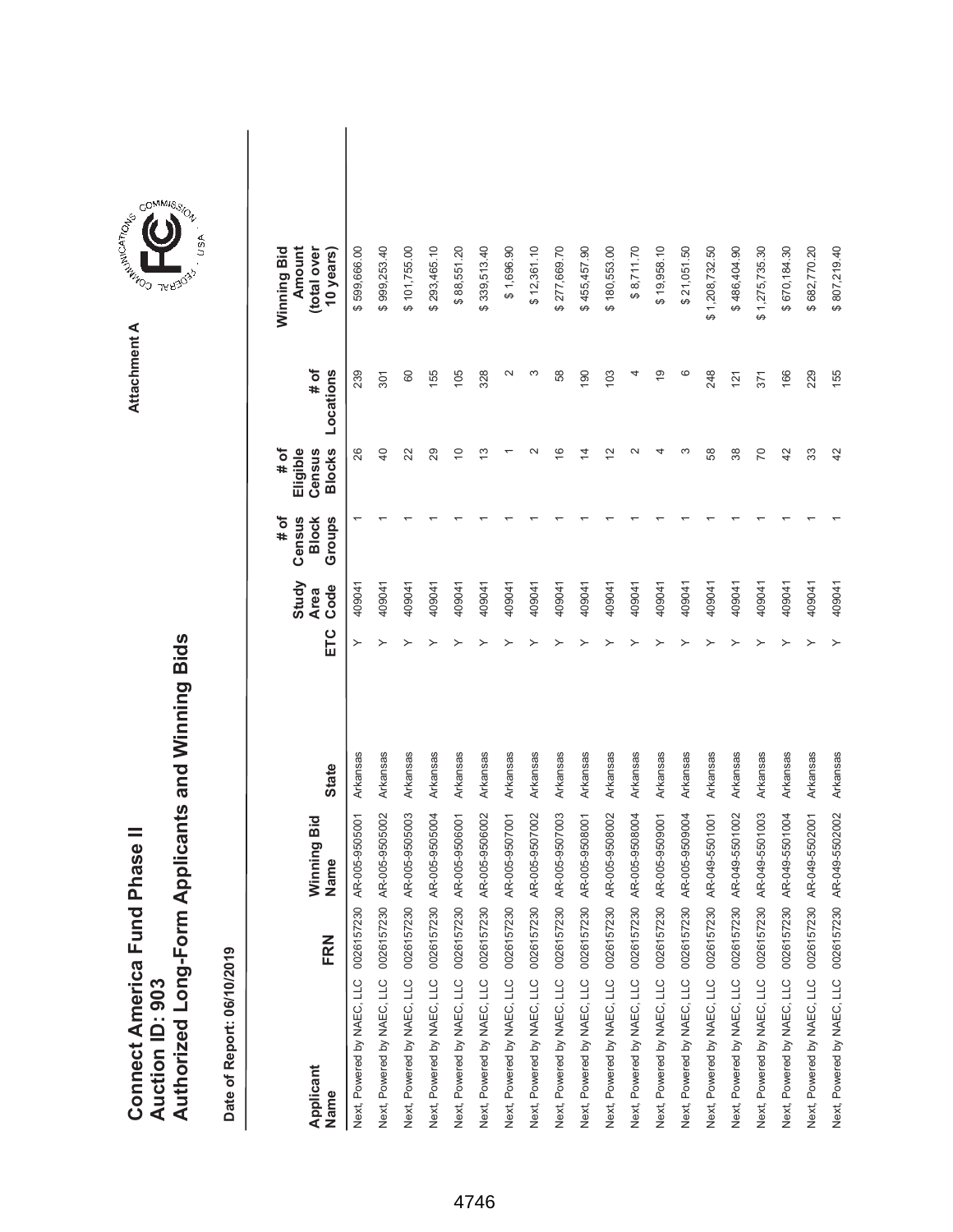|                               |                 | Authorized Long-Form Applicants and Winning Bids |
|-------------------------------|-----------------|--------------------------------------------------|
|                               |                 |                                                  |
| Connect America Fund Phase II | Auction ID: 903 |                                                  |



**Attachment A**

| Applicant<br>Name                     | FRN | Winning Bid<br>Name | <b>State</b> | ETC | Study<br>Code<br><b>Area</b> | # of<br>Census<br>Groups<br><b>Block</b> | <b>Blocks</b><br>Eligible<br># of<br>Census | # of<br>Locations | Winning Bid<br>Amount<br>(total over<br>10 years) |  |
|---------------------------------------|-----|---------------------|--------------|-----|------------------------------|------------------------------------------|---------------------------------------------|-------------------|---------------------------------------------------|--|
| Next, Powered by NAEC, LLC 0026157230 |     | AR-049-5502003      | Arkansas     |     | 409041                       |                                          | 54                                          | 262               | \$1,074,864.80                                    |  |
| Next, Powered by NAEC, LLC 0026157230 |     | AR-049-5502004      | Arkansas     | ≻   | 409041                       |                                          | 39                                          | 172               | \$1,203,477.40                                    |  |
| Next, Powered by NAEC, LLC 0026157230 |     | AR-049-5502005      | Arkansas     |     | 409041                       |                                          | $^{\circ}$                                  | 57                | \$95,828.00                                       |  |
| Next, Powered by NAEC, LLC 0026157230 |     | AR-049-5502006      | Arkansas     |     | 409041                       |                                          | 5                                           | 25                | \$30,948.80                                       |  |
| Next, Powered by NAEC, LLC 0026157230 |     | AR-065-9601001      | Arkansas     |     | 409041                       |                                          | 57                                          | 107               | \$234,620.90                                      |  |
| Next, Powered by NAEC, LLC 0026157230 |     | AR-065-9601002      | Arkansas     |     | 409041                       |                                          | 24                                          | 46                | \$104,820.50                                      |  |
| Next, Powered by NAEC, LLC 0026157230 |     | AR-065-9601003      | Arkansas     |     | 409041                       |                                          | 45                                          | 248               | \$986,577.50                                      |  |
| Next, Powered by NAEC, LLC 0026157230 |     | AR-065-9602001      | Arkansas     |     | 409041                       |                                          | 45                                          | 174               | \$877,155.80                                      |  |
| Next, Powered by NAEC, LLC 0026157230 |     | AR-065-9602003      | Arkansas     |     | 409041                       |                                          | 73                                          | 228               | \$1,132,011.30                                    |  |
| Next, Powered by NAEC, LLC 0026157230 |     | AR-065-9603001      | Arkansas     |     | 409041                       |                                          | $\overset{\infty}{\rightarrow}$             | 43                | \$150,826.90                                      |  |
| Next, Powered by NAEC, LLC 0026157230 |     | AR-065-9603002      | Arkansas     |     | 409041                       |                                          | 27                                          | 99                | \$439,642.70                                      |  |
| Next, Powered by NAEC, LLC 0026157230 |     | AR-065-9604002      | Arkansas     |     | 409041                       |                                          | 8                                           | 224               | \$1,250,149.60                                    |  |
| Next, Powered by NAEC, LLC 0026157230 |     | AR-089-9603001      | Arkansas     |     | 409041                       |                                          | é,                                          | 187               | \$364,222.90                                      |  |
| Next, Powered by NAEC, LLC 0026157230 |     | AR-135-4701001      | Arkansas     |     | 409041                       |                                          | 5                                           | 143               | \$583,942.70                                      |  |
| Next, Powered by NAEC, LLC 0026157230 |     | AR-135-4701002      | Arkansas     |     | 409041                       |                                          | 20                                          | 66                | \$84,681.90                                       |  |
| Next, Powered by NAEC, LLC 0026157230 |     | AR-135-4702001      | Arkansas     |     | 409041                       |                                          | 5                                           | 30                | \$33,174.50                                       |  |
| Next, Powered by NAEC, LLC 0026157230 |     | AR-135-4703001      | Arkansas     |     | 409041                       |                                          | 25                                          | 113               | \$440,944.50                                      |  |
| Next, Powered by NAEC, LLC 0026157230 |     | AR-135-4703002      | Arkansas     |     | 409041                       |                                          | 75                                          | 349               | \$1,527,813.30                                    |  |
| Next, Powered by NAEC, LLC 0026157230 |     | AR-135-4703003      | Arkansas     |     | 409041                       |                                          | 38                                          | 188               | \$701,745.00                                      |  |
| Next, Powered by NAEC, LLC 0026157230 |     | AR-135-4704001      | Arkansas     |     | 409041                       |                                          | 60                                          | 379               | \$1,261,247.80                                    |  |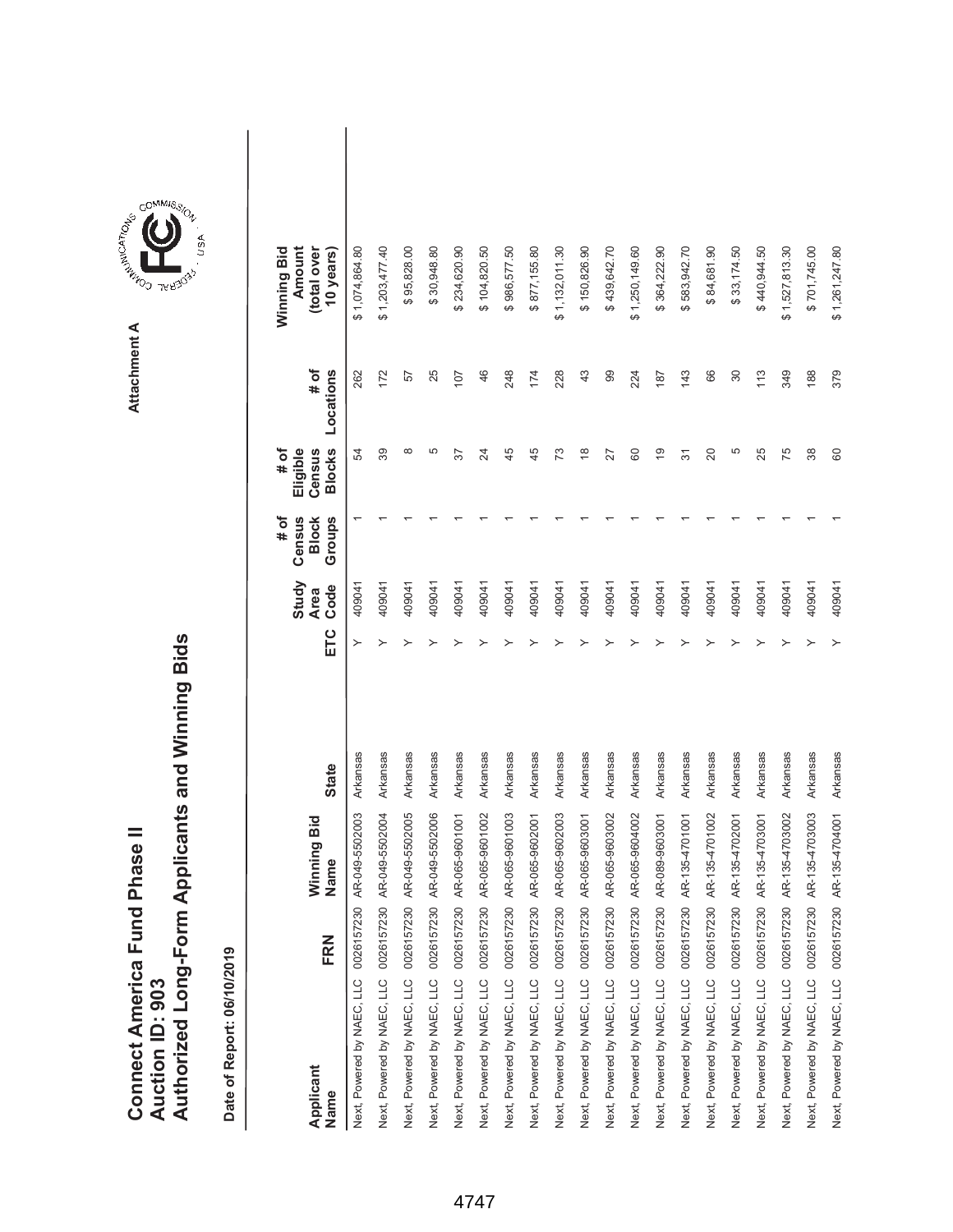|                               |                 | Authorized Long-Form Applicants and Winning Bids |
|-------------------------------|-----------------|--------------------------------------------------|
| Connect America Fund Phase II |                 |                                                  |
|                               |                 |                                                  |
|                               |                 |                                                  |
|                               |                 |                                                  |
|                               | Auction ID: 903 |                                                  |



| Applicant<br>Name                     | FRN        | Winning Bid<br>Name | <b>State</b> | ETC | Study<br>Code<br><b>Area</b> | # of<br>Census<br><b>Block</b><br>Groups | <b>Blocks</b><br># of<br>Eligible<br>Census | # of<br>Locations | Winning Bid<br>Amount<br>(total over<br>10 years) |  |
|---------------------------------------|------------|---------------------|--------------|-----|------------------------------|------------------------------------------|---------------------------------------------|-------------------|---------------------------------------------------|--|
| Next, Powered by NAEC, LLC 0026157230 |            | AR-135-4704002      | Arkansas     |     | 409041                       |                                          | 47                                          | 309               | \$758,513.60                                      |  |
| Next, Powered by NAEC, LLC 0026157230 |            | AR-135-4704003      | Arkansas     | ≻   | 409041                       |                                          | 29                                          | 205               | 367,690.70                                        |  |
| Next, Powered by NAEC, LLC 0026157230 |            | AR-135-4704004      | Arkansas     |     | 409041                       |                                          | 13                                          | 57                | \$173,545.10                                      |  |
| Next, Powered by NAEC, LLC 0026157230 |            | AR-137-9501001      | Arkansas     |     | 409041                       |                                          | N                                           | 34                | \$190,869.30                                      |  |
| NTUA Wireless, LLC                    | 0020444741 | AZ-001-9426001      | Arizona      |     | 459024                       |                                          | S4                                          | 173               | \$788,590.40                                      |  |
| NTUA Wireless, LLC                    | 0020444741 | AZ-001-9426002      | Arizona      |     | 459024                       |                                          | $\Rightarrow$                               | 27                | \$137,937.10                                      |  |
| NTUA Wireless, LLC                    | 0020444741 | AZ-001-9427001      | Arizona      |     | 459024                       |                                          | 38                                          | 64                | \$326,965.40                                      |  |
| NTUA Wireless, LLC                    | 0020444741 | AZ-001-9427002      | Arizona      |     | 459024                       |                                          | 88                                          | 210               | 957,247.20<br>ക                                   |  |
| NTUA Wireless, LLC                    | 0020444741 | AZ-001-9427003      | Arizona      |     | 459024                       |                                          | 33                                          | 56                | \$286,093.60                                      |  |
| NTUA Wireless, LLC                    | 0020444741 | AZ-001-9440001      | Arizona      |     | 459024                       |                                          | $\overline{49}$                             | 77                | 393,378.30<br>↔                                   |  |
| NTUA Wireless, LLC                    | 0020444741 | AZ-001-9441002      | Arizona      |     | 459024                       |                                          | 22                                          | 57                | \$189,025.40                                      |  |
| NTUA Wireless, LLC                    | 0020444741 | AZ-001-9441003      | Arizona      |     | 459024                       |                                          | 36                                          | 55                | \$280,985.40                                      |  |
| NTUA Wireless, LLC                    | 0020444741 | AZ-001-9441004      | Arizona      |     | 459024                       |                                          | <u>(a</u>                                   | 40                | \$204,353.00                                      |  |
| NTUA Wireless, LLC                    | 0020444741 | AZ-001-9442013      | Arizona      |     | 459024                       |                                          | 7                                           | 30                | \$136,749.60                                      |  |
| NTUA Wireless, LLC                    | 0020444741 | AZ-001-9443001      | Arizona      |     | 459024                       |                                          | $\frac{6}{5}$                               | 36                | \$164,099.00                                      |  |
| NTUA Wireless, LLC                    | 0020444741 | AZ-001-9443003      | Arizona      |     | 459024                       |                                          | 36                                          | 69                | 352,509.50<br>↔                                   |  |
| NTUA Wireless, LLC                    | 0020444741 | AZ-001-9443004      | Arizona      |     | 459024                       |                                          | 43                                          | 92                | \$470,010.70                                      |  |
| NTUA Wireless, LLC                    | 0020444741 | AZ-001-9443005      | Arizona      |     | 459024                       |                                          | 36                                          | 53                | \$270,768.90                                      |  |
| NTUA Wireless, LLC                    | 0020444741 | AZ-001-9449012      | Arizona      |     | 459024                       |                                          | 12                                          | $\overline{1}$    | \$77,490.40                                       |  |
| NTUA Wireless, LLC                    | 0020444741 | AZ-001-9449015      | Arizona      |     | 459024                       |                                          | 26                                          | 38                | \$189,363.40                                      |  |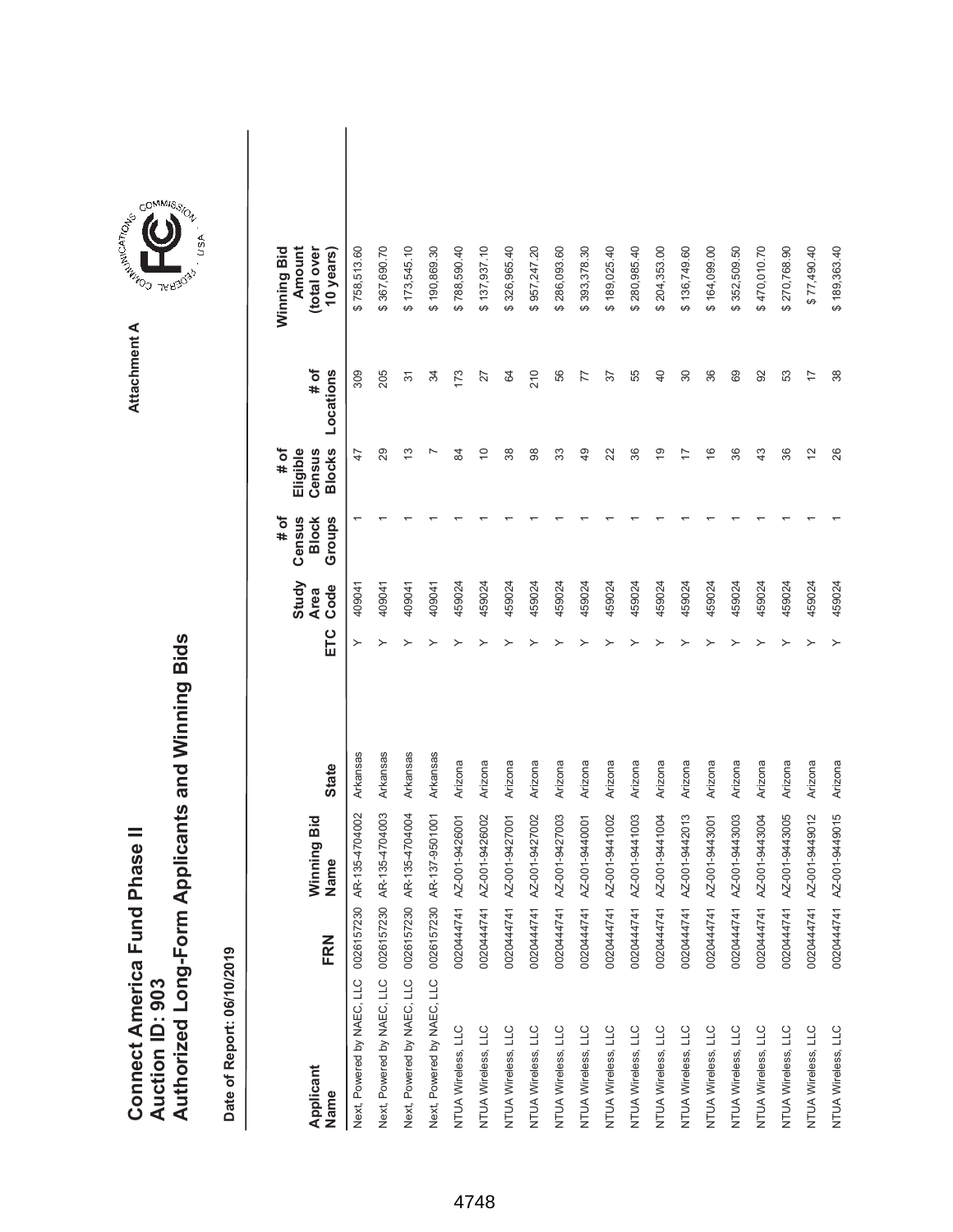| Connect America Fund Phase II |                 | Authorized Long-Form Applicants and Winning Bids |
|-------------------------------|-----------------|--------------------------------------------------|
|                               | Auction ID: 903 |                                                  |
|                               |                 |                                                  |



**Attachment A**

| Applicant<br>Name  | FRN        | Winning Bid<br>Name | <b>State</b> | ETC | Study<br>Code<br><b>Area</b> | # of<br>Census<br>Groups<br><b>Block</b> | <b>Blocks</b><br># of<br>Eligible<br>Census | # of<br>Locations | Winning Bid<br>Amount<br>(total over<br>10 years) |  |
|--------------------|------------|---------------------|--------------|-----|------------------------------|------------------------------------------|---------------------------------------------|-------------------|---------------------------------------------------|--|
| NTUA Wireless, LLC | 0020444741 | AZ-001-9449021      | Arizona      | ≻   | 459024                       |                                          | 61                                          | 106               | 541,534.80<br>↮                                   |  |
| NTUA Wireless, LLC | 002044741  | AZ-001-9449022      | Arizona      | ≻   | 459024                       |                                          | $\ddot{4}$                                  | 76                | 346,431.80<br>ക                                   |  |
| NTUA Wireless, LLC | 002044741  | AZ-001-9449024      | Arizona      |     | 459024                       |                                          | 28                                          | 41                | \$209,461.20                                      |  |
| NTUA Wireless, LLC | 0020444741 | AZ-005-9422011      | Arizona      |     | 459024                       |                                          | 45                                          | 89                | \$351,668.20                                      |  |
| NTUA Wireless, LLC | 0020444741 | AZ-005-9422012      | Arizona      |     | 459024                       |                                          | 124                                         | 258               | \$1,120,982.20                                    |  |
| NTUA Wireless, LLC | 002044741  | AZ-005-9422013      | Arizona      |     | 459024                       |                                          | 46                                          | 73                | \$332,758.40                                      |  |
| NTUA Wireless, LLC | 0020444741 | AZ-005-9422021      | Arizona      |     | 459024                       |                                          | 48                                          | 112               | 510,530.80<br>ക                                   |  |
| NTUA Wireless, LLC | 0020444741 | AZ-005-9422022      | Arizona      |     | 459024                       |                                          | 33                                          | 63                | \$283,582.00                                      |  |
| NTUA Wireless, LLC | 0020444741 | AZ-005-9422023      | Arizona      |     | 459024                       |                                          | 57                                          | 94                | \$428,482.60                                      |  |
| NTUA Wireless, LLC | 0020444741 | AZ-005-9450001      | Arizona      |     | 459024                       |                                          | 100                                         | 257               | \$1,011,553.40                                    |  |
| NTUA Wireless, LLC | 0020444741 | AZ-005-9450002      | Arizona      |     | 459024                       |                                          | $\frac{6}{5}$                               | $\overline{5}$    | \$153,194.80                                      |  |
| NTUA Wireless, LLC | 0020444741 | AZ-005-9450003      | Arizona      |     | 459024                       |                                          | 8                                           | 306               | \$998,316.80                                      |  |
| NTUA Wireless, LLC | 0020444741 | AZ-005-9451001      | Arizona      |     | 459024                       |                                          | S3                                          | 123               | 544,752.00<br>ക                                   |  |
| NTUA Wireless, LLC | 0020444741 | AZ-005-9451002      | Arizona      |     | 459024                       |                                          | 106                                         | 249               | \$987,607.40                                      |  |
| NTUA Wireless, LLC | 0020444741 | AZ-005-9451003      | Arizona      |     | 459024                       |                                          | 79                                          | 212               | 929,752.20<br>↔                                   |  |
| NTUA Wireless, LLC | 0020444741 | AZ-005-9451004      | Arizona      |     | 459024                       |                                          | 26                                          | 61                | 278,057.00<br>ക                                   |  |
| NTUA Wireless, LLC | 0020444741 | AZ-017-9400081      | Arizona      |     | 459024                       |                                          | 35                                          | 73                | \$332,758.40                                      |  |
| NTUA Wireless, LLC | 002044741  | AZ-017-9400082      | Arizona      |     | 459024                       |                                          | <b>30</b>                                   | 336               | 984,206.60<br>ക                                   |  |
| NTUA Wireless, LLC | 0020444741 | AZ-017-9400102      | Arizona      |     | 459024                       |                                          | $\frac{3}{2}$                               | 20                | \$98,618.50                                       |  |
| NTUA Wireless, LLC | 0020444741 | AZ-017-9400103      | Arizona      |     | 459024                       |                                          | $\Omega$                                    | 22                | \$112,393.00                                      |  |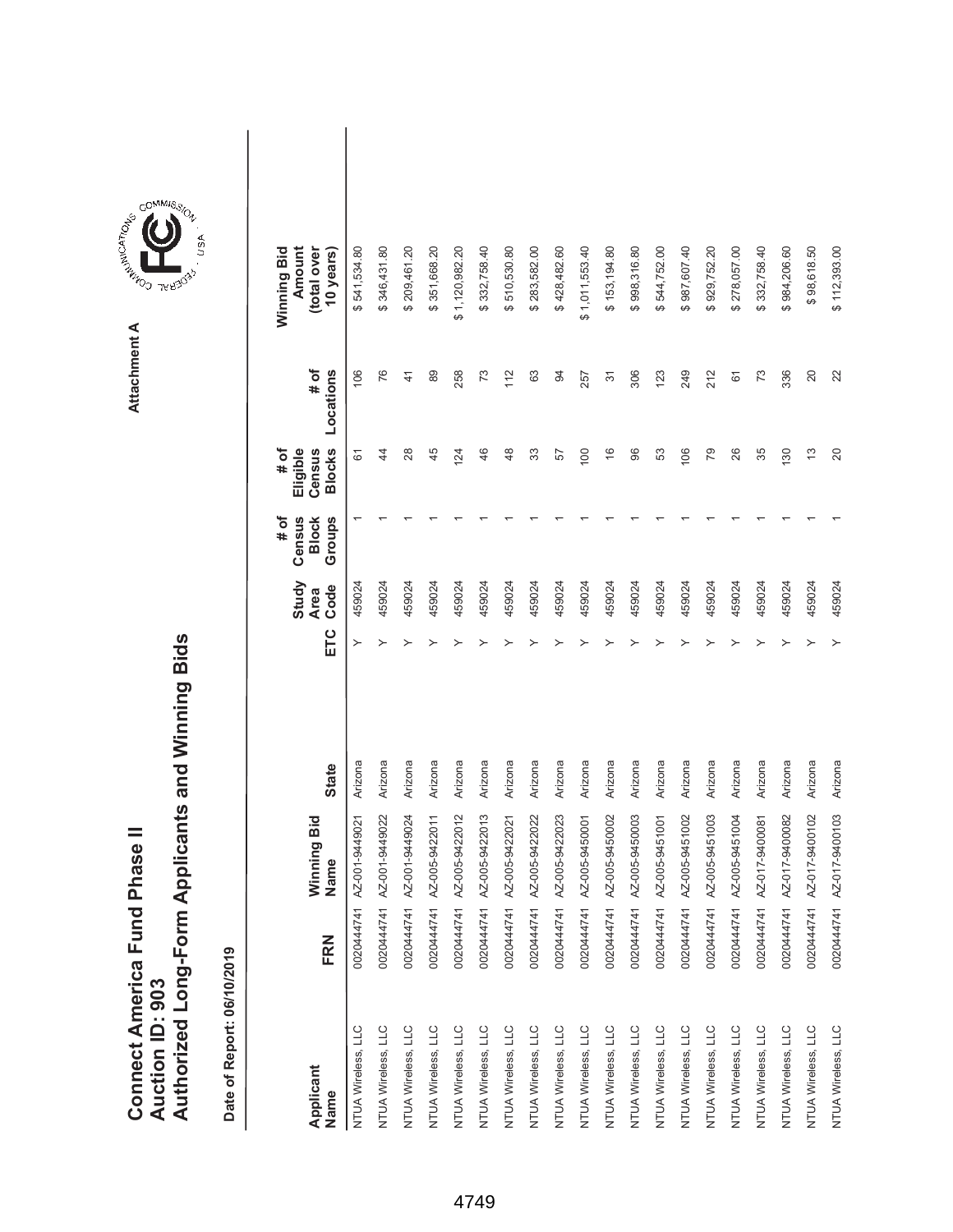|                               |                 | Authorized Long-Form Applicants and Winning Bids |
|-------------------------------|-----------------|--------------------------------------------------|
| Connect America Fund Phase II |                 |                                                  |
|                               |                 |                                                  |
|                               |                 |                                                  |
|                               |                 |                                                  |
|                               | Auction ID: 903 |                                                  |



**Attachment A**

| Applicant<br>Name  | FRN        | Winning Bid<br>Name | <b>State</b> | ETC | Study<br>Code<br><b>Area</b> | # of<br>Census<br><b>Block</b><br>Groups | <b>Blocks</b><br>Eligible<br>Census<br># of | # of<br>Locations | Winning Bid<br>Amount<br>(total over<br>10 years) |  |
|--------------------|------------|---------------------|--------------|-----|------------------------------|------------------------------------------|---------------------------------------------|-------------------|---------------------------------------------------|--|
| NTUA Wireless, LLC | 0020444741 | AZ-017-9400111      | Arizona      | ≻   | 459024                       |                                          | 4                                           | 5                 | \$22,791.60                                       |  |
| NTUA Wireless, LLC | 0020444741 | AZ-017-9400112      | Arizona      | ≻   | 459024                       |                                          | 22                                          | 39                | \$199,244.80                                      |  |
| NTUA Wireless, LLC | 0020444741 | AZ-017-9400113      | Arizona      |     | 459024                       |                                          | 66                                          | 169               | \$511,131.40                                      |  |
| NTUA Wireless, LLC | 0020444741 | AZ-017-9400141      | Arizona      |     | 459024                       |                                          | R                                           | 51                | \$232,473.80                                      |  |
| NTUA Wireless, LLC | 0020444741 | AZ-017-9400142      | Arizona      |     | 459024                       |                                          | 8                                           | 117               | 529,734.40<br>↮                                   |  |
| NTUA Wireless, LLC | 0020444741 | AZ-017-9400143      | Arizona      |     | 459024                       |                                          | යි                                          | 117               | \$533,322.40                                      |  |
| NTUA Wireless, LLC | 0020444741 | AZ-017-9400151      | Arizona      |     | 459024                       |                                          | 35                                          | 75                | \$383,161.90                                      |  |
| NTUA Wireless, LLC | 0020444741 | AZ-017-9400152      | Arizona      |     | 459024                       |                                          | 187                                         | 431               | \$1,709,138.60                                    |  |
| NTUA Wireless, LLC | 0020444741 | AZ-017-9400153      | Arizona      |     | 459024                       |                                          | 25                                          | 29                | \$148,156.50                                      |  |
| NTUA Wireless, LLC | 0020444741 | AZ-017-9423001      | Arizona      |     | 459024                       |                                          | $\overset{\infty}{\rightarrow}$             | 23                | \$117,504.10                                      |  |
| NTUA Wireless, LLC | 0020444741 | AZ-017-9423002      | Arizona      |     | 459024                       |                                          | $\overline{2}$                              | 32                | \$163,481.20                                      |  |
| NTUA Wireless, LLC | 0020444741 | AZ-017-9424001      | Arizona      |     | 459024                       |                                          | 56                                          | 120               | \$546,998.40                                      |  |
| NTUA Wireless, LLC | 0020444741 | AZ-017-9424002      | Arizona      |     | 459024                       |                                          | 86                                          | 75                | \$383,161.90                                      |  |
| NTUA Wireless, LLC | 0020444741 | NM-031-9435001      | New Mexico   |     | 499016                       |                                          | 50                                          | 83                | \$341,235.00                                      |  |
| NTUA Wireless, LLC | 0020444741 | NM-031-9437001      | New Mexico   |     | 499016                       |                                          | 89                                          | 275               | \$712,896.40                                      |  |
| NTUA Wireless, LLC | 0020444741 | NM-031-9440002      | New Mexico   |     | 499016                       |                                          | $\frac{4}{3}$                               | 72                | \$384,117.90                                      |  |
| NTUA Wireless, LLC | 0020444741 | NM-043-9409001      | New Mexico   |     | 499016                       |                                          | යි                                          | 265               | \$768,110.20                                      |  |
| NTUA Wireless, LLC | 0020444741 | NM-043-9409002      | New Mexico   |     | 499016                       |                                          | 13                                          | 26                | \$138,709.10                                      |  |
| NTUA Wireless, LLC | 0020444741 | NM-045-9429004      | New Mexico   |     | 499016                       |                                          | R                                           | 138               | \$390,076.70                                      |  |
| NTUA Wireless, LLC | 0020444741 | NM-045-9429006      | New Mexico   |     | 499016                       |                                          | 13                                          | 37                | \$152,115.50                                      |  |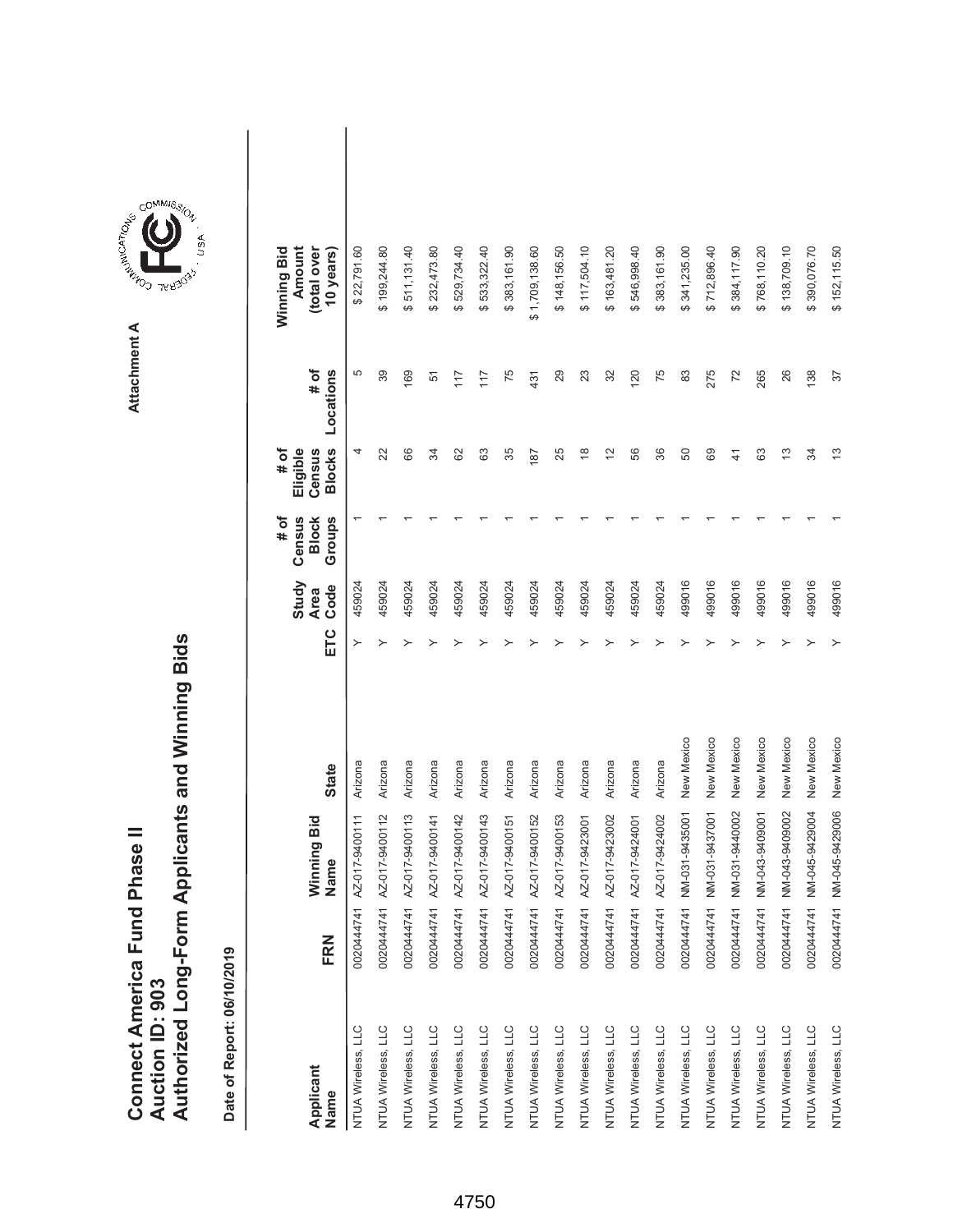|                               |                 | Authorized Long-Form Applicants and Winning Bids |
|-------------------------------|-----------------|--------------------------------------------------|
| Connect America Fund Phase II |                 |                                                  |
|                               |                 |                                                  |
|                               |                 |                                                  |
|                               |                 |                                                  |
|                               | Auction ID: 903 |                                                  |



| Applicant<br>Name                                           | FRN        | Winning Bid<br>Name | <b>State</b> | ETC | Study<br>Code<br><b>Area</b> | $\sharp$ of<br>Census<br><b>Block</b><br>Groups | <b>Blocks</b><br>$#$ of<br>Eligible<br>Census | Locations<br># of | Winning Bid<br>(total over<br>Amount<br>10 years) |  |
|-------------------------------------------------------------|------------|---------------------|--------------|-----|------------------------------|-------------------------------------------------|-----------------------------------------------|-------------------|---------------------------------------------------|--|
| NTUA Wireless, LLC                                          | 0020444741 | NM-045-9430002      | New Mexico   | ≻   | 499016                       |                                                 | $\overline{\overline{z}}$                     | 79                | \$238,427.80                                      |  |
| NTUA Wireless, LLC                                          | 0020444741 | NM-045-9430003      | New Mexico   |     | 499016                       |                                                 | 59                                            | 177               | \$450,382.50                                      |  |
| NTUA Wireless, LLC                                          | 0020444741 | NM-045-9431001      | New Mexico   |     | 499016                       |                                                 | $\frac{8}{10}$                                | $\frac{4}{3}$     | \$162,972.80                                      |  |
| NTUA Wireless, LLC                                          | 0020444741 | NM-045-9432012      | New Mexico   |     | 499016                       |                                                 | 86                                            | 283               | \$873,885.40                                      |  |
| NTUA Wireless, LLC                                          | 0020444741 | UT-037-9420001      | Utah         |     | 509014                       |                                                 | 76                                            | 168               | \$765,798.80                                      |  |
| NTUA Wireless, LLC                                          | 0020444741 | UT-037-9420002      | Jtah         |     | 509014                       |                                                 | 90                                            | 203               | \$925,340.00                                      |  |
| NTUA Wireless, LLC                                          | 0020444741 | UT-037-9421001      | Utah         |     | 509014                       |                                                 | $\frac{4}{3}$                                 | 99                | \$451,274.20                                      |  |
| NTUA Wireless, LLC                                          | 0020444741 | UT-037-9421002      | Utah         |     | 509014                       |                                                 | ಸ                                             | 136               | \$424,125.00                                      |  |
| Oklahoma Western Telephone<br>Company, Inc.                 | 0001699412 | OK-077-0873001      | Oklahoma     |     | 439024                       |                                                 | $\overline{a}$                                | 203               | \$910,963.10                                      |  |
| Oklahoma Western Telephone<br>Company, Inc.                 | 0001699412 | OK-077-0873002      | Oklahoma     |     | 439024                       |                                                 | 25                                            | 141               | \$682,738.00                                      |  |
| Oklahoma Western Telephone                                  | 0001699412 | OK-079-0407001      | Oklahoma     |     | 439024                       |                                                 | N                                             |                   | \$20,279.00                                       |  |
| Oklahoma Western Telephone<br>Company, Inc.                 | 0001699412 | OK-079-0407002      | Oklahoma     |     | 439024                       |                                                 | స్                                            | 222               | \$689,948.00                                      |  |
| Paul Bunyan Rural Telephone<br>Company, Inc.<br>Cooperative | 0002644953 | MN-005-4501001      | Minnesota    |     | 366132                       |                                                 | $\sim$                                        | S                 | \$34,193.60                                       |  |
| Paul Bunyan Rural Telephone                                 | 0002644953 | MN-005-4501002      | Minnesota    |     | 366132                       |                                                 |                                               | 7                 | \$113,713.60                                      |  |
| Paul Bunyan Rural Telephone<br>Cooperative<br>Cooperative   | 0002644953 | MN-007-9400021      | Minnesota    |     | 366132                       |                                                 |                                               | 173               | \$506,364.90                                      |  |
| Paul Bunyan Rural Telephone<br>Cooperative                  | 0002644953 | MN-057-0705001      | Minnesota    |     | 366132                       |                                                 | 22                                            | 108               | \$525,818.90                                      |  |
| Paul Bunyan Rural Telephone<br>Cooperative                  | 0002644953 | MN-061-4804003      | Minnesota    |     | 366132                       |                                                 | 5                                             | $\overline{0}$    | \$102,758.30                                      |  |
| Paul Bunyan Rural Telephone<br>Cooperative                  | 0002644953 | MN-061-4804004      | Minnesota    |     | 366132                       |                                                 | က                                             |                   | \$30,693.30                                       |  |
| SW DinehNet LLC                                             | 0014860530 | NM-031-9457001      | New Mexico   |     | 499019                       |                                                 | 42                                            | 105               | \$457,477.50                                      |  |
| SW DinehNet LLC                                             | 0014860530 | Package 3           | New Mexico   | ≻   | 499019                       |                                                 | 142                                           | 764               | \$1,581,260.00                                    |  |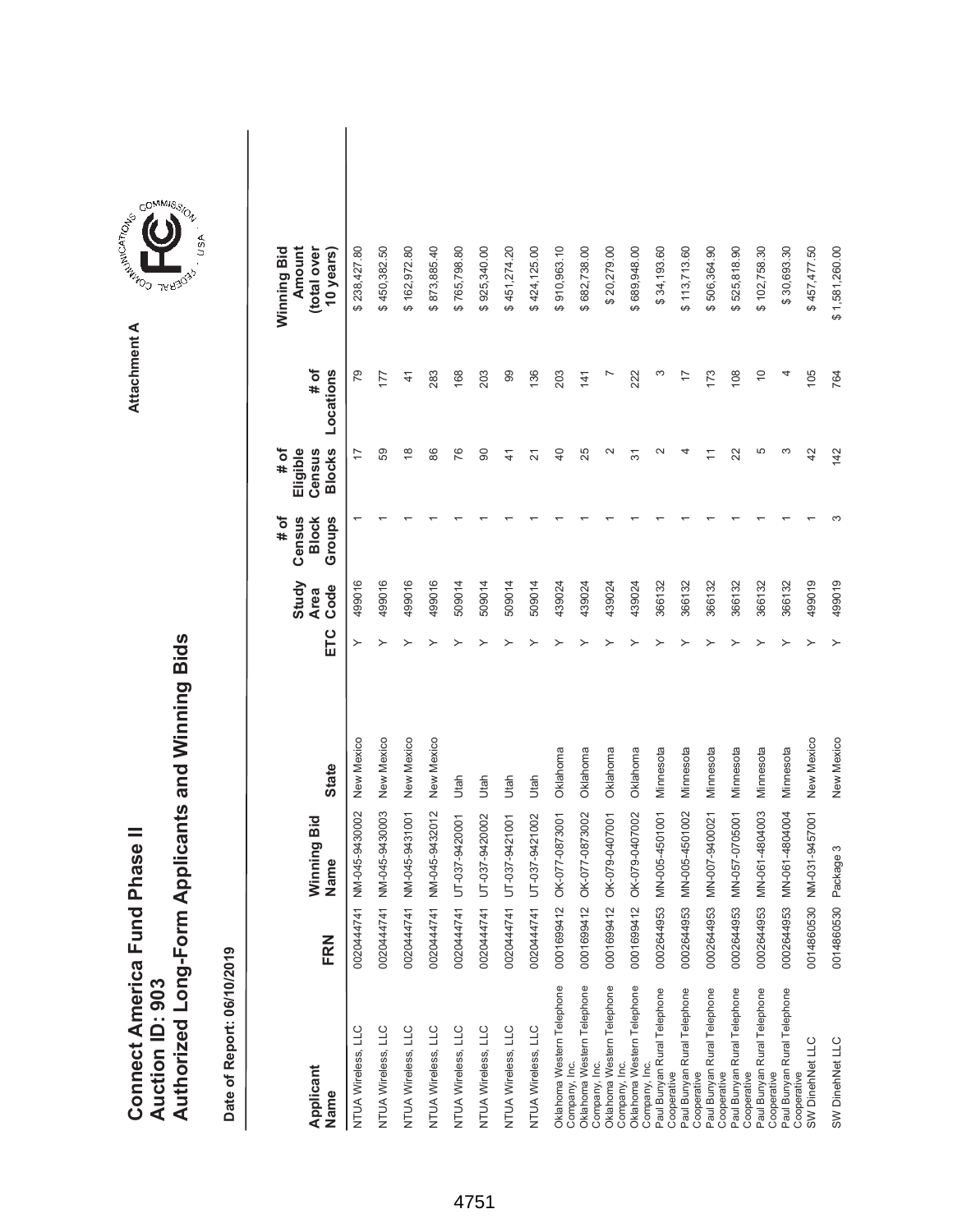|                               |                 | Authorized Long-Form Applicants and Winning Bids |
|-------------------------------|-----------------|--------------------------------------------------|
|                               |                 |                                                  |
| Connect America Fund Phase II | Auction ID: 903 |                                                  |



| Applicant<br>Name    | FRN        | Winning Bid<br>Name | <b>State</b> | ETC | Study<br>Code<br>Area | Census<br>$\frac{4}{10}$<br><b>Block</b><br>Groups | <b>Blocks</b><br>Eligible<br>Census<br># of | # of<br>Locations | Amount<br>Winning Bid<br>(total over<br>10 years) |  |
|----------------------|------------|---------------------|--------------|-----|-----------------------|----------------------------------------------------|---------------------------------------------|-------------------|---------------------------------------------------|--|
| Verizon Delaware LLC | 0003271798 | DE-001-040202       | Delaware     |     | 565010                |                                                    |                                             |                   | \$17,252.70                                       |  |
| Verizon Delaware LLC | 0003271798 | DE-001-0402022      | Delaware     |     | 565010                |                                                    |                                             |                   | \$20,292.70                                       |  |
| Verizon Delaware LLC | 0003271798 | DE-003-0019022      | Delaware     |     | 565010                |                                                    |                                             |                   | \$6,698.90                                        |  |
| Verizon Delaware LLC | 0003271798 | DE-003-0118001      | Delaware     |     | 565010                |                                                    |                                             |                   | \$28,472.40                                       |  |
| Verizon Delaware LLC | 0003271798 | DE-003-0142001      | Delaware     |     | 565010                |                                                    |                                             |                   | \$7,216.00                                        |  |
| Verizon Delaware LLC | 0003271798 | DE-003-0148103      | Delaware     |     | 565010                |                                                    |                                             |                   | \$5,946.80                                        |  |
| Verizon Delaware LLC | 0003271798 | DE-003-0162003      | Delaware     |     | 565010                |                                                    |                                             |                   | \$8,563.70                                        |  |
| Verizon Delaware LLC | 0003271798 | DE-003-0166011      | Delaware     |     | 565010                |                                                    |                                             |                   | \$2,507.20                                        |  |
| Verizon Delaware LLC | 0003271798 | DE-005-0507011      | Delaware     |     | 565010                |                                                    |                                             |                   | \$30,987.40                                       |  |
| Verizon Delaware LLC | 0003271798 | DE-005-0509022      | Delaware     |     | 565010                |                                                    |                                             |                   | \$6,416.90                                        |  |
| Verizon Delaware LLC | 0003271798 | DE-005-0510061      | Delaware     |     | 565010                |                                                    |                                             |                   | \$13,734.80                                       |  |
| Verizon Maryland LLC | 0002166825 | MD-003-7013001      | Maryland     |     | 185030                |                                                    |                                             |                   | \$8,669.10                                        |  |
| Verizon Maryland LLC | 0002166825 | MD-003-7070011      | Maryland     |     | 185030                |                                                    |                                             |                   | \$4,267.10                                        |  |
| Verizon Maryland LLC | 0002166825 | MD-003-7080042      | Maryland     |     | 185030                |                                                    |                                             |                   | \$3,862.40                                        |  |
| Verizon Maryland LLC | 0002166825 | MD-003-7309022      | Maryland     |     | 185030                |                                                    |                                             |                   | \$8,221.80                                        |  |
| Verizon Maryland LLC | 0002166825 | MD-003-7401022      | Maryland     |     | 185030                |                                                    |                                             |                   | \$12,737.40                                       |  |
| Verizon Maryland LLC | 0002166825 | MD-003-7406022      | Maryland     |     | 185030                |                                                    |                                             |                   | \$4,643.40                                        |  |
| Verizon Maryland LLC | 0002166825 | MD-003-7406032      | Maryland     |     | 185030                |                                                    |                                             |                   | \$29,017.70                                       |  |
| Verizon Maryland LLC | 0002166825 | MD-003-7407022      | Maryland     |     | 185030                |                                                    | $\sim$                                      | 27                | \$40,477.10                                       |  |
| Verizon Maryland LLC | 0002166825 | MD-003-7508014      | Maryland     |     | 185030                |                                                    |                                             |                   | \$5,083.60                                        |  |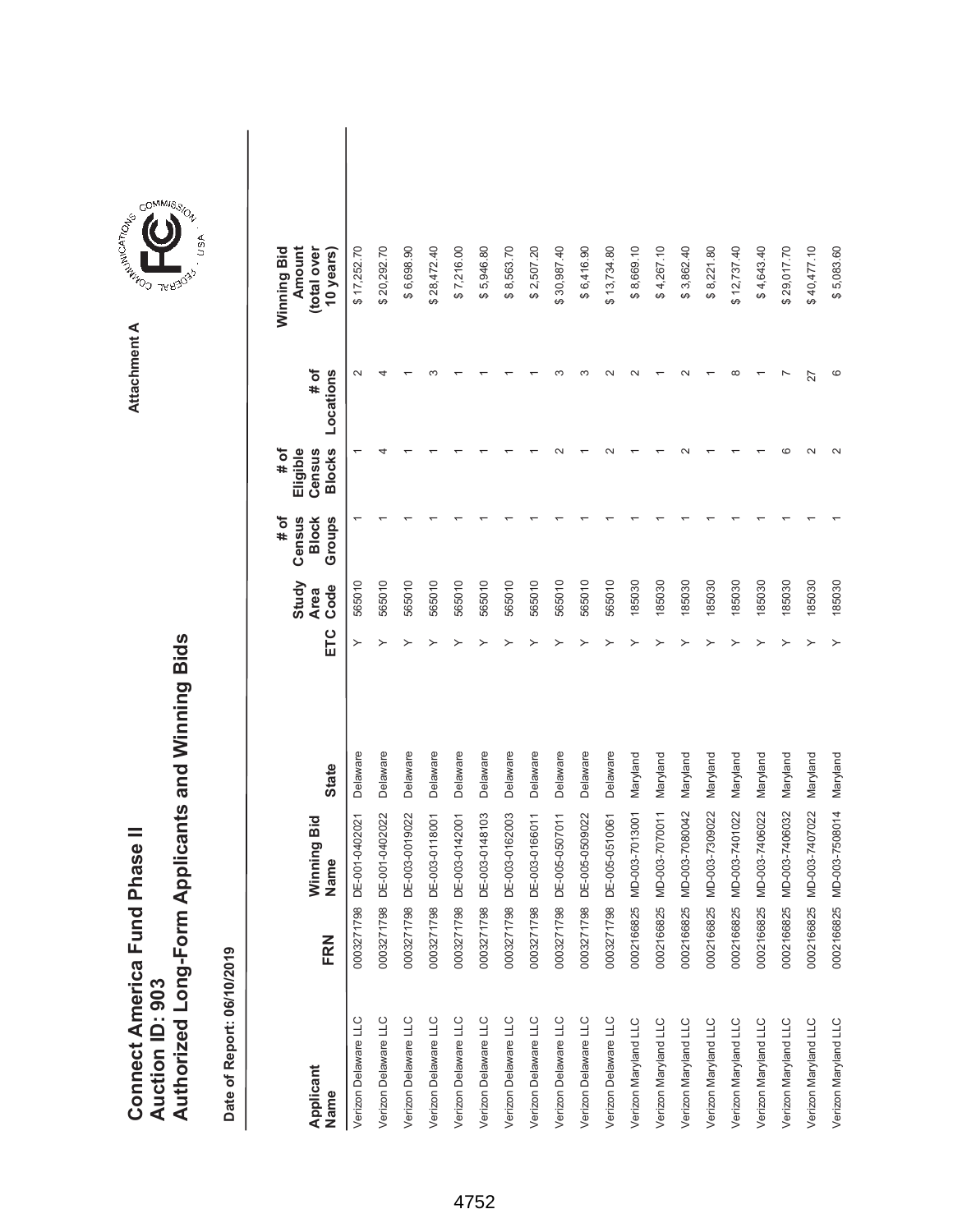|                               |                 | Authorized Long-Form Applicants and Winning Bids |
|-------------------------------|-----------------|--------------------------------------------------|
| Connect America Fund Phase II |                 |                                                  |
|                               |                 |                                                  |
|                               |                 |                                                  |
|                               |                 |                                                  |
|                               | Auction ID: 903 |                                                  |



COMMIS<sub>SION</sub>

| Applicant<br>Name    | FRN        | Winning Bid<br>Name | <b>State</b> | ETC | Study<br>Code<br><b>Area</b> | # of<br>Census<br>Groups<br><b>Block</b> | <b>Blocks</b><br>Eligible<br># of<br>Census | # of<br>Locations | Winning Bid<br>Amount<br>(total over<br>10 years) |  |
|----------------------|------------|---------------------|--------------|-----|------------------------------|------------------------------------------|---------------------------------------------|-------------------|---------------------------------------------------|--|
| Verizon Maryland LLC | 0002166825 | MD-003-7515002      | Maryland     |     | 185030                       |                                          | 4                                           |                   | \$41,251.00                                       |  |
| Verizon Maryland LLC | 0002166825 | MD-005-4038022      | Maryland     |     | 185030                       |                                          |                                             |                   | \$5,956.90                                        |  |
| Verizon Maryland LLC | 0002166825 | MD-005-4042024      | Maryland     |     | 185030                       |                                          |                                             | ما                | \$26,170.60                                       |  |
| Verizon Maryland LLC | 0002166825 | MD-005-4082001      | Maryland     |     | 185030                       |                                          |                                             |                   | \$6,766.30                                        |  |
| Verizon Maryland LLC | 0002166825 | MD-005-4083021      | Maryland     |     | 185030                       |                                          |                                             |                   | \$12,638.00                                       |  |
| Verizon Maryland LLC | 0002166825 | MD-005-4111021      | Maryland     |     | 185030                       |                                          |                                             |                   | \$17,629.30                                       |  |
| Verizon Maryland LLC | 0002166825 | MD-005-411022       | Maryland     |     | 185030                       |                                          |                                             |                   | \$15,059.10                                       |  |
| Verizon Maryland LLC | 0002166825 | MD-005-4112014      | Maryland     |     | 185030                       |                                          |                                             |                   | \$6,027.90                                        |  |
| Verizon Maryland LLC | 0002166825 | MD-005-4112023      | Maryland     |     | 185030                       |                                          |                                             |                   | \$6,908.30                                        |  |
| Verizon Maryland LLC | 0002166825 | MD-005-4113021      | Maryland     |     | 185030                       |                                          |                                             |                   | \$23,863.10                                       |  |
| Verizon Maryland LLC | 0002166825 | MD-005-4211022      | Maryland     |     | 185030                       |                                          |                                             |                   | \$31,467.20                                       |  |
| Verizon Maryland LLC | 0002166825 | MD-005-4306002      | Maryland     |     | 185030                       |                                          |                                             |                   | \$6,162.80                                        |  |
| Verizon Maryland LLC | 0002166825 | MD-005-4308001      | Maryland     |     | 185030                       |                                          |                                             |                   | \$7,930.70                                        |  |
| Verizon Maryland LLC | 0002166825 | MD-005-4403001      | Maryland     |     | 185030                       |                                          |                                             |                   | \$2,656.10                                        |  |
| Verizon Maryland LLC | 0002166825 | MD-005-4501002      | Maryland     |     | 185030                       |                                          |                                             | ю                 | \$3,298.50                                        |  |
| Verizon Maryland LLC | 0002166825 | MD-005-4501003      | Maryland     |     | 185030                       |                                          |                                             | ∞                 | \$1,480.80                                        |  |
| Verizon Maryland LLC | 0002166825 | MD-005-4518031      | Maryland     |     | 185030                       |                                          |                                             | ო                 | \$18,474.20                                       |  |
| Verizon Maryland LLC | 0002166825 | MD-005-4523002      | Maryland     |     | 185030                       |                                          |                                             | $\infty$          | \$15,223.40                                       |  |
| Verizon Maryland LLC | 0002166825 | MD-005-4524001      | Maryland     |     | 185030                       |                                          |                                             | $\frac{2}{3}$     | \$9,785.90                                        |  |
| Verizon Maryland LLC | 0002166825 | MD-005-4903013      | Maryland     |     | 185030                       |                                          |                                             |                   | \$2,068.40                                        |  |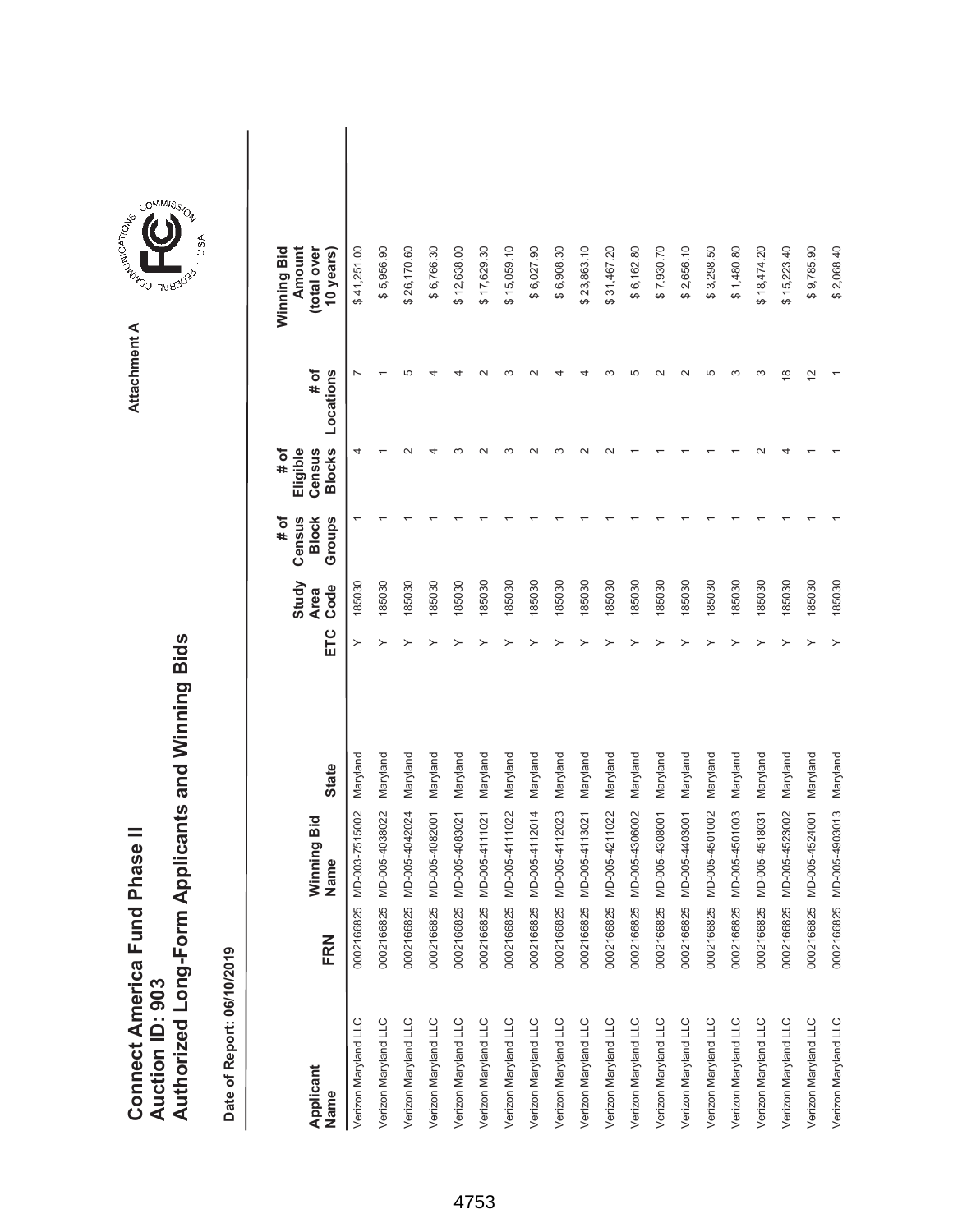|                               |                 | Authorized Long-Form Applicants and Winning Bids |
|-------------------------------|-----------------|--------------------------------------------------|
| Connect America Fund Phase II |                 |                                                  |
|                               |                 |                                                  |
|                               |                 |                                                  |
|                               |                 |                                                  |
|                               | Auction ID: 903 |                                                  |



| Applicant<br>Name    | FRN        | Winning Bid<br>Name | <b>State</b> | ETC | Study<br>Code<br><b>Area</b> | # of<br>Census<br>Groups<br><b>Block</b> | <b>Blocks</b><br># of<br>Eligible<br>Census | # of<br>Locations | Winning Bid<br>Amount<br>(total over<br>10 years) |  |
|----------------------|------------|---------------------|--------------|-----|------------------------------|------------------------------------------|---------------------------------------------|-------------------|---------------------------------------------------|--|
| Verizon Maryland LLC | 0002166825 | MD-005-4919002      | Maryland     | ≻   | 185030                       |                                          |                                             | ω                 | \$10,231.10                                       |  |
| Verizon Maryland LLC | 0002166825 | MD-013-5130011      | Maryland     | ≻   | 185030                       |                                          |                                             | $\mathbf{\Omega}$ | \$5,516.70                                        |  |
| Verizon Maryland LLC | 0002166825 | MD-017-8501012      | Maryland     |     | 185030                       |                                          |                                             |                   | \$26,049.90                                       |  |
| Verizon Maryland LLC | 0002166825 | MD-017-8506001      | Maryland     |     | 185030                       |                                          |                                             |                   | \$8,640.70                                        |  |
| Verizon Maryland LLC | 0002166825 | MD-017-8506002      | Maryland     |     | 185030                       |                                          |                                             | 20                | \$26,419.10                                       |  |
| Verizon Maryland LLC | 0002166825 | MD-017-8507121      | Maryland     |     | 185030                       |                                          |                                             | $\sim$            | \$9,506.90                                        |  |
| Verizon Maryland LLC | 0002166825 | MD-017-8508014      | Maryland     |     | 185030                       |                                          |                                             | S                 | \$9,918.70                                        |  |
| Verizon Maryland LLC | 0002166825 | MD-017-8508023      | Maryland     |     | 185030                       |                                          |                                             | 7                 | \$23,280.90                                       |  |
| Verizon Maryland LLC | 0002166825 | MD-017-8509041      | Maryland     |     | 185030                       |                                          |                                             | 15                | \$58,269.70                                       |  |
| Verizon Maryland LLC | 0002166825 | MD-017-8509042      | Maryland     |     | 185030                       |                                          | ო                                           | 44                | \$85,256.80                                       |  |
| Verizon Maryland LLC | 0002166825 | MD-017-8510012      | Maryland     |     | 185030                       |                                          |                                             |                   | \$27,427.30                                       |  |
| Verizon Maryland LLC | 0002166825 | MD-017-8510026      | Maryland     |     | 185030                       |                                          | 5                                           | ဖ                 | \$4,281.30                                        |  |
| Verizon Maryland LLC | 0002166825 | MD-017-8511001      | Maryland     |     | 185030                       |                                          |                                             | 32                | \$133,633.80                                      |  |
| Verizon Maryland LLC | 0002166825 | MD-017-8511002      | Maryland     |     | 185030                       |                                          | $\subseteq$                                 | 20                | \$30,282.30                                       |  |
| Verizon Maryland LLC | 0002166825 | MD-017-8513012      | Maryland     |     | 185030                       |                                          | ഉ                                           | 50                | \$108,828.20                                      |  |
| Verizon Maryland LLC | 0002166825 | MD-017-8514001      | Maryland     |     | 185030                       |                                          | $\overline{2}$                              | 32                | \$44,518.50                                       |  |
| Verizon Maryland LLC | 0002166825 | MD-025-3013012      | Maryland     |     | 185030                       |                                          | ო                                           | ო                 | \$3,173.20                                        |  |
| Verizon Maryland LLC | 0002166825 | MD-025-3014013      | Maryland     |     | 185030                       |                                          | $\sim$                                      | $\sim$            | \$2,598.60                                        |  |
| Verizon Maryland LLC | 0002166825 | MD-025-3031012      | Maryland     |     | 185030                       |                                          | $\mathbf{\Omega}$                           | ო                 | \$12,148.10                                       |  |
| Verizon Maryland LLC | 0002166825 | MD-025-3032011      | Maryland     |     | 185030                       |                                          | 5                                           | $\frac{2}{3}$     | \$41,996.50                                       |  |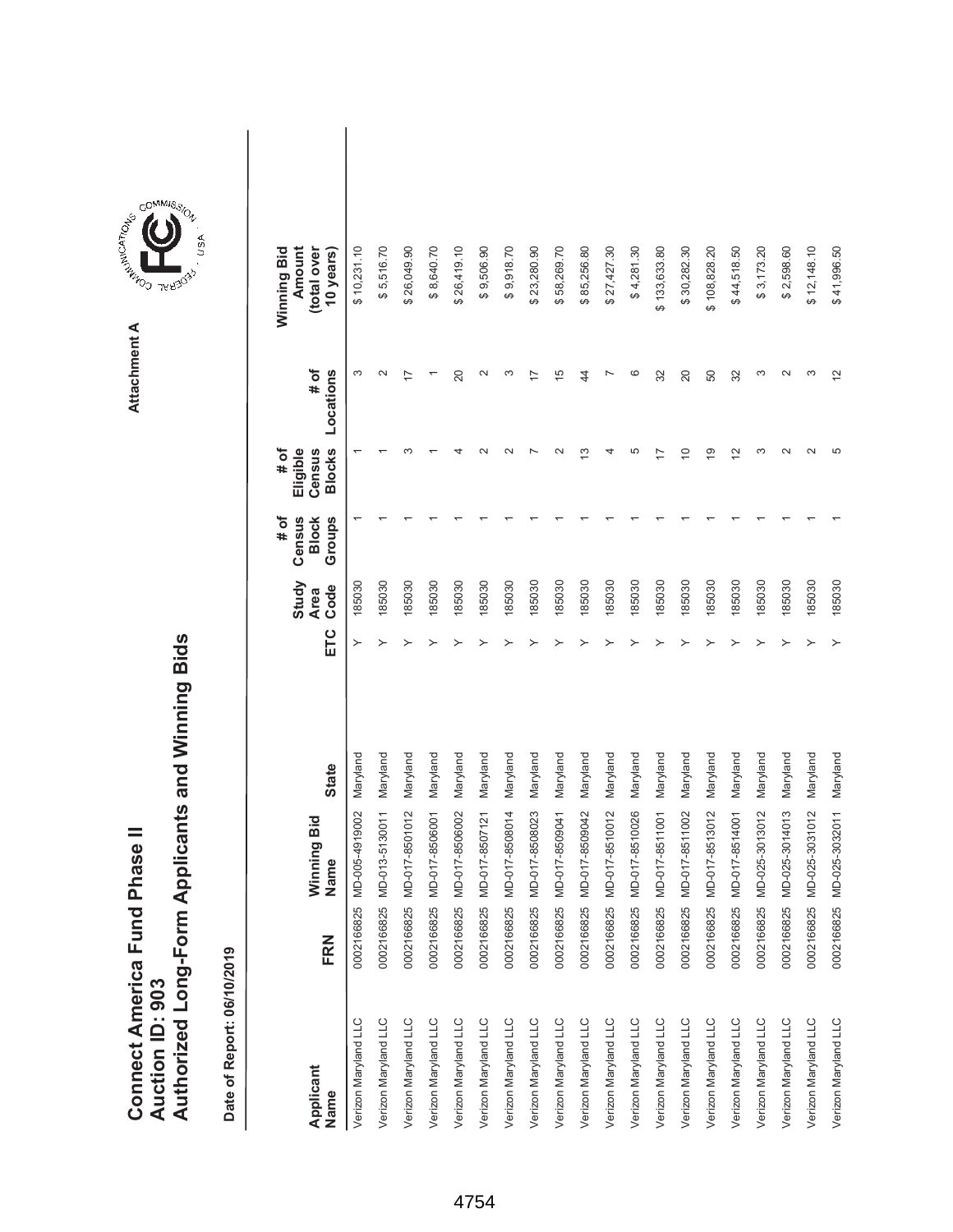|                               |                 | Authorized Long-Form Applicants and Winning Bids |
|-------------------------------|-----------------|--------------------------------------------------|
| Connect America Fund Phase II |                 |                                                  |
|                               |                 |                                                  |
|                               |                 |                                                  |
|                               |                 |                                                  |
|                               | Auction ID: 903 |                                                  |
|                               |                 |                                                  |
|                               |                 |                                                  |
|                               |                 |                                                  |



GOMMIS<sub>SION</sub>

| Applicant<br>Name    | FRN        | Winning Bid<br>Name | <b>State</b> | ETC | Study<br>Code<br><b>Area</b> | Census<br>Groups<br># of<br><b>Block</b> | <b>Blocks</b><br># of<br>Eligible<br>Census | # of<br>Locations | Amount<br>Winning Bid<br>(total over<br>10 years) |  |
|----------------------|------------|---------------------|--------------|-----|------------------------------|------------------------------------------|---------------------------------------------|-------------------|---------------------------------------------------|--|
| Verizon Maryland LLC | 0002166825 | MD-025-3032013      | Maryland     | ≻   | 185030                       |                                          | $\sim$                                      |                   | \$18,452.90                                       |  |
| Verizon Maryland LLC | 0002166825 | MD-025-3033002      | Maryland     | ≻   | 185030                       |                                          |                                             |                   | \$7,362.70                                        |  |
| Verizon Maryland LLC | 0002166825 | MD-025-3041012      | Maryland     |     | 185030                       |                                          |                                             |                   | \$5,601.90                                        |  |
| Verizon Maryland LLC | 0002166825 | MD-025-3042013      | Maryland     |     | 185030                       |                                          |                                             |                   | \$10,713.90                                       |  |
| Verizon Maryland LLC | 0002166825 | MD-025-3042015      | Maryland     |     | 185030                       |                                          |                                             |                   | \$10,103.30                                       |  |
| Verizon Maryland LLC | 0002166825 | MD-025-3065003      | Maryland     |     | 185030                       |                                          |                                             |                   | \$5,907.20                                        |  |
| Verizon Maryland LLC | 0002166825 | MD-027-6012041      | Maryland     |     | 185030                       |                                          |                                             |                   | \$25,354.10                                       |  |
| Verizon Maryland LLC | 0002166825 | MD-027-6029001      | Maryland     |     | 185030                       |                                          |                                             |                   | \$4,579.50                                        |  |
| Verizon Maryland LLC | 0002166825 | MD-027-6030042      | Maryland     |     | 185030                       |                                          |                                             |                   | \$3,684.90                                        |  |
| Verizon Maryland LLC | 0002166825 | MD-027-6030043      | Maryland     |     | 185030                       |                                          |                                             |                   | \$13,056.90                                       |  |
| Verizon Maryland LLC | 0002166825 | MD-027-6056024      | Maryland     |     | 185030                       |                                          |                                             |                   | \$6,354.50                                        |  |
| Verizon Maryland LLC | 0002166825 | MD-027-6066061      | Maryland     |     | 185030                       |                                          |                                             |                   | \$2,832.90                                        |  |
| Verizon Maryland LLC | 0002166825 | MD-027-6069062      | Maryland     |     | 185030                       |                                          |                                             |                   | \$5,218.10                                        |  |
| Verizon Maryland LLC | 0002166825 | MD-031-7001052      | Maryland     |     | 185030                       |                                          |                                             |                   | \$7,819.30                                        |  |
| Verizon Maryland LLC | 0002166825 | MD-031-7002051      | Maryland     |     | 185030                       |                                          |                                             |                   | \$10,650.00                                       |  |
| Verizon Maryland LLC | 0002166825 | MD-031-7003122      | Maryland     |     | 185030                       |                                          |                                             |                   | \$7,618.30                                        |  |
| Verizon Maryland LLC | 0002166825 | MD-031-7003123      | Maryland     |     | 185030                       |                                          |                                             |                   | \$4,487.20                                        |  |
| Verizon Maryland LLC | 0002166825 | MD-031-7004002      | Maryland     |     | 185030                       |                                          | $\overline{C}$                              | 92                | \$87,188.00                                       |  |
| Verizon Maryland LLC | 0002166825 | MD-031-7005001      | Maryland     |     | 185030                       |                                          | 22                                          | 145               | \$528,687.30                                      |  |
| Verizon Maryland LLC | 0002166825 | MD-031-7005002      | Maryland     |     | 185030                       |                                          |                                             | $\frac{1}{11}$    | \$150,549.50                                      |  |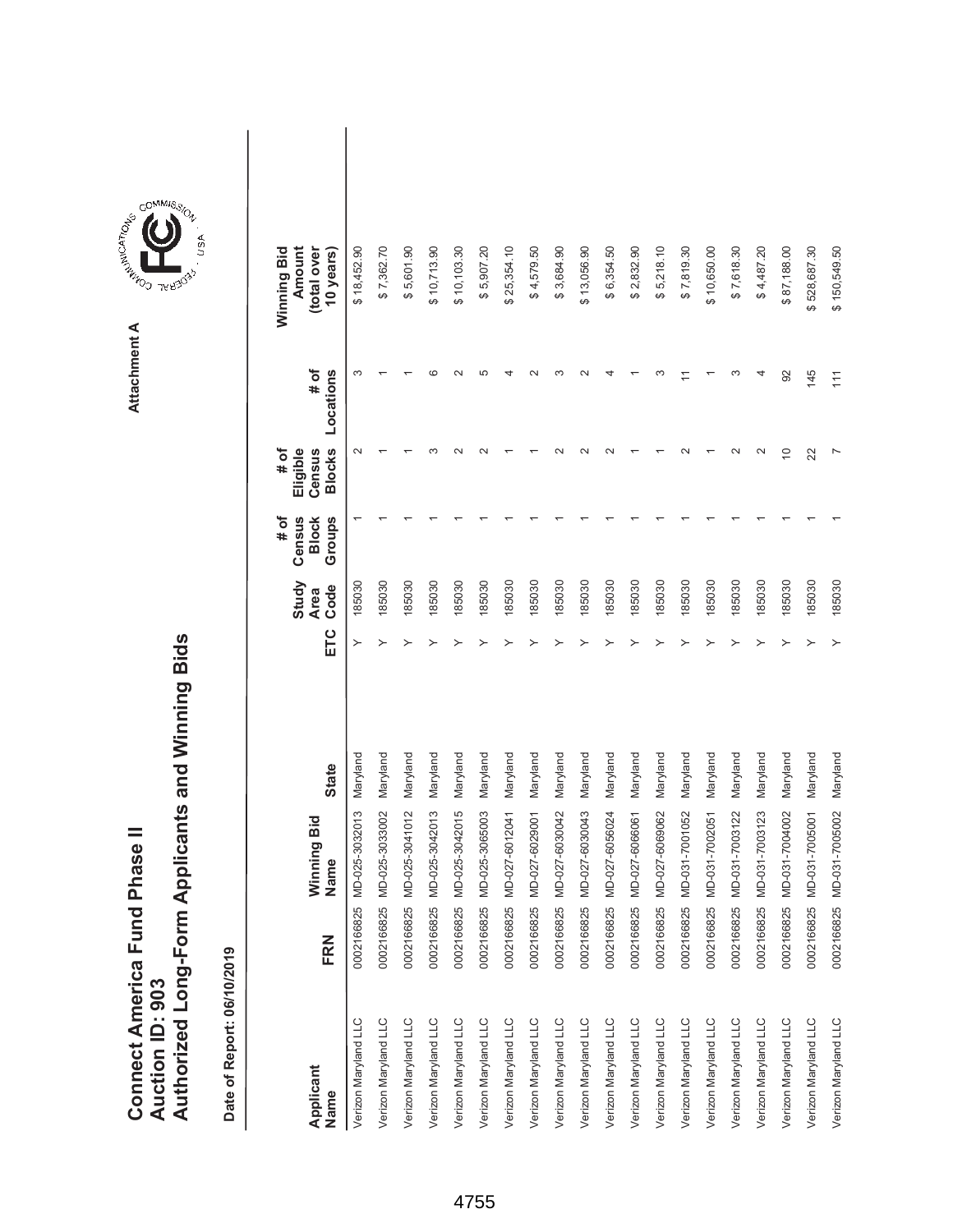|                               |                 | Authorized Long-Form Applicants and Winning Bids |
|-------------------------------|-----------------|--------------------------------------------------|
|                               |                 |                                                  |
|                               |                 |                                                  |
| Connect America Fund Phase II |                 |                                                  |
|                               | Auction ID: 903 |                                                  |
|                               |                 |                                                  |
|                               |                 |                                                  |



| Applicant<br>Name    | FRN        | Winning Bid<br>Name | <b>State</b> | ETC | Study<br>Code<br><b>Area</b> | # of<br>Census<br>Groups<br><b>Block</b> | <b>Blocks</b><br># of<br>Eligible<br>Census | # of<br>Locations | Winning Bid<br>Amount<br>(total over<br>10 years) |  |
|----------------------|------------|---------------------|--------------|-----|------------------------------|------------------------------------------|---------------------------------------------|-------------------|---------------------------------------------------|--|
| Verizon Maryland LLC | 0002166825 | MD-031-7006082      | Maryland     | ≻   | 185030                       |                                          |                                             |                   | \$5,041.00                                        |  |
| Verizon Maryland LLC | 0002166825 | MD-031-7006111      | Maryland     |     | 185030                       |                                          |                                             |                   | \$12,446.30                                       |  |
| Verizon Maryland LLC | 0002166825 | MD-031-7012111      | Maryland     |     | 185030                       |                                          |                                             |                   | \$2,593.40                                        |  |
| Verizon Maryland LLC | 0002166825 | MD-031-7012121      | Maryland     |     | 185030                       |                                          |                                             |                   | \$12,446.30                                       |  |
| Verizon Maryland LLC | 0002166825 | MD-031-7013071      | Maryland     |     | 185030                       |                                          |                                             |                   | \$14,469.80                                       |  |
| Verizon Maryland LLC | 0002166825 | MD-031-7051001      | Maryland     |     | 185030                       |                                          |                                             |                   | \$1,190.90                                        |  |
| Verizon Maryland LLC | 0002166825 | MD-031-7058003      | Maryland     |     | 185030                       |                                          |                                             |                   | \$11,814.40                                       |  |
| Verizon Maryland LLC | 0002166825 | MD-031-7060081      | Maryland     |     | 185030                       |                                          |                                             |                   | \$11,864.10                                       |  |
| Verizon Maryland LLC | 0002166825 | MD-033-8004093      | Maryland     |     | 185030                       |                                          |                                             |                   | \$8,669.10                                        |  |
| Verizon Maryland LLC | 0002166825 | MD-033-8004111      | Maryland     |     | 185030                       |                                          |                                             | $\circ$           | \$86,236.60                                       |  |
| Verizon Maryland LLC | 0002166825 | MD-033-8005071      | Maryland     |     | 185030                       |                                          |                                             | ∞                 | \$7,675.10                                        |  |
| Verizon Maryland LLC | 0002166825 | MD-033-8005072      | Maryland     |     | 185030                       |                                          |                                             | ∞                 | \$19,454.00                                       |  |
| Verizon Maryland LLC | 0002166825 | MD-033-8005134      | Maryland     |     | 185030                       |                                          |                                             |                   | \$3,308.60                                        |  |
| Verizon Maryland LLC | 0002166825 | MD-033-8005152      | Maryland     |     | 185030                       |                                          |                                             |                   | \$18,019.80                                       |  |
| Verizon Maryland LLC | 0002166825 | MD-033-8005161      | Maryland     |     | 185030                       |                                          |                                             |                   | \$4,260.00                                        |  |
| Verizon Maryland LLC | 0002166825 | MD-033-8005172      | Maryland     |     | 185030                       |                                          |                                             | ഥ                 | \$62,238.60                                       |  |
| Verizon Maryland LLC | 0002166825 | MD-033-8006051      | Maryland     |     | 185030                       |                                          |                                             | 5                 | \$16,379.70                                       |  |
| Verizon Maryland LLC | 0002166825 | MD-033-8007041      | Maryland     |     | 185030                       |                                          |                                             | ო                 | \$24,658.30                                       |  |
| Verizon Maryland LLC | 0002166825 | MD-033-8007061      | Maryland     |     | 185030                       |                                          |                                             | ∞                 | \$2,009.30                                        |  |
| Verizon Maryland LLC | 0002166825 | MD-033-8008001      | Maryland     |     | 185030                       |                                          |                                             | 4                 | \$92,236.10                                       |  |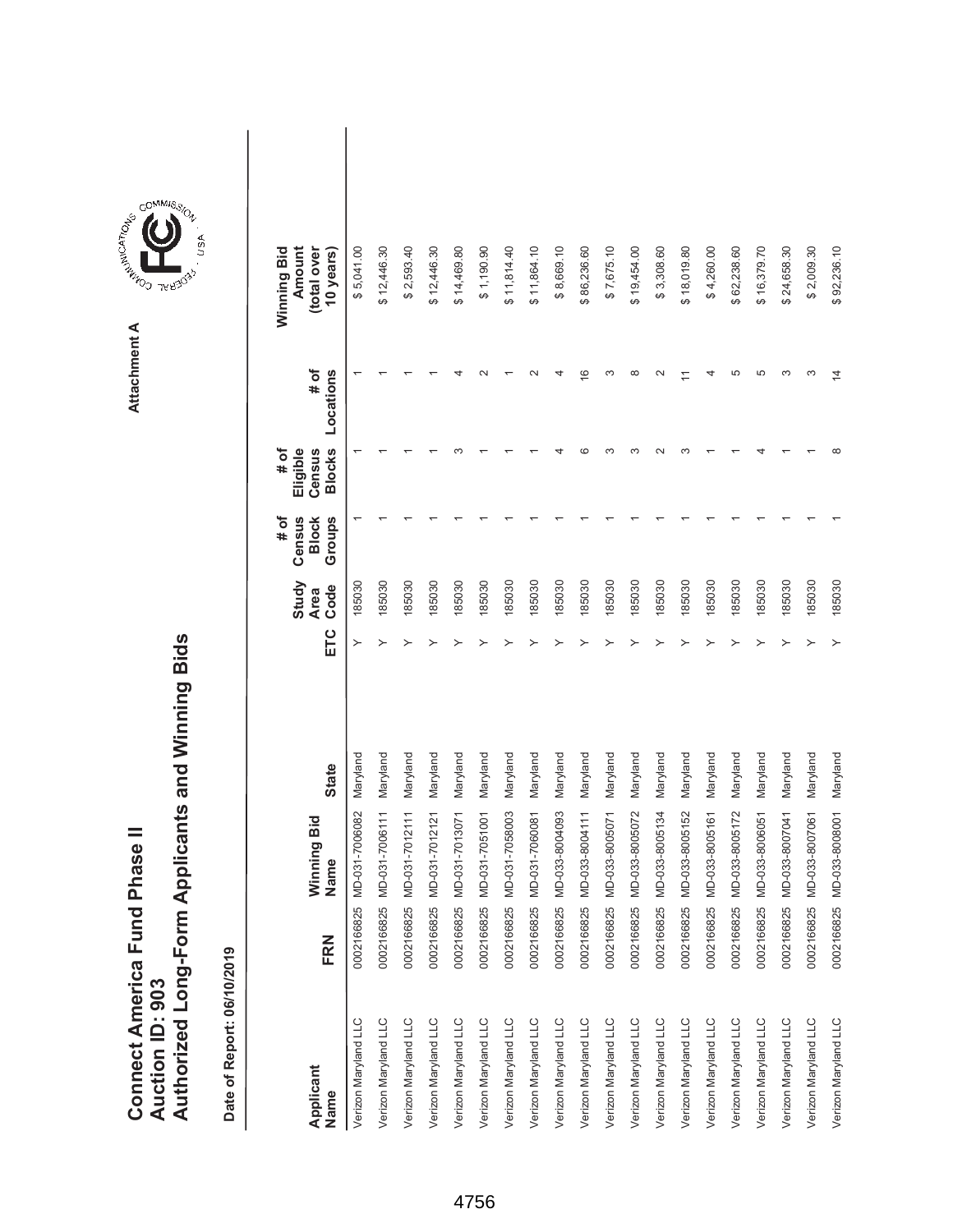|                               |                 | Authorized Long-Form Applicants and Winning Bids |
|-------------------------------|-----------------|--------------------------------------------------|
| Connect America Fund Phase II |                 |                                                  |
|                               |                 |                                                  |
|                               |                 |                                                  |
|                               |                 |                                                  |
|                               | Auction ID: 903 |                                                  |



| Applicant<br>Name    | FRN        | Winning Bid<br>Name | <b>State</b> | ЕTC | Study<br>Code<br><b>Area</b> | Census<br>Groups<br># of<br><b>Block</b> | <b>Blocks</b><br># of<br>Eligible<br>Census | # of<br>Locations | Winning Bid<br>Amount<br>(total over<br>10 years) |  |
|----------------------|------------|---------------------|--------------|-----|------------------------------|------------------------------------------|---------------------------------------------|-------------------|---------------------------------------------------|--|
| Verizon Maryland LLC | 0002166825 | MD-033-8008003      | Maryland     | ≻   | 185030                       |                                          | $\sim$                                      |                   | \$5,061.40                                        |  |
| Verizon Maryland LLC | 0002166825 | MD-033-8009001      | Maryland     | ≻   | 185030                       |                                          | $\sim$                                      | ω                 | \$25,628.30                                       |  |
| Verizon Maryland LLC | 0002166825 | MD-033-8009002      | Maryland     |     | 185030                       |                                          | $\circ$                                     | 76                | \$275,061.10                                      |  |
| Verizon Maryland LLC | 0002166825 | MD-033-8010032      | Maryland     |     | 185030                       |                                          | 5                                           | $\frac{3}{2}$     | \$37,161.40                                       |  |
| Verizon Maryland LLC | 0002166825 | MD-033-8010042      | Maryland     |     | 185030                       |                                          |                                             | ω                 | 25,283.10<br>↮                                    |  |
| Verizon Maryland LLC | 0002166825 | MD-033-8012151      | Maryland     |     | 185030                       |                                          |                                             | ∞                 | \$17,892.00                                       |  |
| Verizon Maryland LLC | 0002166825 | MD-033-8013021      | Maryland     |     | 185030                       |                                          |                                             |                   | \$6,716.60                                        |  |
| Verizon Maryland LLC | 0002166825 | MD-033-8013101      | Maryland     |     | 185030                       |                                          |                                             | 24                | \$15,818.90                                       |  |
| Verizon Maryland LLC | 0002166825 | MD-033-8019041      | Maryland     |     | 185030                       |                                          |                                             |                   | \$16,535.90                                       |  |
| Verizon Maryland LLC | 0002166825 | MD-033-8028031      | Maryland     |     | 185030                       |                                          |                                             |                   | \$9,492.70                                        |  |
| Verizon Maryland LLC | 0002166825 | MD-033-8040022      | Maryland     |     | 185030                       |                                          |                                             |                   | \$1,746.60                                        |  |
| Verizon Maryland LLC | 0002166825 | MD-033-8043002      | Maryland     |     | 185030                       |                                          |                                             |                   | \$3,571.30                                        |  |
| Verizon Maryland LLC | 0002166825 | MD-033-8073041      | Maryland     |     | 185030                       |                                          |                                             |                   | \$5,147.60                                        |  |
| Verizon Maryland LLC | 0002166825 | MD-033-8074041      | Maryland     |     | 185030                       |                                          |                                             |                   | \$21,768.60                                       |  |
| Verizon Maryland LLC | 0002166825 | MD-033-8074081      | Maryland     |     | 185030                       |                                          |                                             |                   | \$9,528.20                                        |  |
| Verizon Maryland LLC | 0002166825 | MD-510-0802001      | Maryland     |     | 185030                       |                                          |                                             |                   | \$10,969.00                                       |  |
| Verizon Maryland LLC | 0002166825 | MD-510-2101001      | Maryland     |     | 185030                       |                                          |                                             |                   | \$6,651.90                                        |  |
| Verizon Maryland LLC | 0002166825 | MD-510-2102001      | Maryland     |     | 185030                       |                                          | ∾                                           | ഥ                 | \$11,188.40                                       |  |
| Verizon Maryland LLC | 0002166825 | MD-510-2401002      | Maryland     |     | 185030                       |                                          |                                             | c                 | \$12,637.90                                       |  |
| Verizon Maryland LLC | 0002166825 | MD-510-2502051      | Maryland     | ≻   | 185030                       |                                          |                                             | ග                 | \$6,027.90                                        |  |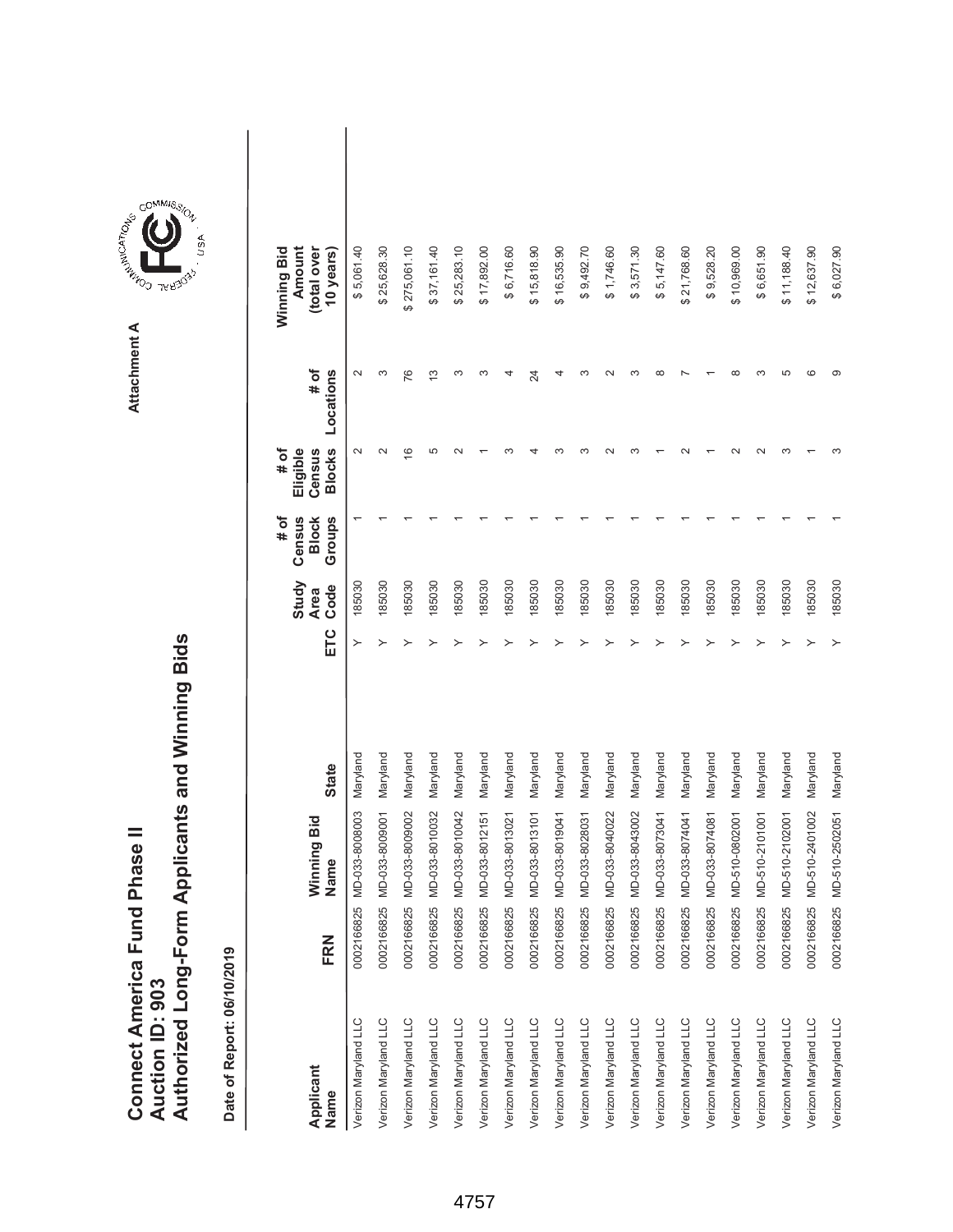|                               |                 | Authorized Long-Form Applicants and Winning Bids |
|-------------------------------|-----------------|--------------------------------------------------|
| Connect America Fund Phase II |                 |                                                  |
|                               |                 |                                                  |
|                               |                 |                                                  |
|                               |                 |                                                  |
|                               | Auction ID: 903 |                                                  |



| Applicant<br>Name        | FRN        | Winning Bid<br>Name | <b>State</b>  | ETC | Study<br>Code<br><b>Area</b> | # of<br>Census<br>Groups<br><b>Block</b> | <b>Blocks</b><br># of<br>Eligible<br>Census | # of<br>Locations | Winning Bid<br>Amount<br>(total over<br>10 years) |  |
|--------------------------|------------|---------------------|---------------|-----|------------------------------|------------------------------------------|---------------------------------------------|-------------------|---------------------------------------------------|--|
| Verizon Maryland LLC     | 0002166825 | MD-510-2502061      | Maryland      |     | 185030                       |                                          | 4                                           | $\frac{8}{1}$     | \$10,245.30                                       |  |
| Verizon Maryland LLC     | 0002166825 | MD-510-2505001      | Maryland      | ≻   | 185030                       |                                          | $\overline{C}$                              | $\frac{5}{1}$     | \$48,720.20                                       |  |
| Verizon Maryland LLC     | 0002166825 | MD-510-2604041      | Maryland      |     | 185030                       |                                          |                                             | ω                 | \$3,980.20                                        |  |
| Verizon Maryland LLC     | 0002166825 | MD-510-2605013      | Maryland      |     | 185030                       |                                          |                                             |                   | \$3,443.50                                        |  |
| Verizon Maryland LLC     | 0002166825 | MD-510-2606054      | Maryland      |     | 185030                       |                                          |                                             | $\overline{C}$    | \$11,480.70                                       |  |
| Verizon Maryland LLC     | 0002166825 | MD-510-2606056      | Maryland      |     | 185030                       |                                          | ≌                                           | 25                | \$61,358.20                                       |  |
| Verizon Maryland LLC     | 0002166825 | MD-510-2607001      | Maryland      |     | 185030                       |                                          | ω                                           | 4                 | \$12,794.20                                       |  |
| Verizon New England Inc. | 0003628971 | MA-001-0137001      | Massachusetts |     | 115112                       |                                          | 5                                           | ဖ                 | \$20,916.60                                       |  |
| Verizon New England Inc. | 0003628971 | MA-001-0139004      | Massachusetts |     | 115112                       |                                          |                                             | $\infty$          | \$31,055.40                                       |  |
| Verizon New England Inc. | 0003628971 | MA-005-6102032      | Massachusetts |     | 115112                       |                                          |                                             | c                 | \$4,097.70                                        |  |
| Verizon New England Inc. | 0003628971 | MA-005-6131003      | Massachusetts |     | 115112                       |                                          |                                             | $\overline{C}$    | \$15,868.50                                       |  |
| Verizon New England Inc. | 0003628971 | MA-005-6302005      | Massachusetts |     | 115112                       |                                          |                                             | $\sim$            | \$27,469.50                                       |  |
| Verizon New England Inc. | 0003628971 | MA-009-2114011      | Massachusetts |     | 115112                       |                                          |                                             | ဖ                 | \$6,972.20                                        |  |
| Verizon New England Inc. | 0003628971 | MA-009-2114023      | Massachusetts |     | 115112                       |                                          |                                             |                   | \$12,446.30                                       |  |
| Verizon New England Inc. | 0003628971 | MA-009-2131002      | Massachusetts |     | 115112                       |                                          |                                             |                   | \$10,216.90                                       |  |
| Verizon New England Inc. | 0003628971 | MA-009-2231001      | Massachusetts |     | 115112                       |                                          |                                             |                   | \$25,666.50                                       |  |
| Verizon New England Inc. | 0003628971 | MA-009-2233001      | Massachusetts |     | 115112                       |                                          |                                             | ო                 | \$8,044.30                                        |  |
| Verizon New England Inc. | 0003628971 | MA-009-2233002      | Massachusetts |     | 115112                       |                                          |                                             | ဖ                 | \$37,573.20                                       |  |
| Verizon New England Inc. | 0003628971 | MA-009-2532011      | Massachusetts |     | 115112                       |                                          |                                             | 38                | \$164,308.20                                      |  |
| Verizon New England Inc. | 0003628971 | MA-009-2543012      | Massachusetts |     | 115112                       |                                          |                                             | $\frac{5}{3}$     | \$3,180.80                                        |  |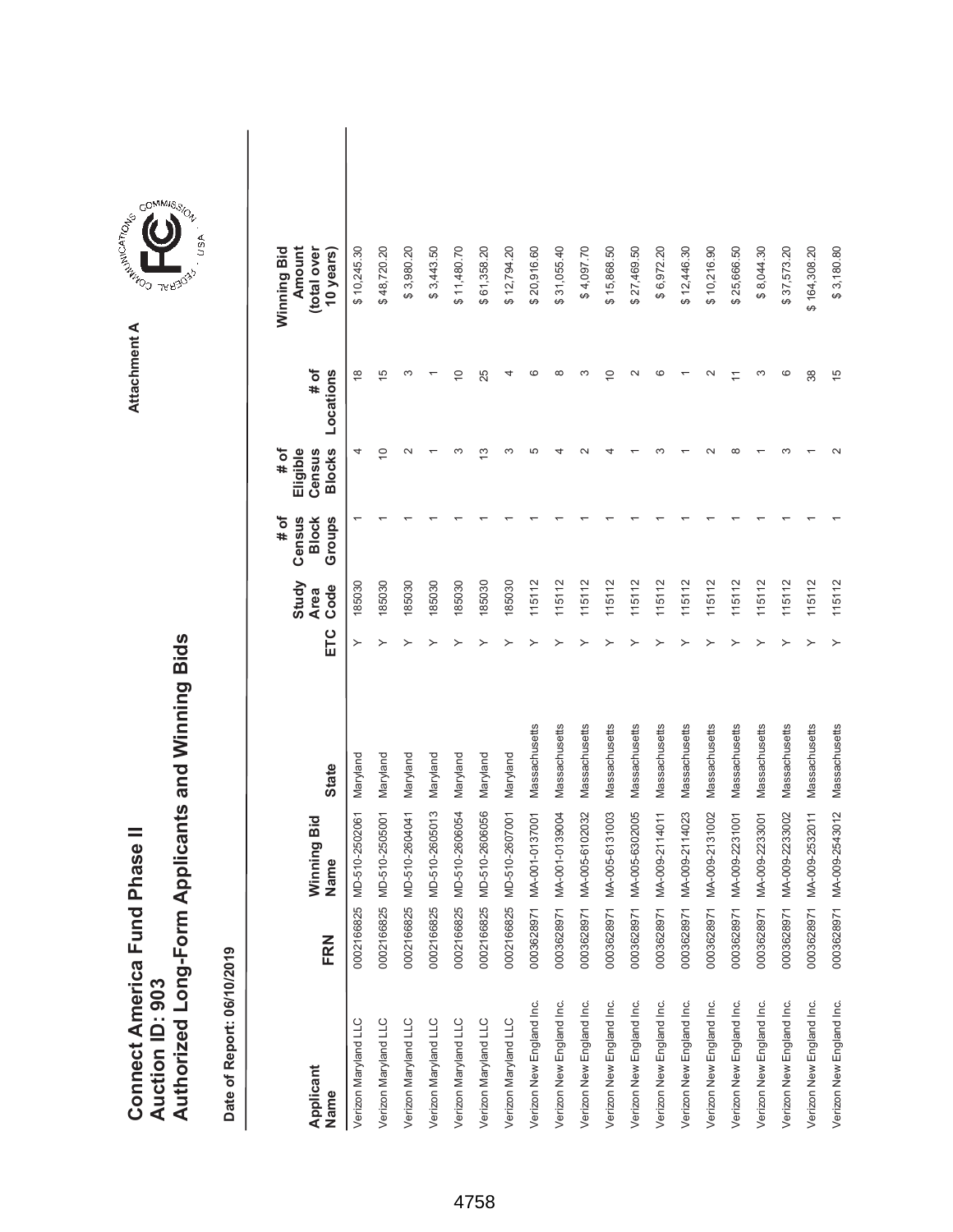|                               |                        | Authorized Long-Form Applicants and Winning Bids |
|-------------------------------|------------------------|--------------------------------------------------|
| Connect America Fund Phase II | <b>Auction ID: 903</b> |                                                  |
|                               |                        |                                                  |



| Applicant<br>Name        | FRN        | Winning Bid<br>Name | <b>State</b>  | ETC | Study<br>Code<br><b>Area</b> | Census<br>Groups<br>$\frac{4}{10}$<br><b>Block</b> | <b>Blocks</b><br>Eligible<br>Census<br># of | # of<br>Locations | Amount<br>Winning Bid<br>(total over<br>10 years) |  |
|--------------------------|------------|---------------------|---------------|-----|------------------------------|----------------------------------------------------|---------------------------------------------|-------------------|---------------------------------------------------|--|
| Verizon New England Inc. | 0003628971 | MA-009-2651014      | Massachusetts | ≻   | 115112                       |                                                    |                                             |                   | \$12,723.20                                       |  |
| Verizon New England Inc. | 0003628971 | MA-009-2691004      | Massachusetts | ≻   | 115112                       |                                                    |                                             |                   | \$3,038.80                                        |  |
| Verizon New England Inc. | 0003628971 | MA-017-3151002      | Massachusetts |     | 115112                       |                                                    |                                             |                   | \$7,866.80                                        |  |
| Verizon New England Inc. | 0003628971 | MA-017-3152002      | Massachusetts |     | 115112                       |                                                    |                                             | ഥ                 | \$7,859.70                                        |  |
| Verizon New England Inc. | 0003628971 | MA-017-3163003      | Massachusetts |     | 115112                       |                                                    |                                             |                   | \$1,206.60                                        |  |
| Verizon New England Inc. | 0003628971 | MA-017-3165001      | Massachusetts |     | 115112                       |                                                    |                                             |                   | \$13,184.70                                       |  |
| Verizon New England Inc. | 0003628971 | MA-017-3182001      | Massachusetts |     | 115112                       |                                                    |                                             |                   | \$12,886.50                                       |  |
| Verizon New England Inc. | 0003628971 | MA-017-3373004      | Massachusetts |     | 115112                       |                                                    |                                             |                   | \$4,614.80                                        |  |
| Verizon New England Inc. | 0003628971 | MA-017-3586002      | Massachusetts |     | 115112                       |                                                    |                                             |                   | \$18,318.00                                       |  |
| Verizon New England Inc. | 0003628971 | MA-017-3591002      | Massachusetts |     | 115112                       |                                                    |                                             |                   | \$7,462.10                                        |  |
| Verizon New England Inc. | 0003628971 | MA-017-3591004      | Massachusetts |     | 115112                       |                                                    |                                             |                   | \$9,137.70                                        |  |
| Verizon New England Inc. | 0003628971 | MA-017-3689013      | Massachusetts |     | 115112                       |                                                    |                                             |                   | \$19,971.40                                       |  |
| Verizon New England Inc. | 0003628971 | MA-017-3825003      | Massachusetts |     | 115112                       |                                                    |                                             |                   | \$6,446.80                                        |  |
| Verizon New England Inc. | 0003628971 | MA-017-3839021      | Massachusetts |     | 115112                       |                                                    |                                             |                   | \$15,208.20                                       |  |
| Verizon New England Inc. | 0003628971 | MA-017-3861001      | Massachusetts |     | 115112                       |                                                    |                                             |                   | \$5,751.00                                        |  |
| Verizon New England Inc. | 0003628971 | MA-021-4101004      | Massachusetts |     | 115112                       |                                                    |                                             |                   | \$9,847.70                                        |  |
| Verizon New England Inc. | 0003628971 | MA-021-4112001      | Massachusetts |     | 115112                       |                                                    | ო                                           |                   | \$5,126.20                                        |  |
| Verizon New England Inc. | 0003628971 | MA-021-4131001      | Massachusetts |     | 115112                       |                                                    |                                             |                   | \$4,189.00                                        |  |
| Verizon New England Inc. | 0003628971 | MA-021-4131004      | Massachusetts |     | 115112                       |                                                    |                                             |                   | \$10,919.80                                       |  |
| Verizon New England Inc. | 0003628971 | MA-021-4211003      | Massachusetts |     | 115112                       |                                                    |                                             |                   | \$6,610.10                                        |  |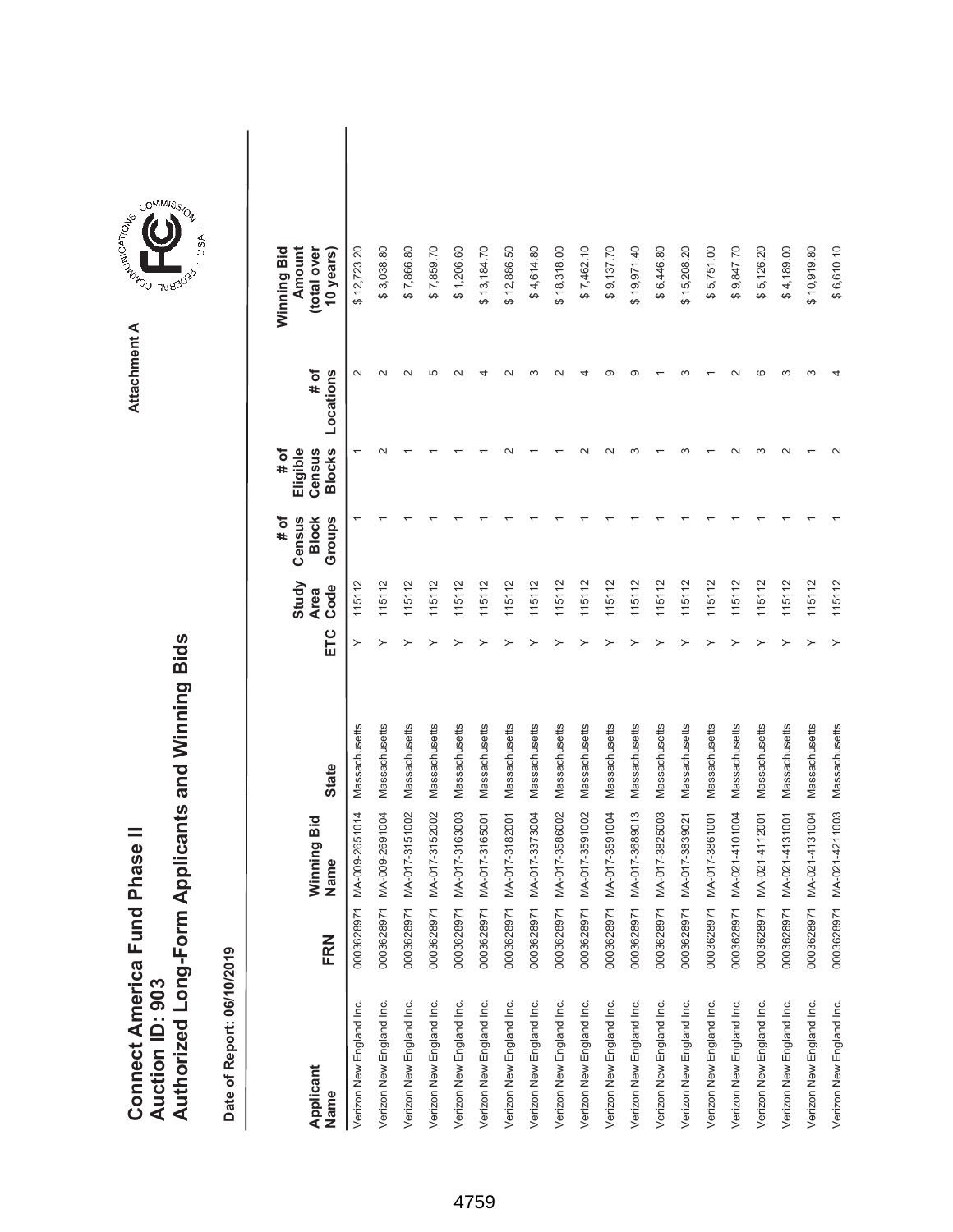|                               |                        | Authorized Long-Form Applicants and Winning Bids |
|-------------------------------|------------------------|--------------------------------------------------|
| Connect America Fund Phase II | <b>Auction ID: 903</b> |                                                  |
|                               |                        |                                                  |



| Applicant<br>Name        | FRN        | Winning Bid<br>Name | <b>State</b>  | ETC | Study<br>Code<br><b>Area</b> | # of<br>Census<br>Groups<br><b>Block</b> | <b>Blocks</b><br>Eligible<br># of<br>Census | # of<br>Locations | Winning Bid<br>Amount<br>(total over<br>10 years) |  |
|--------------------------|------------|---------------------|---------------|-----|------------------------------|------------------------------------------|---------------------------------------------|-------------------|---------------------------------------------------|--|
| Verizon New England Inc. | 0003628971 | MA-021-4422011      | Massachusetts | ≻   | 115112                       |                                          |                                             |                   | \$11,445.20                                       |  |
| Verizon New England Inc. | 0003628971 | MA-021-4571001      | Massachusetts | ≻   | 115112                       |                                          |                                             | $\circ$           | \$8,633.60                                        |  |
| Verizon New England Inc. | 0003628971 | MA-023-5022001      | Massachusetts |     | 115112                       |                                          |                                             | ო                 | \$1,614.00                                        |  |
| Verizon New England Inc. | 0003628971 | MA-023-5061011      | Massachusetts |     | 115112                       |                                          |                                             |                   | \$3,195.00                                        |  |
| Verizon New England Inc. | 0003628971 | MA-023-5091011      | Massachusetts |     | 115112                       |                                          | ∞                                           | ∞                 | \$15,229.50                                       |  |
| Verizon New England Inc. | 0003628971 | MA-023-5105033      | Massachusetts |     | 115112                       |                                          |                                             |                   | \$8,711.70                                        |  |
| Verizon New England Inc. | 0003628971 | MA-023-5202023      | Massachusetts |     | 115112                       |                                          |                                             |                   | \$10,848.80                                       |  |
| Verizon New England Inc. | 0003628971 | MA-023-5241011      | Massachusetts |     | 115112                       |                                          | ო                                           | ဖ                 | \$16,017.60                                       |  |
| Verizon New England Inc. | 0003628971 | MA-023-5301002      | Massachusetts |     | 115112                       |                                          |                                             | ဖ                 | \$20,049.80                                       |  |
| Verizon New England Inc. | 0003628971 | MA-023-5304003      | Massachusetts |     | 115112                       |                                          |                                             | $\sim$            | \$24,892.60                                       |  |
| Verizon New England Inc. | 0003628971 | MA-023-5306001      | Massachusetts |     | 115112                       |                                          |                                             | ဖ                 | \$23,032.40                                       |  |
| Verizon New England Inc. | 0003628971 | MA-023-5306002      | Massachusetts |     | 115112                       |                                          |                                             | 27                | \$66,022.90                                       |  |
| Verizon New England Inc. | 0003628971 | MA-023-5306003      | Massachusetts |     | 115112                       |                                          |                                             | ∞                 | \$7,944.90                                        |  |
| Verizon New England Inc. | 0003628971 | MA-023-5309011      | Massachusetts |     | 115112                       |                                          |                                             | $\circ$           | \$22,286.90                                       |  |
| Verizon New England Inc. | 0003628971 | MA-023-5309021      | Massachusetts |     | 115112                       |                                          | Ю                                           | $\widetilde{C}$   | \$12,439.20                                       |  |
| Verizon New England Inc. | 0003628971 | MA-023-5421014      | Massachusetts |     | 115112                       |                                          | $\sim$                                      | $\sim$            | \$8,896.30                                        |  |
| Verizon New England Inc. | 0003628971 | MA-023-5422003      | Massachusetts |     | 115112                       |                                          |                                             |                   | \$10,500.90                                       |  |
| Verizon New England Inc. | 0003628971 | MA-023-5423004      | Massachusetts |     | 115112                       |                                          |                                             |                   | \$901.70                                          |  |
| Verizon New England Inc. | 0003628971 | MA-023-5611001      | Massachusetts |     | 115112                       |                                          |                                             |                   | \$12,630.90                                       |  |
| Verizon New England Inc. | 0003628971 | MA-025-0921013      | Massachusetts | ≻   | 115112                       |                                          |                                             |                   | \$18,509.70                                       |  |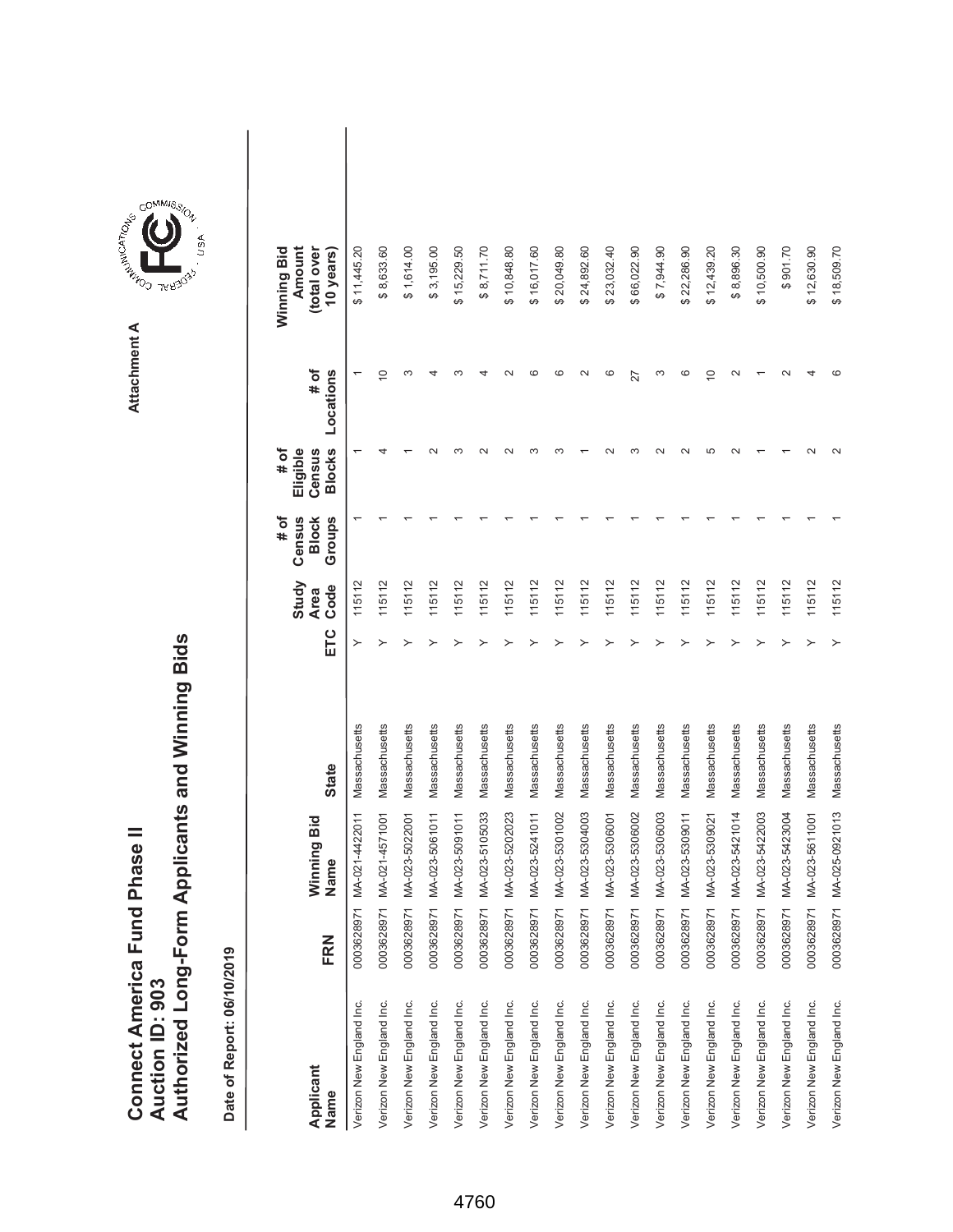|                               |                 | Authorized Long-Form Applicants and Winning Bids |
|-------------------------------|-----------------|--------------------------------------------------|
| Connect America Fund Phase II |                 |                                                  |
|                               |                 |                                                  |
|                               |                 |                                                  |
|                               |                 |                                                  |
|                               | Auction ID: 903 |                                                  |



| Applicant<br>Name        | FRN        | Winning Bid<br>Name | <b>State</b>  | ETC | Study<br>Code<br><b>Area</b> | # of<br>Census<br>Groups<br><b>Block</b> | <b>Blocks</b><br># of<br>Eligible<br>Census | # of<br>Locations | Winning Bid<br>Amount<br>(total over<br>10 years) |  |
|--------------------------|------------|---------------------|---------------|-----|------------------------------|------------------------------------------|---------------------------------------------|-------------------|---------------------------------------------------|--|
| Verizon New England Inc. | 0003628971 | MA-025-9812021      | Massachusetts | ≻   | 115112                       |                                          | ო                                           | 5                 | \$7,881.00                                        |  |
| Verizon New England Inc. | 0003628971 | MA-027-7103002      | Massachusetts | ≻   | 115112                       |                                          | 4                                           | Ю                 | \$49,692.90                                       |  |
| Verizon New England Inc. | 0003628971 | MA-027-7131004      | Massachusetts |     | 115112                       |                                          |                                             | $\sim$            | \$8,576.80                                        |  |
| Verizon New England Inc. | 0003628971 | MA-027-7442004      | Massachusetts |     | 115112                       |                                          |                                             | ↶                 | \$12,929.10                                       |  |
| Verizon New England Inc. | 0003628971 | MA-027-7461003      | Massachusetts |     | 115112                       |                                          | $\sim$                                      | $\sim$            | \$15,236.60                                       |  |
| Verizon New England Inc. | 0003628971 | RI-003-0207011      | Rhode Island  |     | 585114                       |                                          | ശ                                           |                   | 57,657.80<br>↔                                    |  |
| Verizon New England Inc. | 0003628971 | RI-003-0208001      | Rhode Island  |     | 585114                       |                                          |                                             |                   | \$13,076.60                                       |  |
| Verizon New England Inc. | 0003628971 | RI-003-0208002      | Rhode Island  |     | 585114                       |                                          |                                             |                   | \$11,791.70                                       |  |
| Verizon New England Inc. | 0003628971 | RI-007-0001011      | Rhode Island  |     | 585114                       |                                          |                                             |                   | \$8,250.30                                        |  |
| Verizon New England Inc. | 0003628971 | RI-007-0105011      | Rhode Island  |     | 585114                       |                                          |                                             | $\mathbf{\Omega}$ | \$12,841.60                                       |  |
| Verizon New England Inc. | 0003628971 | RI-007-0131011      | Rhode Island  |     | 585114                       |                                          |                                             | S                 | \$4,426.80                                        |  |
| Verizon New England Inc. | 0003628971 | RI-007-0131022      | Rhode Island  |     | 585114                       |                                          |                                             | ო                 | \$11,948.40                                       |  |
| Verizon New England Inc. | 0003628971 | RI-007-0132023      | Rhode Island  |     | 585114                       |                                          |                                             |                   | \$13,734.80                                       |  |
| Verizon New England Inc. | 0003628971 | RI-007-0133001      | Rhode Island  |     | 585114                       |                                          |                                             | Ю                 | \$13,202.00                                       |  |
| Verizon New England Inc. | 0003628971 | RI-007-0133004      | Rhode Island  |     | 585114                       |                                          |                                             | 5                 | \$28,394.00                                       |  |
| Verizon New England Inc. | 0003628971 | RI-009-0501032      | Rhode Island  |     | 585114                       |                                          | 23                                          | 52                | \$165,694.60                                      |  |
| Verizon New England Inc. | 0003628971 | RI-009-0504012      | Rhode Island  |     | 585114                       |                                          |                                             | $\sim$            | \$6,244.50                                        |  |
| Verizon New England Inc. | 0003628971 | RI-009-0504022      | Rhode Island  |     | 585114                       |                                          |                                             |                   | \$6,957.50                                        |  |
| Verizon New England Inc. | 0003628971 | RI-009-0506004      | Rhode Island  |     | 585114                       |                                          | Ю                                           | 22                | \$9,974.00                                        |  |
| Verizon New England Inc. | 0003628971 | RI-009-0507003      | Rhode Island  |     | 585114                       |                                          | ဖ                                           | $\overline{4}$    | \$36,785.30                                       |  |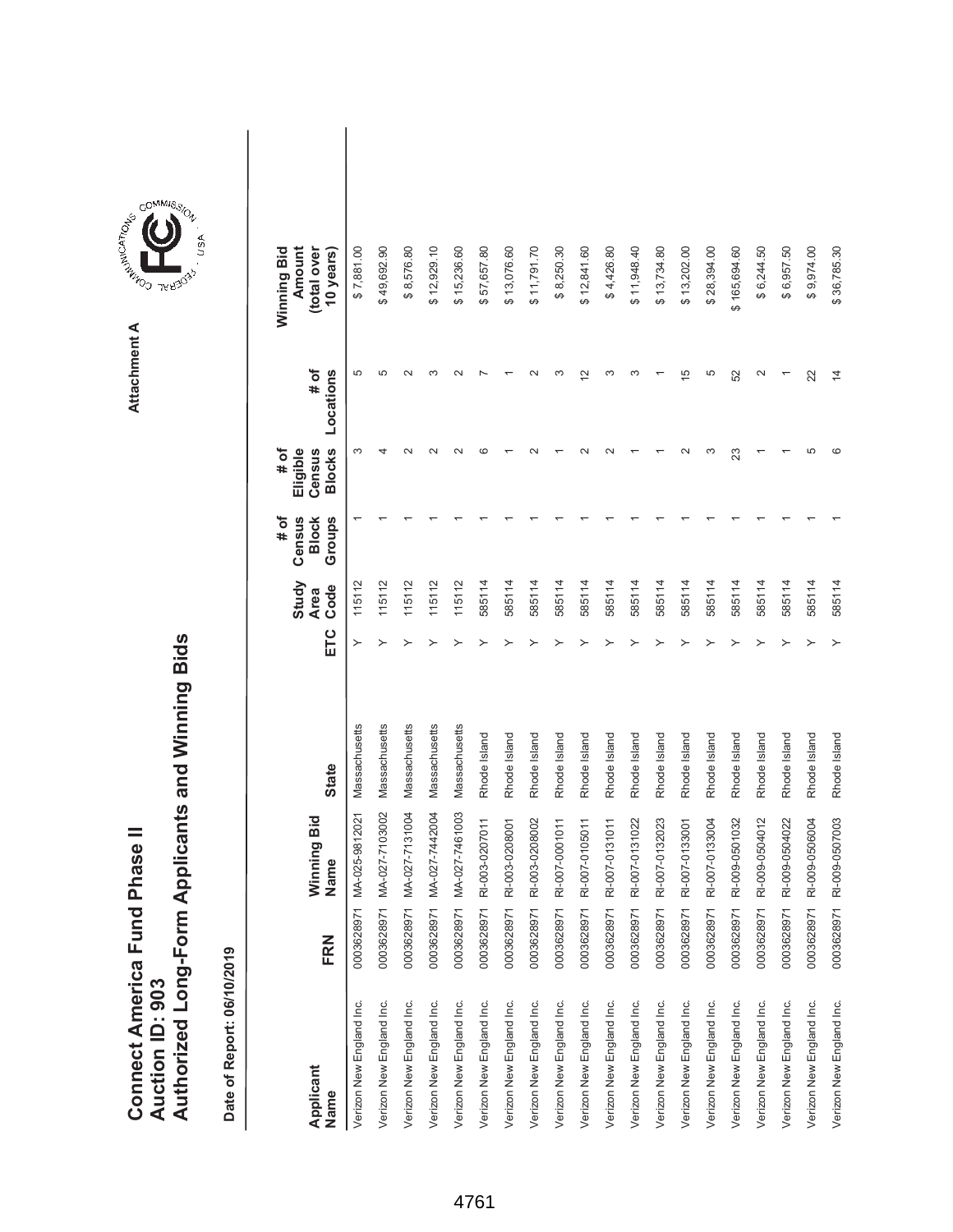|                               |                 | Authorized Long-Form Applicants and Winning Bids |
|-------------------------------|-----------------|--------------------------------------------------|
| Connect America Fund Phase II |                 |                                                  |
|                               |                 |                                                  |
|                               |                 |                                                  |
|                               |                 |                                                  |
|                               | Auction ID: 903 |                                                  |



| Applicant<br>Name        | FRN        | Winning Bid<br>Name | <b>State</b> | ETC | Study<br>Code<br><b>Area</b> | # of<br>Census<br>Groups<br><b>Block</b> | <b>Blocks</b><br>Eligible<br># of<br>Census | # of<br>Locations | Winning Bid<br>Amount<br>(total over<br>10 years) |  |
|--------------------------|------------|---------------------|--------------|-----|------------------------------|------------------------------------------|---------------------------------------------|-------------------|---------------------------------------------------|--|
| Verizon New England Inc. | 0003628971 | RI-009-0510002      | Rhode Island |     | 585114                       |                                          | $\sim$                                      | ო                 | \$4,215.20                                        |  |
| Verizon New England Inc. | 0003628971 | RI-009-0511014      | Rhode Island |     | 585114                       |                                          | ო                                           | ဖ                 | \$13,946.30                                       |  |
| Verizon New England Inc. | 0003628971 | RI-009-0513026      | Rhode Island |     | 585114                       |                                          |                                             |                   | \$42,199.30                                       |  |
| Verizon New England Inc. | 0003628971 | RI-009-0513051      | Rhode Island |     | 585114                       |                                          |                                             | ဖ                 | \$13,962.00                                       |  |
| Verizon New Jersey Inc.  | 0003316692 | NJ-001-0112011      | New Jersey   |     | 165120                       |                                          | Ю                                           | $\frac{5}{1}$     | \$21,898.80                                       |  |
| Verizon New Jersey Inc.  | 0003316692 | NJ-001-0112021      | New Jersey   |     | 165120                       |                                          | ശ                                           | $\frac{6}{1}$     | \$39,958.50                                       |  |
| Verizon New Jersey Inc.  | 0003316692 | NJ-001-0114011      | New Jersey   |     | 165120                       |                                          |                                             | $\infty$          | \$78,757.40                                       |  |
| Verizon New Jersey Inc.  | 0003316692 | NJ-001-0115001      | New Jersey   |     | 165120                       |                                          | ത                                           | $\widetilde{C}$   | \$47,840.50                                       |  |
| Verizon New Jersey Inc.  | 0003316692 | NJ-001-0115002      | New Jersey   |     | 165120                       |                                          |                                             |                   | \$8,571.50                                        |  |
| Verizon New Jersey Inc.  | 0003316692 | NJ-001-0115003      | New Jersey   |     | 165120                       |                                          |                                             | c                 | \$1,418.10                                        |  |
| Verizon New Jersey Inc.  | 0003316692 | NJ-001-0116001      | New Jersey   |     | 165120                       |                                          | ≌                                           | 63                | \$84,375.10                                       |  |
| Verizon New Jersey Inc.  | 0003316692 | NJ-003-0311004      | New Jersey   |     | 165120                       |                                          |                                             | ო                 | \$21,428.70                                       |  |
| Verizon New Jersey Inc.  | 0003316692 | NJ-005-7004074      | New Jersey   |     | 165120                       |                                          |                                             | $\sim$            | \$5,625.50                                        |  |
| Verizon New Jersey Inc.  | 0003316692 | NJ-005-7010013      | New Jersey   |     | 165120                       |                                          |                                             |                   | \$7,850.70                                        |  |
| Verizon New Jersey Inc.  | 0003316692 | NJ-005-7025002      | New Jersey   |     | 165120                       |                                          |                                             | ო                 | \$27,626.20                                       |  |
| Verizon New Jersey Inc.  | 0003316692 | NJ-005-7027003      | New Jersey   |     | 165120                       |                                          |                                             |                   | \$30,360.60                                       |  |
| Verizon New Jersey Inc.  | 0003316692 | NJ-005-7028071      | New Jersey   |     | 165120                       |                                          |                                             |                   | \$13,962.00                                       |  |
| Verizon New Jersey Inc.  | 0003316692 | NJ-005-7030002      | New Jersey   |     | 165120                       |                                          |                                             | 20                | \$24,695.90                                       |  |
| Verizon New Jersey Inc.  | 0003316692 | NJ-005-7031021      | New Jersey   |     | 165120                       |                                          |                                             | $\sim$            | \$11,462.60                                       |  |
| Verizon New Jersey Inc.  | 0003316692 | NJ-005-7038044      | New Jersey   |     | 165120                       |                                          |                                             |                   | \$41,478.50                                       |  |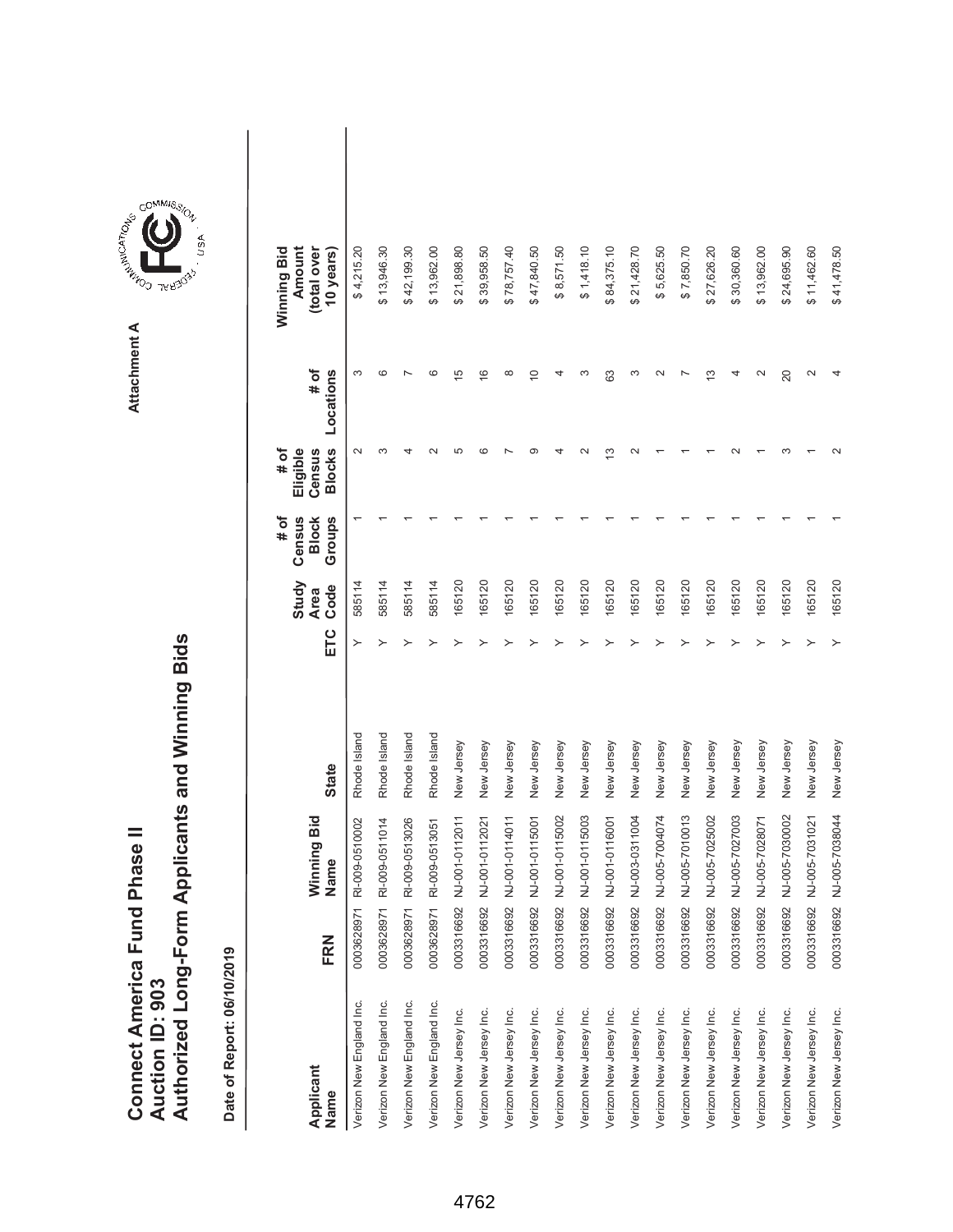|                               |                 | Authorized Long-Form Applicants and Winning Bids |
|-------------------------------|-----------------|--------------------------------------------------|
| Connect America Fund Phase II |                 |                                                  |
|                               |                 |                                                  |
|                               |                 |                                                  |
|                               |                 |                                                  |
|                               | Auction ID: 903 |                                                  |
|                               |                 |                                                  |
|                               |                 |                                                  |
|                               |                 |                                                  |



| Applicant<br>Name       | FRN        | Winning Bid<br>Name | <b>State</b> | ETC | Study<br>Code<br><b>Area</b> | Census<br>Groups<br># of<br><b>Block</b> | <b>Blocks</b><br># of<br>Eligible<br>Census | # of<br>Locations | Winning Bid<br>Amount<br>(total over<br>10 years) |  |
|-------------------------|------------|---------------------|--------------|-----|------------------------------|------------------------------------------|---------------------------------------------|-------------------|---------------------------------------------------|--|
| Verizon New Jersey Inc. | 0003316692 | NJ-005-7047001      | New Jersey   |     | 165120                       |                                          | $\frac{8}{1}$                               | 29                | \$218,996.10                                      |  |
| Verizon New Jersey Inc. | 0003316692 | NJ-005-7048022      | New Jersey   |     | 165120                       |                                          | ∞                                           | $\overline{0}$    | \$41,063.20                                       |  |
| Verizon New Jersey Inc. | 0003316692 | NJ-007-6032001      | New Jersey   |     | 165120                       |                                          |                                             |                   | \$9,214.00                                        |  |
| Verizon New Jersey Inc. | 0003316692 | NJ-007-6070002      | New Jersey   |     | 165120                       |                                          |                                             |                   | \$4,285.70                                        |  |
| Verizon New Jersey Inc. | 0003316692 | NJ-007-6075031      | New Jersey   |     | 165120                       |                                          |                                             |                   | \$2,154.60                                        |  |
| Verizon New Jersey Inc. | 0003316692 | NJ-007-6089012      | New Jersey   |     | 165120                       |                                          |                                             |                   | \$2,139.00                                        |  |
| Verizon New Jersey Inc. | 0003316692 | NJ-007-6089041      | New Jersey   |     | 165120                       |                                          |                                             | $\subseteq$       | \$85,675.70                                       |  |
| Verizon New Jersey Inc. | 0003316692 | NJ-007-6103001      | New Jersey   |     | 165120                       |                                          |                                             | ග                 | \$26,529.30                                       |  |
| Verizon New Jersey Inc. | 0003316692 | NJ-007-6108001      | New Jersey   |     | 165120                       |                                          |                                             | 29                | \$33,541.60                                       |  |
| Verizon New Jersey Inc. | 0003316692 | NJ-009-0210022      | New Jersey   |     | 165120                       |                                          |                                             |                   | \$30,901.20                                       |  |
| Verizon New Jersey Inc. | 0003316692 | NJ-009-0217022      | New Jersey   |     | 165120                       |                                          |                                             |                   | \$28,480.20                                       |  |
| Verizon New Jersey Inc. | 0003316692 | NJ-011-0105002      | New Jersey   |     | 165120                       |                                          |                                             |                   | \$29,851.40                                       |  |
| Verizon New Jersey Inc. | 0003316692 | NJ-013-0208004      | New Jersey   |     | 165120                       |                                          |                                             | $\tilde{c}$       | \$17,613.10                                       |  |
| Verizon New Jersey Inc. | 0003316692 | NJ-015-5002023      | New Jersey   |     | 165120                       |                                          |                                             | $\sim$            | \$7,043.70                                        |  |
| Verizon New Jersey Inc. | 0003316692 | NJ-015-5012051      | New Jersey   |     | 165120                       |                                          |                                             | $\sim$            | \$6,879.10                                        |  |
| Verizon New Jersey Inc. | 0003316692 | NJ-015-5014061      | New Jersey   |     | 165120                       |                                          |                                             | $\sim$            | \$3,706.00                                        |  |
| Verizon New Jersey Inc. | 0003316692 | NJ-017-0058021      | New Jersey   |     | 165120                       |                                          |                                             | 27                | \$51,593.50                                       |  |
| Verizon New Jersey Inc. | 0003316692 | NJ-017-0127005      | New Jersey   |     | 165120                       |                                          |                                             | $\frac{8}{1}$     | \$48,334.10                                       |  |
| Verizon New Jersey Inc. | 0003316692 | NJ-017-0127006      | New Jersey   |     | 165120                       |                                          |                                             | $\overline{4}$    | \$40,961.40                                       |  |
| Verizon New Jersey Inc. | 0003316692 | NJ-017-0199002      | New Jersey   |     | 165120                       |                                          |                                             |                   | \$5,821.40                                        |  |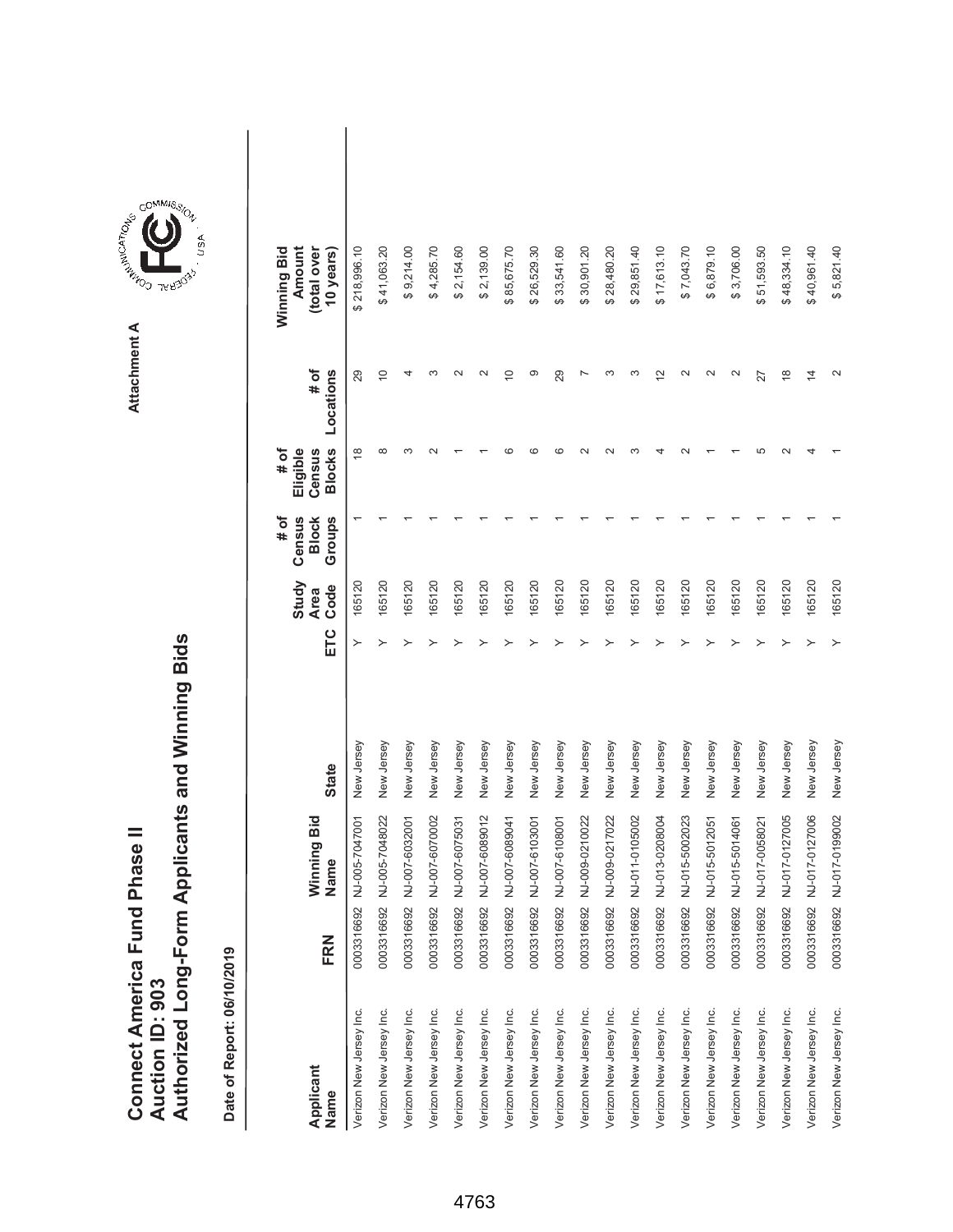|                               |                 | Authorized Long-Form Applicants and Winning Bids |
|-------------------------------|-----------------|--------------------------------------------------|
| Connect America Fund Phase II |                 |                                                  |
|                               |                 |                                                  |
|                               |                 |                                                  |
|                               |                 |                                                  |
|                               | Auction ID: 903 |                                                  |
|                               |                 |                                                  |
|                               |                 |                                                  |
|                               |                 |                                                  |



| Applicant<br>Name       | FRN        | Winning Bid<br>Name | <b>State</b> | ETC | Study<br>Code<br><b>Area</b> | # of<br>Census<br>Groups<br><b>Block</b> | <b>Blocks</b><br>Eligible<br># of<br>Census | # of<br>Locations | Winning Bid<br>Amount<br>(total over<br>10 years) |  |
|-------------------------|------------|---------------------|--------------|-----|------------------------------|------------------------------------------|---------------------------------------------|-------------------|---------------------------------------------------|--|
| Verizon New Jersey Inc. | 0003316692 | NJ-017-9801001      | New Jersey   | ≻   | 165120                       |                                          | $\sim$                                      |                   | \$12,982.60                                       |  |
| Verizon New Jersey Inc. | 0003316692 | NJ-021-0025001      | New Jersey   | ≻   | 165120                       |                                          |                                             |                   | \$27,469.50                                       |  |
| Verizon New Jersey Inc. | 0003316692 | NJ-021-0033014      | New Jersey   |     | 165120                       |                                          |                                             | S                 | \$34,967.60                                       |  |
| Verizon New Jersey Inc. | 0003316692 | NJ-021-0037052      | New Jersey   |     | 165120                       |                                          |                                             | 5                 | \$15,364.40                                       |  |
| Verizon New Jersey Inc. | 0003316692 | NJ-021-0044052      | New Jersey   |     | 165120                       |                                          |                                             | ∞                 | \$6,080.00                                        |  |
| Verizon New Jersey Inc. | 0003316692 | NJ-021-0044063      | New Jersey   |     | 165120                       |                                          |                                             | $\circ$           | \$7,294.40                                        |  |
| Verizon New Jersey Inc. | 0003316692 | NJ-023-0010021      | New Jersey   |     | 165120                       |                                          |                                             | $\sim$            | \$13,194.10                                       |  |
| Verizon New Jersey Inc. | 0003316692 | NJ-023-0010022      | New Jersey   |     | 165120                       |                                          |                                             | ထ                 | \$17,699.30                                       |  |
| Verizon New Jersey Inc. | 0003316692 | NJ-023-0010023      | New Jersey   |     | 165120                       |                                          |                                             | $\infty$          | \$9,119.90                                        |  |
| Verizon New Jersey Inc. | 0003316692 | NJ-023-0082082      | New Jersey   |     | 165120                       |                                          |                                             | ო                 | \$18,326.10                                       |  |
| Verizon New Jersey Inc. | 0003316692 | NJ-023-0084061      | New Jersey   |     | 165120                       |                                          |                                             | $\sim$            | \$7,991.70                                        |  |
| Verizon New Jersey Inc. | 0003316692 | NJ-023-0085021      | New Jersey   |     | 165120                       |                                          |                                             | 5                 | \$3,102.70                                        |  |
| Verizon New Jersey Inc. | 0003316692 | NJ-023-0085042      | New Jersey   |     | 165120                       |                                          |                                             | ო                 | \$14,714.10                                       |  |
| Verizon New Jersey Inc. | 0003316692 | NJ-025-8006011      | New Jersey   |     | 165120                       |                                          |                                             | $\sim$            | \$3,972.30                                        |  |
| Verizon New Jersey Inc. | 0003316692 | NJ-025-8038001      | New Jersey   |     | 165120                       |                                          |                                             | ↶                 | \$2,577.70                                        |  |
| Verizon New Jersey Inc. | 0003316692 | NJ-025-8121002      | New Jersey   |     | 165120                       |                                          |                                             |                   | \$3,165.30                                        |  |
| Verizon New Jersey Inc. | 0003316692 | NJ-027-0442001      | New Jersey   |     | 165120                       |                                          |                                             | r                 | \$35,359.40                                       |  |
| Verizon New Jersey Inc. | 0003316692 | NJ-027-0458041      | New Jersey   |     | 165120                       |                                          |                                             |                   | \$12,214.80                                       |  |
| Verizon New Jersey Inc. | 0003316692 | NJ-027-0458043      | New Jersey   |     | 165120                       |                                          | ∞                                           | ما                | \$10,115.00                                       |  |
| Verizon New Jersey Inc. | 0003316692 | NJ-029-7312041      | New Jersey   |     | 165120                       |                                          |                                             |                   | \$89,217.10                                       |  |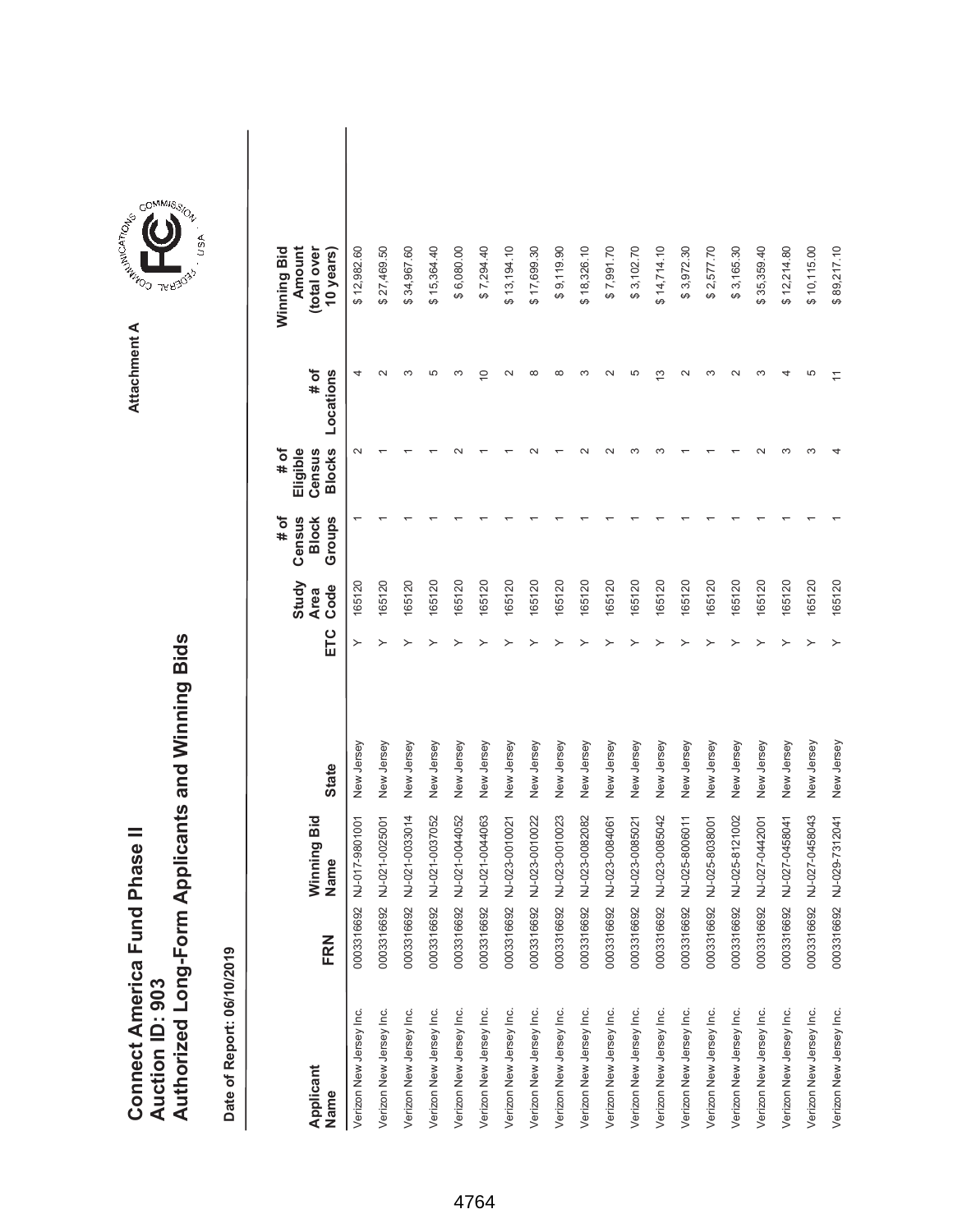|                               |                 | Authorized Long-Form Applicants and Winning Bids |
|-------------------------------|-----------------|--------------------------------------------------|
| Connect America Fund Phase II |                 |                                                  |
|                               |                 |                                                  |
|                               |                 |                                                  |
|                               |                 |                                                  |
|                               | Auction ID: 903 |                                                  |



| Applicant<br>Name        | FRN        | Winning Bid<br>Name | <b>State</b> | ETC | Study<br>Code<br><b>Area</b> | # of<br>Census<br>Groups<br><b>Block</b> | <b>Blocks</b><br># of<br>Eligible<br>Census | # of<br>Locations | Winning Bid<br>Amount<br>(total over<br>10 years) |  |
|--------------------------|------------|---------------------|--------------|-----|------------------------------|------------------------------------------|---------------------------------------------|-------------------|---------------------------------------------------|--|
| Verizon New Jersey Inc.  | 0003316692 | NJ-033-0212022      | New Jersey   | ≻   | 165120                       |                                          | $\sim$                                      | 5                 | \$17,895.10                                       |  |
| Verizon New Jersey Inc.  | 0003316692 | NJ-033-0213002      | New Jersey   |     | 165120                       |                                          | ca                                          | S                 | \$16,155.80                                       |  |
| Verizon New Jersey Inc.  | 0003316692 | NJ-033-0222012      | New Jersey   |     | 165120                       |                                          | ω                                           | $\overline{0}$    | \$25,644.00                                       |  |
| Verizon New Jersey Inc.  | 0003316692 | NJ-035-0528002      | New Jersey   |     | 165120                       |                                          |                                             |                   | \$16,108.80                                       |  |
| Verizon New Jersey Inc.  | 0003316692 | NJ-035-0531051      | New Jersey   |     | 165120                       |                                          |                                             |                   | \$2,099.80                                        |  |
| Verizon New Jersey Inc.  | 0003316692 | NJ-035-0535011      | New Jersey   |     | 165120                       |                                          |                                             | LΩ                | \$21,068.30                                       |  |
| Verizon New Jersey Inc.  | 0003316692 | NJ-035-0537063      | New Jersey   |     | 165120                       |                                          |                                             |                   | \$12,606.50                                       |  |
| Verizon New Jersey Inc.  | 0003316692 | NJ-035-0543002      | New Jersey   |     | 165120                       |                                          |                                             |                   | \$3,181.00                                        |  |
| Verizon North LLC        | 0020249777 | PA-043-0243002      | Pennsylvania |     | 170169                       |                                          |                                             |                   | \$3,748.80                                        |  |
| Verizon North LLC        | 0020249777 | PA-133-0014002      | Pennsylvania |     | 170169                       |                                          |                                             |                   | \$1,675.60                                        |  |
| Verizon North LLC        | 0020249777 | PA-133-0214101      | Pennsylvania |     | 170169                       |                                          |                                             |                   | \$9,230.00                                        |  |
| Verizon Pennsylvania LLC | 0003273505 | PA-003-0203001      | Pennsylvania |     | 175000                       |                                          |                                             |                   | \$9,095.00                                        |  |
| Verizon Pennsylvania LLC | 0003273505 | PA-003-0603001      | Pennsylvania |     | 175000                       |                                          |                                             |                   | \$4,710.90                                        |  |
| Verizon Pennsylvania LLC | 0003273505 | PA-003-0901001      | Pennsylvania |     | 175000                       |                                          |                                             |                   | \$2,577.70                                        |  |
| Verizon Pennsylvania LLC | 0003273505 | PA-003-2701002      | Pennsylvania |     | 175000                       |                                          |                                             |                   | \$1,661.40                                        |  |
| Verizon Pennsylvania LLC | 0003273505 | PA-003-4142001      | Pennsylvania |     | 175000                       |                                          |                                             |                   | \$30,293.10                                       |  |
| Verizon Pennsylvania LLC | 0003273505 | PA-003-4150013      | Pennsylvania |     | 175000                       |                                          |                                             |                   | \$19,099.00                                       |  |
| Verizon Pennsylvania LLC | 0003273505 | PA-003-4211002      | Pennsylvania |     | 175000                       |                                          |                                             |                   | \$12,737.40                                       |  |
| Verizon Pennsylvania LLC | 0003273505 | PA-003-4211003      | Pennsylvania |     | 175000                       |                                          |                                             | Ю                 | \$4,955.80                                        |  |
| Verizon Pennsylvania LLC | 0003273505 | PA-003-4292011      | Pennsylvania |     | 175000                       |                                          |                                             |                   | \$1,042.10                                        |  |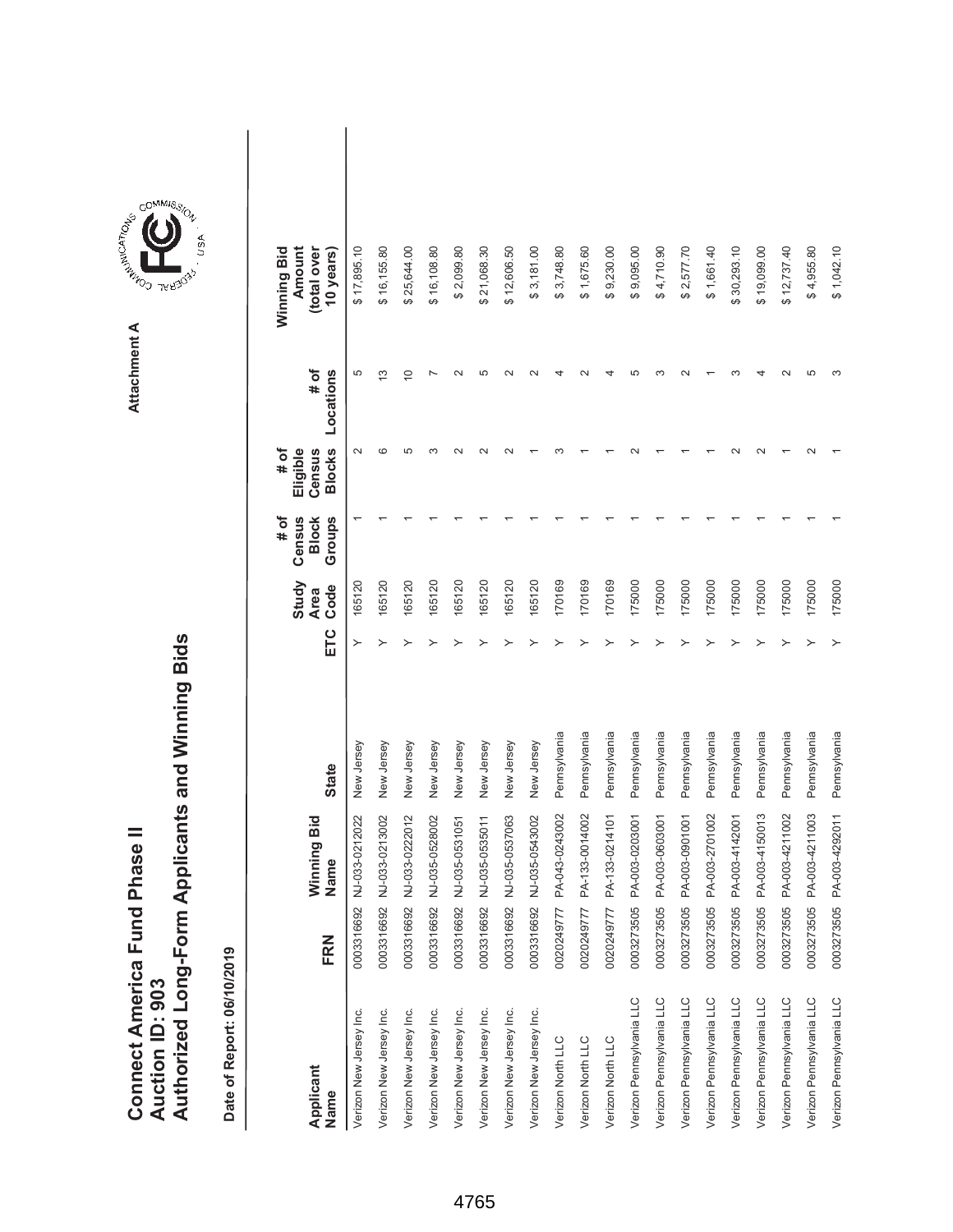|                               |                 | Authorized Long-Form Applicants and Winning Bids |
|-------------------------------|-----------------|--------------------------------------------------|
| Connect America Fund Phase II |                 |                                                  |
|                               |                 |                                                  |
|                               |                 |                                                  |
|                               |                 |                                                  |
|                               | Auction ID: 903 |                                                  |
|                               |                 |                                                  |
|                               |                 |                                                  |
|                               |                 |                                                  |



COMMIS<sub>SION</sub>

| Applicant<br>Name        | FRN        | Winning Bid<br>Name | <b>State</b> | ETC | Study<br>Code<br><b>Area</b> | # of<br>Census<br><b>Block</b><br>Groups | <b>Blocks</b><br>Eligible<br>Census<br># of | # of<br>Locations | Winning Bid<br>Amount<br>(total over<br>10 years) |  |
|--------------------------|------------|---------------------|--------------|-----|------------------------------|------------------------------------------|---------------------------------------------|-------------------|---------------------------------------------------|--|
| Verizon Pennsylvania LLC | 0003273505 | PA-003-4311002      | Pennsylvania |     | 175000                       |                                          |                                             |                   | \$3,791.40                                        |  |
| Verizon Pennsylvania LLC | 0003273505 | PA-003-4370001      | Pennsylvania |     | 175000                       |                                          |                                             | ო                 | \$6,468.10                                        |  |
| Verizon Pennsylvania LLC | 0003273505 | PA-003-4480001      | Pennsylvania |     | 175000                       |                                          |                                             | ო                 | \$1,081.20                                        |  |
| Verizon Pennsylvania LLC | 0003273505 | PA-003-4520004      | Pennsylvania |     | 175000                       |                                          |                                             | Ю                 | \$12,822.60                                       |  |
| Verizon Pennsylvania LLC | 0003273505 | PA-003-4560041      | Pennsylvania |     | 175000                       |                                          |                                             |                   | \$6,368.70                                        |  |
| Verizon Pennsylvania LLC | 0003273505 | PA-003-4580002      | Pennsylvania |     | 175000                       |                                          |                                             |                   | \$5,729.70                                        |  |
| Verizon Pennsylvania LLC | 0003273505 | PA-003-4592012      | Pennsylvania |     | 175000                       |                                          |                                             |                   | \$10,153.00                                       |  |
| Verizon Pennsylvania LLC | 0003273505 | PA-003-4900023      | Pennsylvania |     | 175000                       |                                          |                                             |                   | \$12,446.30                                       |  |
| Verizon Pennsylvania LLC | 0003273505 | PA-003-4911012      | Pennsylvania |     | 175000                       |                                          |                                             |                   | \$33,753.40                                       |  |
| Verizon Pennsylvania LLC | 0003273505 | PA-003-5003001      | Pennsylvania |     | 175000                       |                                          |                                             |                   | \$46,725.10                                       |  |
| Verizon Pennsylvania LLC | 0003273505 | PA-003-5070001      | Pennsylvania |     | 175000                       |                                          |                                             |                   | \$4,629.20                                        |  |
| Verizon Pennsylvania LLC | 0003273505 | PA-003-5236001      | Pennsylvania |     | 175000                       |                                          |                                             |                   | \$6,468.10                                        |  |
| Verizon Pennsylvania LLC | 0003273505 | PA-003-5513002      | Pennsylvania |     | 175000                       |                                          |                                             | $\mathbf{\sim}$   | \$12,389.50                                       |  |
| Verizon Pennsylvania LLC | 0003273505 | PA-003-5519002      | Pennsylvania |     | 175000                       |                                          |                                             |                   | \$20,000.70                                       |  |
| Verizon Pennsylvania LLC | 0003273505 | PA-003-5626001      | Pennsylvania |     | 175000                       |                                          |                                             |                   | \$11,473.60                                       |  |
| Verizon Pennsylvania LLC | 0003273505 | PA-003-5630001      | Pennsylvania |     | 175000                       |                                          |                                             |                   | \$3,393.80                                        |  |
| Verizon Pennsylvania LLC | 0003273505 | PA-003-5633002      | Pennsylvania |     | 175000                       |                                          | ما                                          | ∞                 | \$43,061.50                                       |  |
| Verizon Pennsylvania LLC | 0003273505 | PA-003-5638003      | Pennsylvania |     | 175000                       |                                          |                                             |                   | \$7,298.80                                        |  |
| Verizon Pennsylvania LLC | 0003273505 | PA-003-5644001      | Pennsylvania |     | 175000                       |                                          |                                             |                   | \$14,874.50                                       |  |
| Verizon Pennsylvania LLC | 0003273505 | PA-003-5645002      | Pennsylvania |     | 175000                       |                                          |                                             | 5                 | \$16,535.90                                       |  |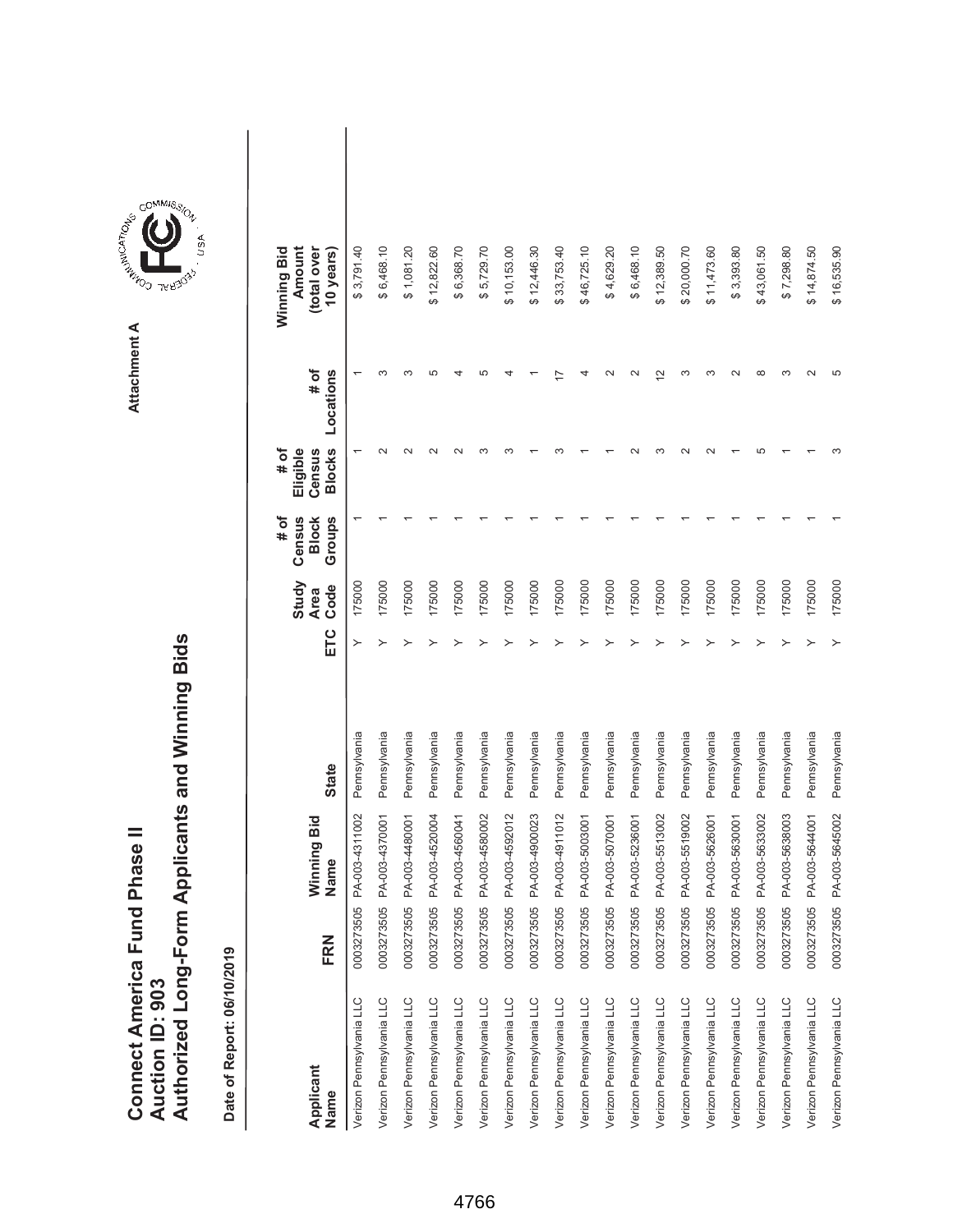|                               |                 | Authorized Long-Form Applicants and Winning Bids |
|-------------------------------|-----------------|--------------------------------------------------|
| Connect America Fund Phase II |                 |                                                  |
|                               |                 |                                                  |
|                               |                 |                                                  |
|                               |                 |                                                  |
|                               | Auction ID: 903 |                                                  |



| Applicant<br>Name        | FRN        | Winning Bid<br>Name | <b>State</b> | ETC | Study<br>Code<br><b>Area</b> | # of<br>Census<br>Groups<br><b>Block</b> | <b>Blocks</b><br># of<br>Eligible<br>Census | # of<br>Locations | Winning Bid<br>Amount<br>(total over<br>10 years) |  |
|--------------------------|------------|---------------------|--------------|-----|------------------------------|------------------------------------------|---------------------------------------------|-------------------|---------------------------------------------------|--|
| Verizon Pennsylvania LLC | 0003273505 | PA-003-9807001      | Pennsylvania |     | 175000                       |                                          | S                                           | $\infty$          | \$6,702.40                                        |  |
| Verizon Pennsylvania LLC | 0003273505 | PA-003-9809001      | Pennsylvania |     | 175000                       |                                          |                                             | ო                 | \$7,362.70                                        |  |
| Verizon Pennsylvania LLC | 0003273505 | PA-017-1001021      | Pennsylvania |     | 175000                       |                                          |                                             | ဖ                 | \$5,729.70                                        |  |
| Verizon Pennsylvania LLC | 0003273505 | PA-017-1002061      | Pennsylvania |     | 175000                       |                                          | ما                                          | $\frac{8}{1}$     | \$28,485.20                                       |  |
| Verizon Pennsylvania LLC | 0003273505 | PA-017-1003021      | Pennsylvania |     | 175000                       |                                          |                                             |                   | \$49,792.30                                       |  |
| Verizon Pennsylvania LLC | 0003273505 | PA-017-1008053      | Pennsylvania |     | 175000                       |                                          |                                             |                   | \$3,344.10                                        |  |
| Verizon Pennsylvania LLC | 0003273505 | PA-017-1008093      | Pennsylvania |     | 175000                       |                                          |                                             |                   | \$5,417.30                                        |  |
| Verizon Pennsylvania LLC | 0003273505 | PA-017-1040001      | Pennsylvania |     | 175000                       |                                          |                                             | ∞                 | \$20,448.00                                       |  |
| Verizon Pennsylvania LLC | 0003273505 | PA-017-1042011      | Pennsylvania |     | 175000                       |                                          |                                             | $\sim$            | \$2,598.60                                        |  |
| Verizon Pennsylvania LLC | 0003273505 | PA-017-1043042      | Pennsylvania |     | 175000                       |                                          |                                             |                   | \$21,449.10                                       |  |
| Verizon Pennsylvania LLC | 0003273505 | PA-017-1045061      | Pennsylvania |     | 175000                       |                                          |                                             |                   | \$12,446.30                                       |  |
| Verizon Pennsylvania LLC | 0003273505 | PA-017-1051001      | Pennsylvania |     | 175000                       |                                          |                                             |                   | \$26,461.70                                       |  |
| Verizon Pennsylvania LLC | 0003273505 | PA-017-1055091      | Pennsylvania |     | 175000                       |                                          |                                             | ဖ                 | \$4,891.90                                        |  |
| Verizon Pennsylvania LLC | 0003273505 | PA-017-1058011      | Pennsylvania |     | 175000                       |                                          |                                             | 24                | \$24,658.30                                       |  |
| Verizon Pennsylvania LLC | 0003273505 | PA-017-1059002      | Pennsylvania |     | 175000                       |                                          |                                             | $\mathbf{\Omega}$ | \$24,892.60                                       |  |
| Verizon Pennsylvania LLC | 0003273505 | PA-017-1061002      | Pennsylvania |     | 175000                       |                                          |                                             | $\infty$          | \$14,540.80                                       |  |
| Verizon Pennsylvania LLC | 0003273505 | PA-017-1064012      | Pennsylvania |     | 175000                       |                                          |                                             |                   | \$15,286.30                                       |  |
| Verizon Pennsylvania LLC | 0003273505 | PA-029-3001071      | Pennsylvania |     | 175000                       |                                          |                                             | C                 | \$18,076.60                                       |  |
| Verizon Pennsylvania LLC | 0003273505 | PA-029-3001072      | Pennsylvania |     | 175000                       |                                          |                                             |                   | \$24,892.60                                       |  |
| Verizon Pennsylvania LLC | 0003273505 | PA-029-3003011      | Pennsylvania |     | 175000                       |                                          |                                             |                   | \$9,812.20                                        |  |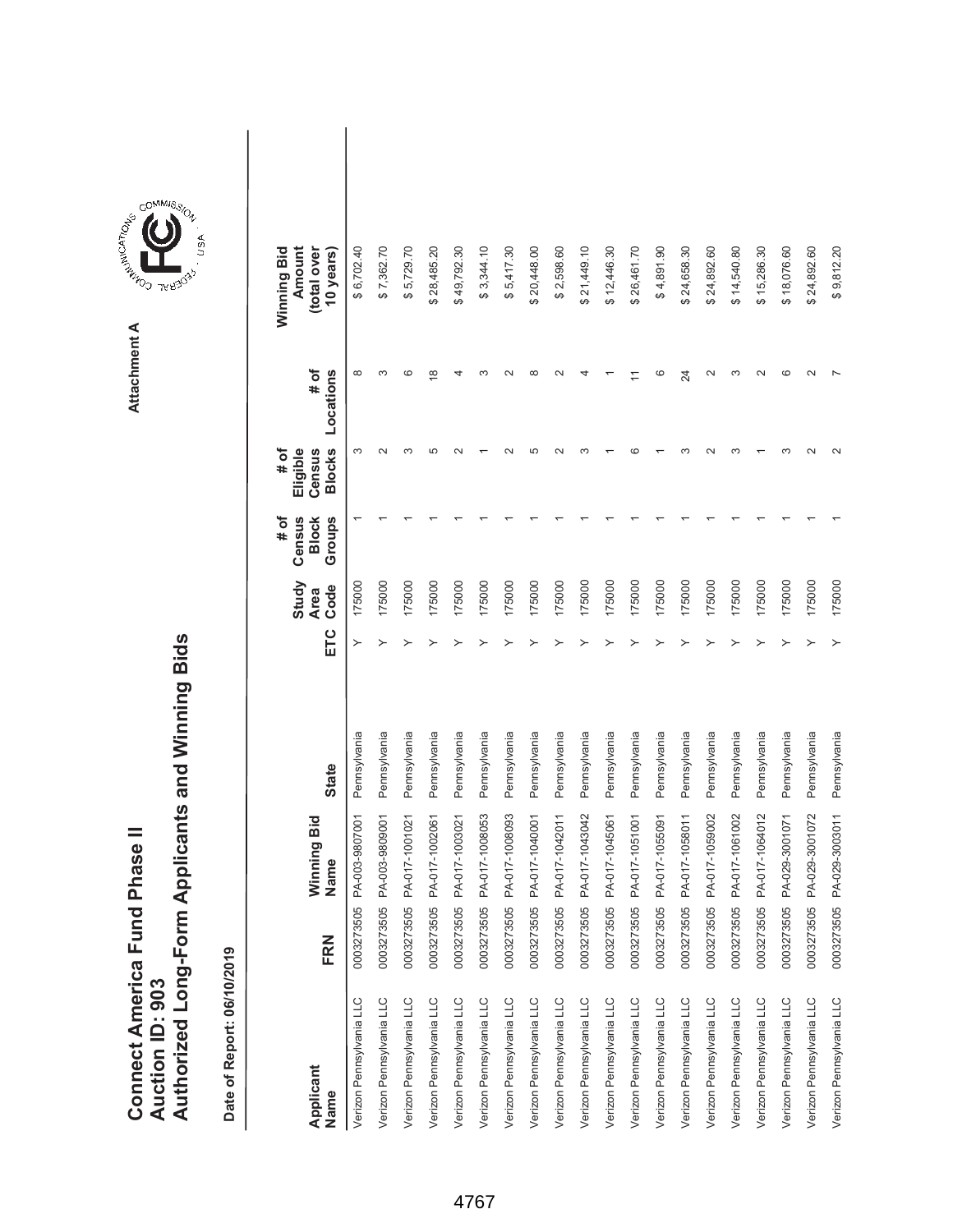|                               |                 | Authorized Long-Form Applicants and Winning Bids |
|-------------------------------|-----------------|--------------------------------------------------|
| Connect America Fund Phase II |                 |                                                  |
|                               |                 |                                                  |
|                               |                 |                                                  |
|                               |                 |                                                  |
|                               | Auction ID: 903 |                                                  |



| Applicant<br>Name        | FRN        | Winning Bid<br>Name | <b>State</b> | ETC | Study<br>Code<br><b>Area</b> | Census<br>Groups<br># of<br><b>Block</b> | <b>Blocks</b><br># of<br>Eligible<br>Census | # of<br>Locations | Winning Bid<br>Amount<br>(total over<br>10 years) |  |
|--------------------------|------------|---------------------|--------------|-----|------------------------------|------------------------------------------|---------------------------------------------|-------------------|---------------------------------------------------|--|
| Verizon Pennsylvania LLC | 0003273505 | PA-029-3004002      | Pennsylvania | ≻   | 175000                       |                                          |                                             | $\infty$          | \$7,036.10                                        |  |
| Verizon Pennsylvania LLC | 0003273505 | PA-029-3005012      | Pennsylvania | ≻   | 175000                       |                                          |                                             |                   | \$13,440.30                                       |  |
| Verizon Pennsylvania LLC | 0003273505 | PA-029-3005022      | Pennsylvania |     | 175000                       |                                          |                                             |                   | \$16,337.10                                       |  |
| Verizon Pennsylvania LLC | 0003273505 | PA-029-3018001      | Pennsylvania |     | 175000                       |                                          |                                             | $\infty$          | \$31,737.00                                       |  |
| Verizon Pennsylvania LLC | 0003273505 | PA-029-3020002      | Pennsylvania |     | 175000                       |                                          |                                             |                   | \$7,369.80                                        |  |
| Verizon Pennsylvania LLC | 0003273505 | PA-029-3065012      | Pennsylvania |     | 175000                       |                                          |                                             | ∞                 | \$1,562.00                                        |  |
| Verizon Pennsylvania LLC | 0003273505 | PA-029-3068001      | Pennsylvania |     | 175000                       |                                          |                                             | 57                | \$23,591.20                                       |  |
| Verizon Pennsylvania LLC | 0003273505 | PA-029-3078001      | Pennsylvania |     | 175000                       |                                          |                                             | $^{\circ}$        | \$14,746.70                                       |  |
| Verizon Pennsylvania LLC | 0003273505 | PA-029-3079002      | Pennsylvania |     | 175000                       |                                          | ما                                          | 23                | \$21,891.00                                       |  |
| Verizon Pennsylvania LLC | 0003273505 | PA-029-3081011      | Pennsylvania |     | 175000                       |                                          |                                             | 4                 | \$4,082.50                                        |  |
| Verizon Pennsylvania LLC | 0003273505 | PA-029-3081021      | Pennsylvania |     | 175000                       |                                          |                                             | $\frac{6}{1}$     | \$14,661.50                                       |  |
| Verizon Pennsylvania LLC | 0003273505 | PA-029-3082001      | Pennsylvania |     | 175000                       |                                          |                                             | $\overline{4}$    | \$23,941.20                                       |  |
| Verizon Pennsylvania LLC | 0003273505 | PA-029-3110001      | Pennsylvania |     | 175000                       |                                          |                                             | ო                 | \$6,468.10                                        |  |
| Verizon Pennsylvania LLC | 0003273505 | PA-029-3112001      | Pennsylvania |     | 175000                       |                                          |                                             |                   | \$2,172.60                                        |  |
| Verizon Pennsylvania LLC | 0003273505 | PA-029-3112002      | Pennsylvania |     | 175000                       |                                          |                                             | ما                | \$25,886.60                                       |  |
| Verizon Pennsylvania LLC | 0003273505 | PA-029-3118001      | Pennsylvania |     | 175000                       |                                          |                                             |                   | \$5,154.60                                        |  |
| Verizon Pennsylvania LLC | 0003273505 | PA-041-0102012      | Pennsylvania |     | 175000                       |                                          |                                             |                   | \$1,677.20                                        |  |
| Verizon Pennsylvania LLC | 0003273505 | PA-041-0103003      | Pennsylvania |     | 175000                       |                                          |                                             |                   | \$4,002.80                                        |  |
| Verizon Pennsylvania LLC | 0003273505 | PA-041-0113012      | Pennsylvania |     | 175000                       |                                          |                                             |                   | \$12,446.30                                       |  |
| Verizon Pennsylvania LLC | 0003273505 | PA-041-0116051      | Pennsylvania | ≻   | 175000                       |                                          |                                             |                   | \$3,719.50                                        |  |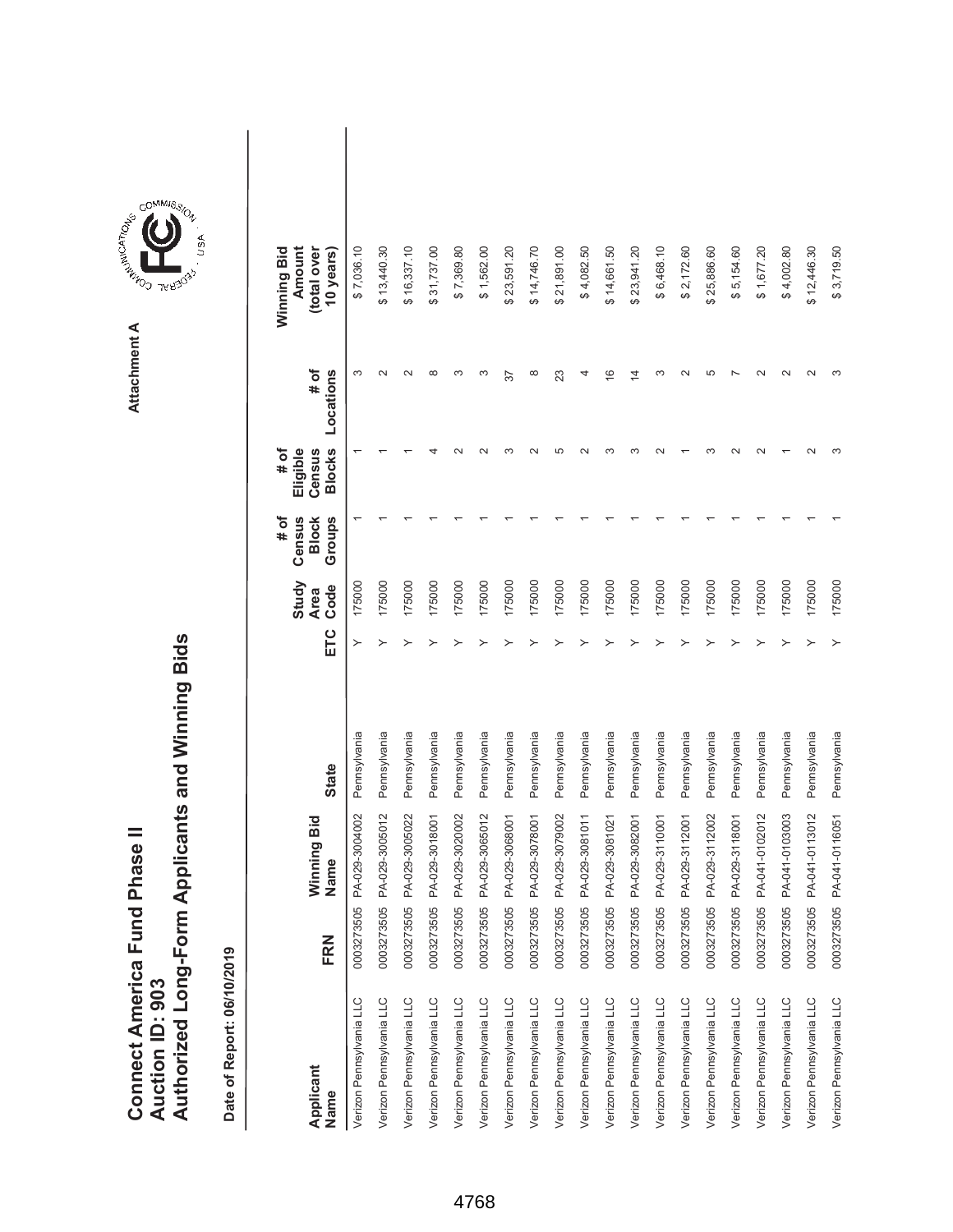|                               |                 | Authorized Long-Form Applicants and Winning Bids |
|-------------------------------|-----------------|--------------------------------------------------|
| Connect America Fund Phase II |                 |                                                  |
|                               |                 |                                                  |
|                               |                 |                                                  |
|                               |                 |                                                  |
|                               | Auction ID: 903 |                                                  |



| Applicant<br>Name        | FRN        | Winning Bid<br>Name | <b>State</b> | ETC | Study<br>Code<br><b>Area</b> | # of<br>Census<br>Groups<br><b>Block</b> | <b>Blocks</b><br>Eligible<br># of<br>Census | Locations<br># of | Winning Bid<br>Amount<br>(total over<br>10 years) |  |
|--------------------------|------------|---------------------|--------------|-----|------------------------------|------------------------------------------|---------------------------------------------|-------------------|---------------------------------------------------|--|
| Verizon Pennsylvania LLC | 0003273505 | PA-041-0117004      | Pennsylvania | ≻   | 175000                       |                                          |                                             | 5                 | \$13,994.10                                       |  |
| Verizon Pennsylvania LLC | 0003273505 | PA-041-0118011      | Pennsylvania | ≻   | 175000                       |                                          | ശ                                           | ဖ                 | \$14,931.30                                       |  |
| Verizon Pennsylvania LLC | 0003273505 | PA-041-0118012      | Pennsylvania |     | 175000                       |                                          |                                             |                   | \$13,064.00                                       |  |
| Verizon Pennsylvania LLC | 0003273505 | PA-041-0118013      | Pennsylvania |     | 175000                       |                                          |                                             |                   | \$27,072.30                                       |  |
| Verizon Pennsylvania LLC | 0003273505 | PA-041-0118021      | Pennsylvania |     | 175000                       |                                          | ო                                           | ဖ                 | \$7,355.60                                        |  |
| Verizon Pennsylvania LLC | 0003273505 | PA-043-0236023      | Pennsylvania |     | 175000                       |                                          |                                             | ဖ                 | \$16,472.00                                       |  |
| Verizon Pennsylvania LLC | 0003273505 | PA-043-0246005      | Pennsylvania |     | 175000                       |                                          | ∞                                           | S                 | \$1,384.50                                        |  |
| Verizon Pennsylvania LLC | 0003273505 | PA-045-4037011      | Pennsylvania |     | 175000                       |                                          | LO                                          | 22                | \$72,136.00                                       |  |
| Verizon Pennsylvania LLC | 0003273505 | PA-045-4043003      | Pennsylvania |     | 175000                       |                                          |                                             | 24                | \$82,459.40                                       |  |
| Verizon Pennsylvania LLC | 0003273505 | PA-045-4070002      | Pennsylvania |     | 175000                       |                                          |                                             | $\sim$            | \$1,973.80                                        |  |
| Verizon Pennsylvania LLC | 0003273505 | PA-045-4079011      | Pennsylvania |     | 175000                       |                                          |                                             |                   | \$4,673.70                                        |  |
| Verizon Pennsylvania LLC | 0003273505 | PA-045-4080024      | Pennsylvania |     | 175000                       |                                          |                                             | c                 | \$2,834.90                                        |  |
| Verizon Pennsylvania LLC | 0003273505 | PA-045-4084001      | Pennsylvania |     | 175000                       |                                          |                                             | 28                | \$48,414.90                                       |  |
| Verizon Pennsylvania LLC | 0003273505 | PA-045-4099022      | Pennsylvania |     | 175000                       |                                          |                                             | ဖ                 | \$3,422.20                                        |  |
| Verizon Pennsylvania LLC | 0003273505 | PA-045-4099042      | Pennsylvania |     | 175000                       |                                          |                                             |                   | \$18,488.40                                       |  |
| Verizon Pennsylvania LLC | 0003273505 | PA-075-0042002      | Pennsylvania |     | 175000                       |                                          |                                             |                   | \$1,434.20                                        |  |
| Verizon Pennsylvania LLC | 0003273505 | PA-091-2003013      | Pennsylvania |     | 175000                       |                                          |                                             |                   | \$3,868.60                                        |  |
| Verizon Pennsylvania LLC | 0003273505 | PA-091-2003061      | Pennsylvania |     | 175000                       |                                          |                                             |                   | \$195.90                                          |  |
| Verizon Pennsylvania LLC | 0003273505 | PA-091-2031053      | Pennsylvania |     | 175000                       |                                          |                                             |                   | \$5,303.70                                        |  |
| Verizon Pennsylvania LLC | 0003273505 | PA-091-2037001      | Pennsylvania |     | 175000                       |                                          |                                             |                   | \$24,892.60                                       |  |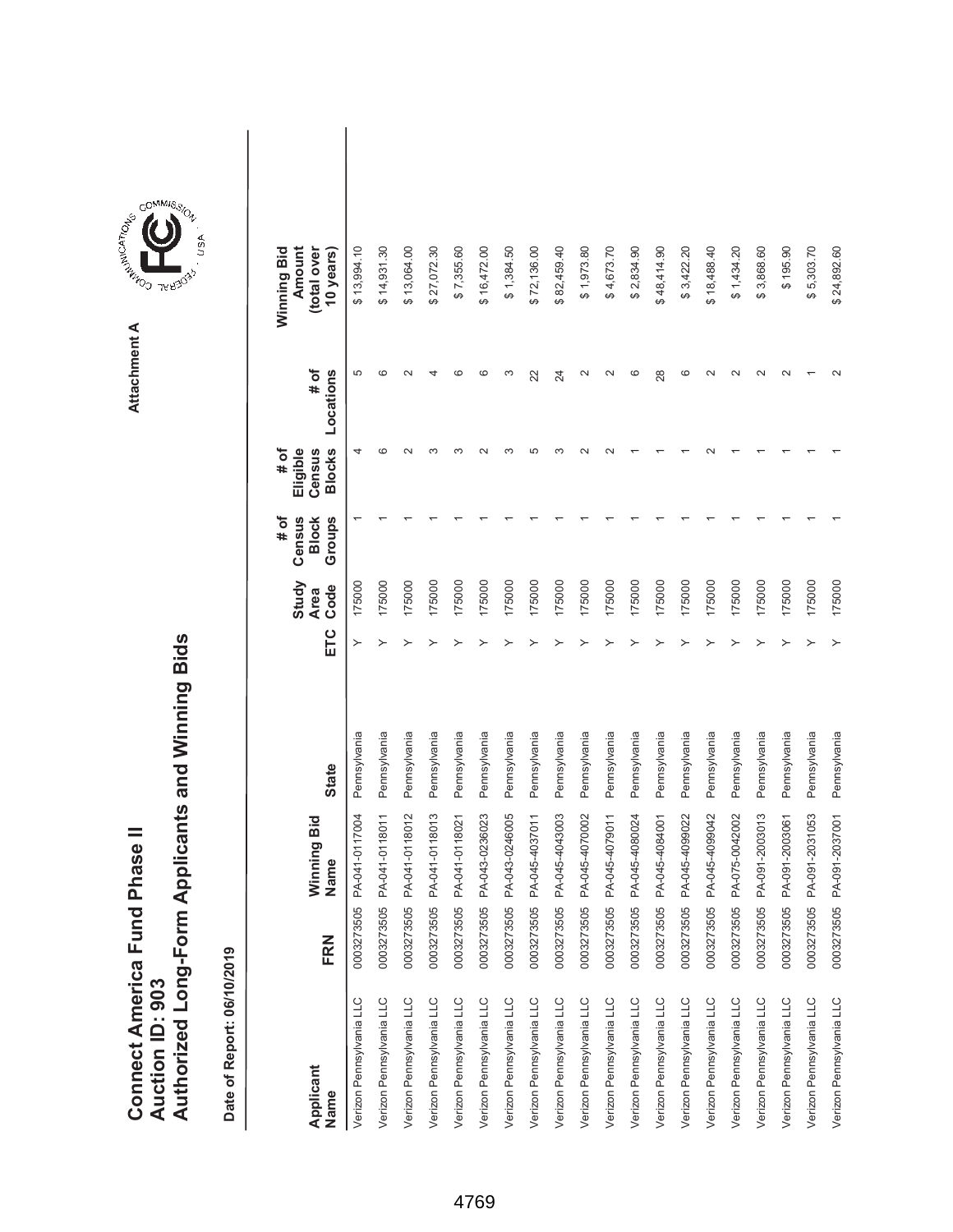|                               |                 | Authorized Long-Form Applicants and Winning Bids |
|-------------------------------|-----------------|--------------------------------------------------|
| Connect America Fund Phase II |                 |                                                  |
|                               |                 |                                                  |
|                               |                 |                                                  |
|                               |                 |                                                  |
|                               | Auction ID: 903 |                                                  |
|                               |                 |                                                  |
|                               |                 |                                                  |
|                               |                 |                                                  |



| Applicant<br>Name        | FRN        | Winning Bid<br>Name | <b>State</b> | ETC | Study<br>Code<br><b>Area</b> | Groups<br># of<br>Census<br><b>Block</b> | <b>Blocks</b><br># of<br>Eligible<br>Census | # of<br>Locations | Amount<br>Winning Bid<br>(total over<br>10 years) |  |
|--------------------------|------------|---------------------|--------------|-----|------------------------------|------------------------------------------|---------------------------------------------|-------------------|---------------------------------------------------|--|
| Verizon Pennsylvania LLC | 0003273505 | PA-091-2059062      | Pennsylvania | ≻   | 175000                       |                                          | 4                                           | $\tilde{c}$       | \$18,271.20                                       |  |
| Verizon Pennsylvania LLC | 0003273505 | PA-091-2060072      | Pennsylvania | ≻   | 175000                       |                                          |                                             | $\mathbf{\Omega}$ | \$3,834.00                                        |  |
| Verizon Pennsylvania LLC | 0003273505 | PA-091-2061021      | Pennsylvania |     | 175000                       |                                          |                                             |                   | \$3,329.90                                        |  |
| Verizon Pennsylvania LLC | 0003273505 | PA-091-2088022      | Pennsylvania |     | 175000                       |                                          |                                             |                   | \$37,346.00                                       |  |
| Verizon Pennsylvania LLC | 0003273505 | PA-091-2090002      | Pennsylvania |     | 175000                       |                                          |                                             |                   | 31,318.10<br>↮                                    |  |
| Verizon Pennsylvania LLC | 0003273505 | PA-101-0013005      | Pennsylvania |     | 175000                       |                                          |                                             | 5                 | \$8,349.60                                        |  |
| Verizon Pennsylvania LLC | 0003273505 | PA-101-0024005      | Pennsylvania |     | 175000                       |                                          |                                             |                   | \$6,354.50                                        |  |
| Verizon Pennsylvania LLC | 0003273505 | PA-101-0033002      | Pennsylvania |     | 175000                       |                                          |                                             | ဖ                 | \$4,224.50                                        |  |
| Verizon Pennsylvania LLC | 0003273505 | PA-101-0054001      | Pennsylvania |     | 175000                       |                                          |                                             |                   | \$611.10                                          |  |
| Verizon Pennsylvania LLC | 0003273505 | PA-101-0143001      | Pennsylvania |     | 175000                       |                                          |                                             |                   | \$13,752.60                                       |  |
| Verizon Pennsylvania LLC | 0003273505 | PA-101-0205002      | Pennsylvania |     | 175000                       |                                          |                                             | 5                 | \$1,347.60                                        |  |
| Verizon Pennsylvania LLC | 0003273505 | PA-101-0378002      | Pennsylvania |     | 175000                       |                                          |                                             | $\overline{C}$    | \$13,217.60                                       |  |
| Verizon Pennsylvania LLC | 0003273505 | PA-101-0381001      | Pennsylvania |     | 175000                       |                                          | ო                                           | 5                 | \$19,816.10                                       |  |
| Verizon Pennsylvania LLC | 0003273505 | PA-101-0381002      | Pennsylvania |     | 175000                       |                                          |                                             | ∞                 | \$14,498.20                                       |  |
| Verizon Pennsylvania LLC | 0003273505 | PA-101-0383001      | Pennsylvania |     | 175000                       |                                          |                                             |                   | \$14,242.60                                       |  |
| Verizon Pennsylvania LLC | 0003273505 | PA-101-9800001      | Pennsylvania |     | 175000                       |                                          |                                             | ဖ                 | \$41,698.30                                       |  |
| Verizon Pennsylvania LLC | 0003273505 | PA-101-9803001      | Pennsylvania |     | 175000                       |                                          |                                             | 50                | \$23,138.90                                       |  |
| Verizon Pennsylvania LLC | 0003273505 | PA-101-9807001      | Pennsylvania |     | 175000                       |                                          | ო                                           | တ                 | \$14,746.70                                       |  |
| Verizon Pennsylvania LLC | 0003273505 | PA-101-9809001      | Pennsylvania |     | 175000                       |                                          |                                             | 25                | \$69,963.40                                       |  |
| Verizon Pennsylvania LLC | 0003273505 | PA-125-7462001      | Pennsylvania | ≻   | 175000                       |                                          |                                             |                   | \$15,392.50                                       |  |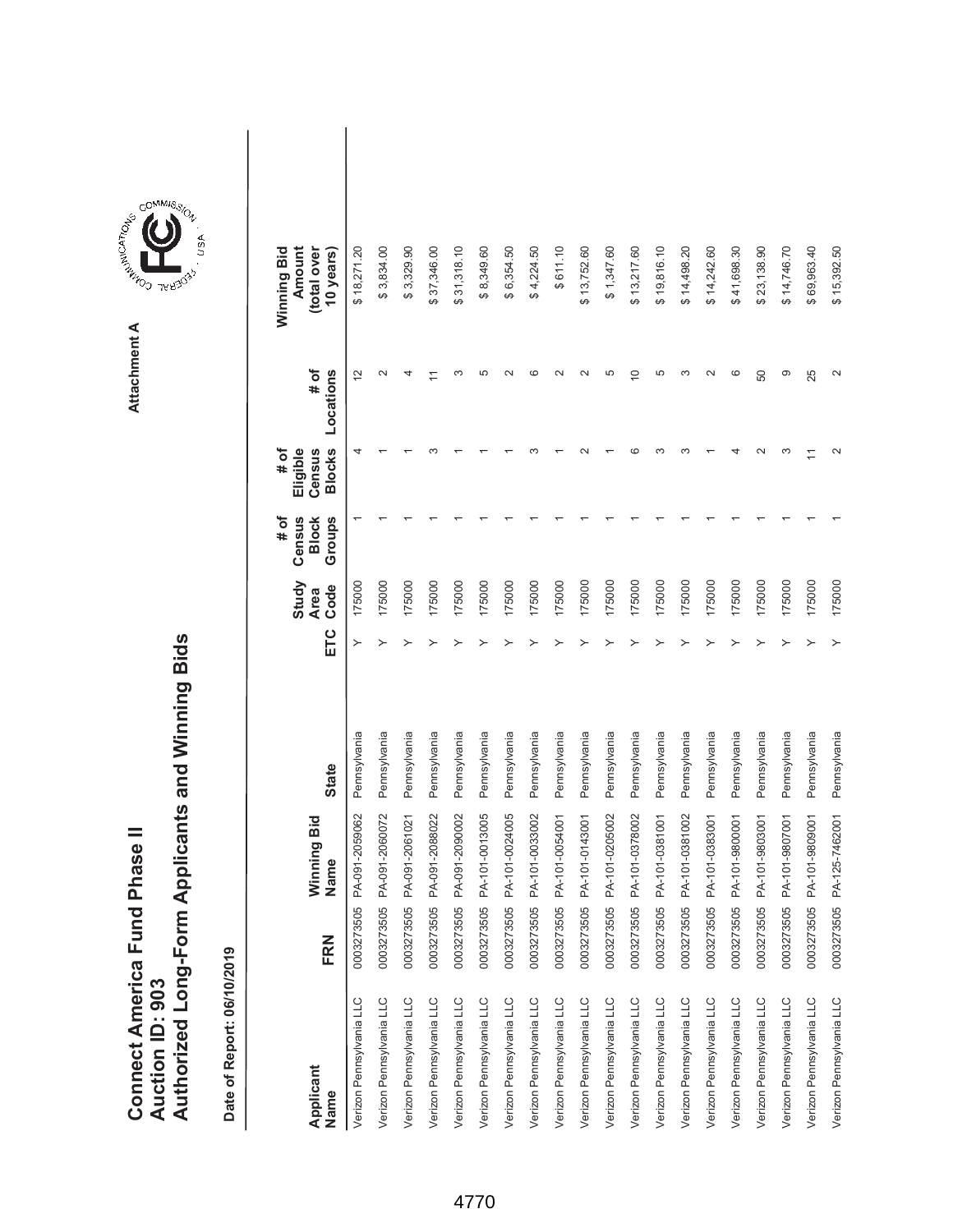|                               |                 | Authorized Long-Form Applicants and Winning Bids |
|-------------------------------|-----------------|--------------------------------------------------|
| Connect America Fund Phase II |                 |                                                  |
|                               |                 |                                                  |
|                               |                 |                                                  |
|                               |                 |                                                  |
|                               | Auction ID: 903 |                                                  |



| Applicant<br>Name        | FRN        | Winning Bid<br>Name | <b>State</b> | ETC | Study<br>Code<br><b>Area</b> | # of<br>Census<br>Groups<br><b>Block</b> | <b>Blocks</b><br>Eligible<br># of<br>Census | # of<br>Locations | Winning Bid<br>(total over<br>Amount<br>10 years) |  |
|--------------------------|------------|---------------------|--------------|-----|------------------------------|------------------------------------------|---------------------------------------------|-------------------|---------------------------------------------------|--|
| Verizon Pennsylvania LLC | 0003273505 | PA-125-7711001      | Pennsylvania | ≻   | 175000                       |                                          | $\sim$                                      | $\circ$           | \$5,500.20                                        |  |
| Verizon Pennsylvania LLC | 0003273505 | PA-129-8058001      | Pennsylvania | ≻   | 175000                       |                                          |                                             | C                 | \$12,453.40                                       |  |
| Verizon South Inc.       | 0001962588 | VA-059-4222021      | Virginia     |     | 190479                       |                                          |                                             | 5                 | \$13,369.30                                       |  |
| Verizon South Inc.       | 0001962588 | VA-059-4922012      | Virginia     |     | 190479                       |                                          |                                             | ო                 | \$11,431.00                                       |  |
| Verizon South Inc.       | 0001962588 | VA-153-9004031      | Virginia     |     | 190479                       |                                          | cc                                          | 15                | \$50,694.00                                       |  |
| Verizon South Inc.       | 0001962588 | VA-153-9010052      | Virginia     |     | 190479                       |                                          |                                             |                   | \$9,471.40                                        |  |
| Verizon South Inc.       | 0001962588 | VA-153-9014091      | Virginia     |     | 190479                       |                                          |                                             |                   | \$19,113.20                                       |  |
| Verizon South Inc.       | 0001962588 | VA-177-0201052      | Virginia     |     | 190479                       |                                          |                                             |                   | \$7,355.60                                        |  |
| Verizon South Inc.       | 0001962588 | VA-177-0201064      | Virginia     |     | 190479                       |                                          |                                             |                   | \$13,809.50                                       |  |
| Verizon South Inc.       | 0001962588 | VA-550-0210122      | Virginia     |     | 190479                       |                                          |                                             |                   | \$12,794.20                                       |  |
| Verizon Virginia LLC     | 0002073203 | VA-041-1003001      | Virginia     |     | 195040                       |                                          |                                             |                   | \$5,701.30                                        |  |
| Verizon Virginia LLC     | 0002073203 | VA-041-1004031      | Virginia     |     | 195040                       |                                          |                                             | თ                 | \$77,837.30                                       |  |
| Verizon Virginia LLC     | 0002073203 | VA-041-1004033      | Virginia     |     | 195040                       |                                          |                                             | $\frac{8}{1}$     | \$75,075.40                                       |  |
| Verizon Virginia LLC     | 0002073203 | VA-041-1004073      | Virginia     |     | 195040                       |                                          |                                             |                   | \$4,323.90                                        |  |
| Verizon Virginia LLC     | 0002073203 | VA-041-1008211      | Virginia     |     | 195040                       |                                          |                                             |                   | \$31,942.90                                       |  |
| Verizon Virginia LLC     | 0002073203 | VA-041-1009201      | Virginia     |     | 195040                       |                                          |                                             |                   | \$3,095.60                                        |  |
| Verizon Virginia LLC     | 0002073203 | VA-041-1009261      | Virginia     |     | 195040                       |                                          |                                             | ო                 | \$9,961.30                                        |  |
| Verizon Virginia LLC     | 0002073203 | VA-041-1009273      | Virginia     |     | 195040                       |                                          |                                             | ო                 | \$13,078.20                                       |  |
| Verizon Virginia LLC     | 0002073203 | VA-041-1010031      | Virginia     |     | 195040                       |                                          | $\sigma$                                    | 4                 | \$60,520.40                                       |  |
| Verizon Virginia LLC     | 0002073203 | VA-041-1010041      | Virginia     |     | 195040                       |                                          | ဖ                                           | 25                | \$56,082.90                                       |  |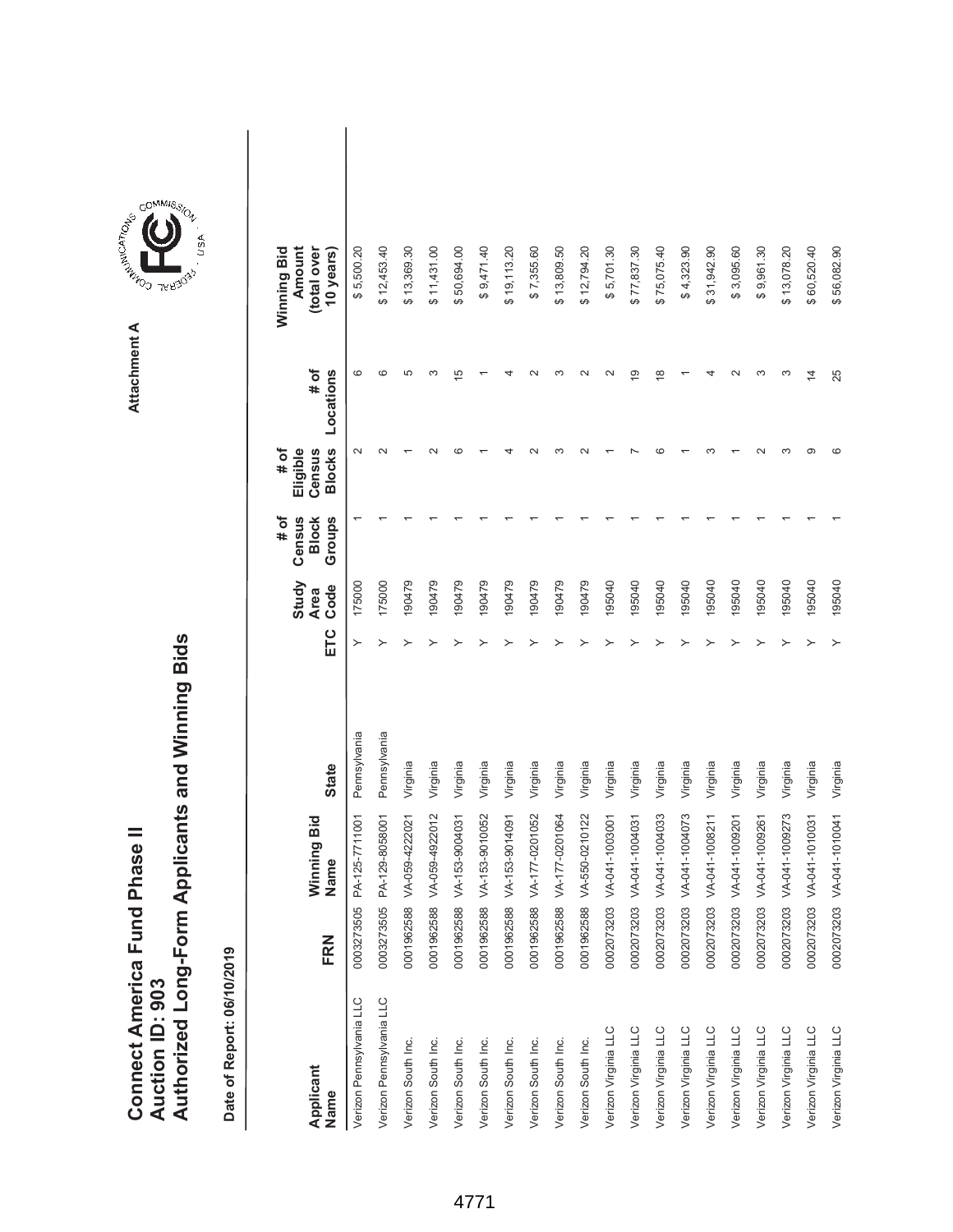|                               |                 | Authorized Long-Form Applicants and Winning Bids |
|-------------------------------|-----------------|--------------------------------------------------|
| Connect America Fund Phase II |                 |                                                  |
|                               |                 |                                                  |
|                               |                 |                                                  |
|                               |                 |                                                  |
|                               | Auction ID: 903 |                                                  |



**Attachment A**

| Applicant<br>Name    | <b>FRN</b> | Winning Bid<br>Name | <b>State</b> | ETC | Study<br>Code<br><b>Area</b> | Census<br>Groups<br># of<br><b>Block</b> | <b>Blocks</b><br># of<br>Eligible<br>Census | # of<br>Locations     | Winning Bid<br>Amount<br>(total over<br>10 years) |  |
|----------------------|------------|---------------------|--------------|-----|------------------------------|------------------------------------------|---------------------------------------------|-----------------------|---------------------------------------------------|--|
| Verizon Virginia LLC | 0002073203 | VA-041-1010042      | Virginia     | ≻   | 195040                       |                                          | 5                                           | 27                    | \$63,126.60                                       |  |
| Verizon Virginia LLC | 0002073203 | VA-047-9302011      | Virginia     | ≻   | 195040                       |                                          | ca                                          | 15                    | 31,197.40                                         |  |
| Verizon Virginia LLC | 0002073203 | VA-047-9302012      | Virginia     |     | 195040                       |                                          |                                             | ᠬ                     | \$24,544.70                                       |  |
| Verizon Virginia LLC | 0002073203 | VA-047-9305022      | Virginia     |     | 195040                       |                                          |                                             | 5                     | \$19,113.20                                       |  |
| Verizon Virginia LLC | 0002073203 | VA-059-4162002      | Virginia     |     | 195040                       |                                          |                                             |                       | \$5,708.40                                        |  |
| Verizon Virginia LLC | 0002073203 | VA-059-4208002      | Virginia     |     | 195040                       |                                          |                                             |                       | \$4,740.20                                        |  |
| Verizon Virginia LLC | 0002073203 | VA-059-4705001      | Virginia     |     | 195040                       |                                          |                                             |                       | \$3,549.30                                        |  |
| Verizon Virginia LLC | 0002073203 | VA-059-4822032      | Virginia     |     | 195040                       |                                          |                                             | တ                     | \$25,276.00                                       |  |
| Verizon Virginia LLC | 0002073203 | VA-059-4920002      | Virginia     |     | 195040                       |                                          |                                             | $\tilde{=}$           | \$13,582.30                                       |  |
| Verizon Virginia LLC | 0002073203 | VA-059-4925002      | Virginia     |     | 195040                       |                                          |                                             |                       | \$11,509.10                                       |  |
| Verizon Virginia LLC | 0002073203 | VA-087-2001092      | Virginia     |     | 195040                       |                                          |                                             |                       | \$12,325.60                                       |  |
| Verizon Virginia LLC | 0002073203 | VA-087-2005022      | Virginia     |     | 195040                       |                                          |                                             |                       | \$10,154.20                                       |  |
| Verizon Virginia LLC | 0002073203 | VA-095-0801011      | Virginia     |     | 195040                       |                                          |                                             |                       | \$15,527.70                                       |  |
| Verizon Virginia LLC | 0002073203 | VA-095-0801021      | Virginia     |     | 195040                       |                                          |                                             |                       | \$13,021.40                                       |  |
| Verizon Virginia LLC | 0002073203 | VA-095-0801022      | Virginia     |     | 195040                       |                                          |                                             | $\tilde{\phantom{a}}$ | 54,165.90<br>↮                                    |  |
| Verizon Virginia LLC | 0002073203 | VA-145-5001011      | Virginia     |     | 195040                       |                                          | LO                                          | 5                     | \$16,531.90                                       |  |
| Verizon Virginia LLC | 0002073203 | VA-145-5001013      | Virginia     |     | 195040                       |                                          |                                             |                       | \$6,652.70                                        |  |
| Verizon Virginia LLC | 0002073203 | VA-177-0202011      | Virginia     |     | 195040                       |                                          | $\overline{C}$                              | $\frac{2}{3}$         | \$94,834.70                                       |  |
| Verizon Virginia LLC | 0002073203 | VA-177-0202051      | Virginia     |     | 195040                       |                                          |                                             | $\overline{C}$        | \$22,918.80                                       |  |
| Verizon Virginia LLC | 0002073203 | VA-177-0202052      | Virginia     | ≻   | 195040                       |                                          |                                             | 5                     | \$5,438.60                                        |  |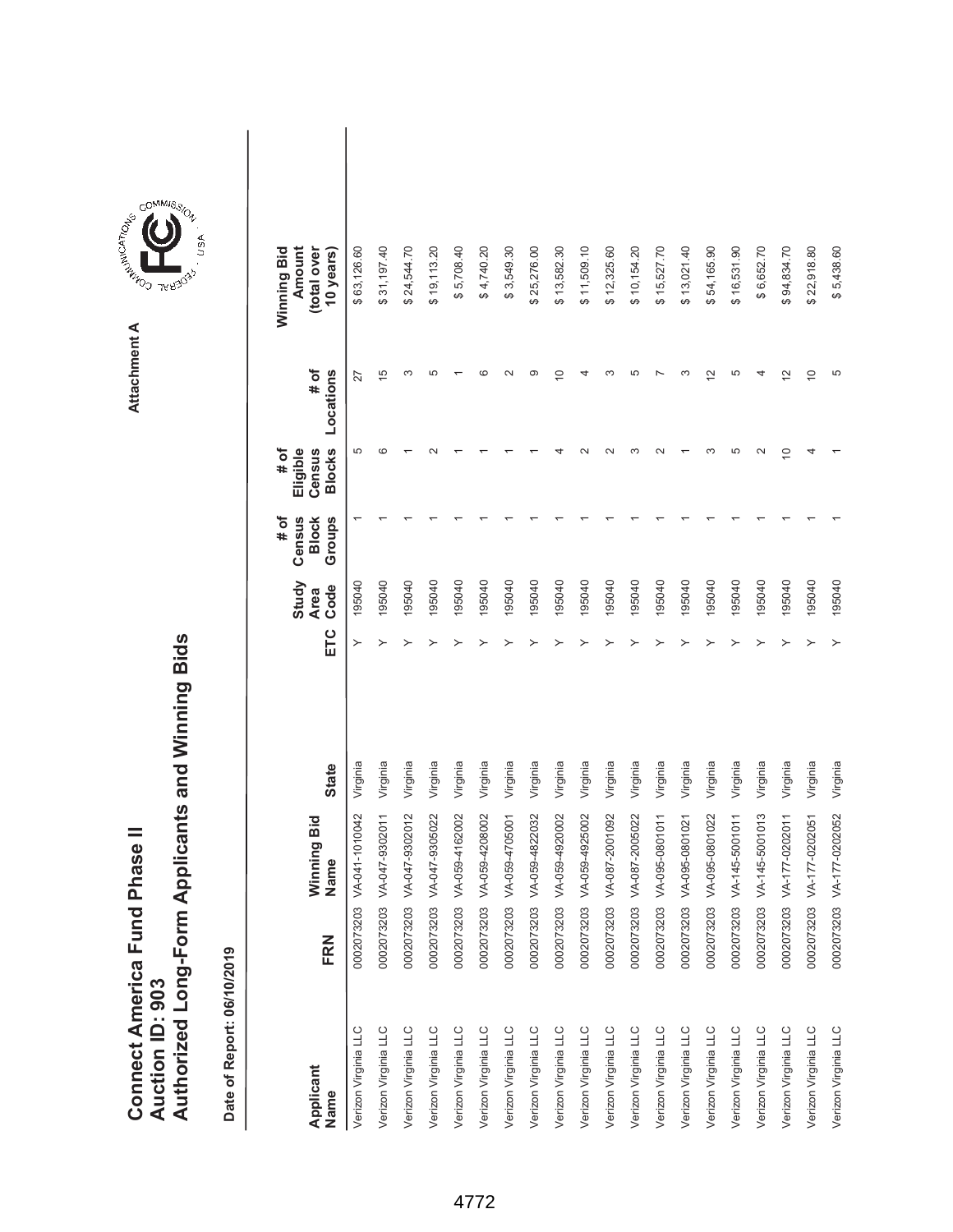|                               |                 | Authorized Long-Form Applicants and Winning Bids |
|-------------------------------|-----------------|--------------------------------------------------|
| Connect America Fund Phase II |                 |                                                  |
|                               |                 |                                                  |
|                               |                 |                                                  |
|                               |                 |                                                  |
|                               | Auction ID: 903 |                                                  |



| Applicant<br>Name    | <b>FRN</b> | Winning Bid<br>Name | <b>State</b> | ETC | Study<br>Code<br><b>Area</b> | # of<br>Census<br>Groups<br><b>Block</b> | <b>Blocks</b><br>Eligible<br># of<br>Census | # of<br>Locations | Winning Bid<br>Amount<br>(total over<br>10 years) |  |
|----------------------|------------|---------------------|--------------|-----|------------------------------|------------------------------------------|---------------------------------------------|-------------------|---------------------------------------------------|--|
| Verizon Virginia LLC | 0002073203 | VA-177-0203062      | Virginia     | ≻   | 195040                       |                                          | $\sim$                                      | ဖ                 | \$3,003.30                                        |  |
| Verizon Virginia LLC | 0002073203 | VA-177-0203102      | Virginia     | ≻   | 195040                       |                                          |                                             | $\sim$            | \$10,508.00                                       |  |
| Verizon Virginia LLC | 0002073203 | VA-199-0504011      | Virginia     |     | 195040                       |                                          |                                             | $\overline{C}$    | \$47,996.00                                       |  |
| Verizon Virginia LLC | 0002073203 | VA-199-0505002      | Virginia     |     | 195040                       |                                          | Ю                                           | $\overline{C}$    | \$44,147.80                                       |  |
| Verizon Virginia LLC | 0002073203 | VA-199-0509002      | Virginia     |     | 195040                       |                                          |                                             | $\frac{6}{1}$     | \$71,788.10                                       |  |
| Verizon Virginia LLC | 0002073203 | VA-199-0510003      | Virginia     |     | 195040                       |                                          |                                             | 30                | \$45,049.50                                       |  |
| Verizon Virginia LLC | 0002073203 | VA-550-0213024      | Virginia     |     | 195040                       |                                          |                                             |                   | \$41,408.00                                       |  |
| Verizon Virginia LLC | 0002073203 | VA-550-0214031      | Virginia     |     | 195040                       |                                          |                                             |                   | \$12,446.30                                       |  |
| Verizon Virginia LLC | 0002073203 | VA-550-0214032      | Virginia     |     | 195040                       |                                          |                                             |                   | \$18,140.50                                       |  |
| Verizon Virginia LLC | 0002073203 | VA-650-0105012      | Virginia     |     | 195040                       |                                          |                                             |                   | \$21,115.40                                       |  |
| Verizon Virginia LLC | 0002073203 | VA-700-0315001      | Virginia     |     | 195040                       |                                          |                                             |                   | \$6,269.30                                        |  |
| Verizon Virginia LLC | 0002073203 | VA-700-0321132      | Virginia     |     | 195040                       |                                          |                                             |                   | \$12,446.30                                       |  |
| Verizon Virginia LLC | 0002073203 | VA-700-0321281      | Virginia     |     | 195040                       |                                          |                                             |                   | \$30,188.30                                       |  |
| Verizon Virginia LLC | 0002073203 | VA-700-0323002      | Virginia     |     | 195040                       |                                          |                                             |                   | \$10,891.40                                       |  |
| Verizon Virginia LLC | 0002073203 | VA-700-0323003      | Virginia     |     | 195040                       |                                          |                                             | $\mathbf{\Omega}$ | 24,282.00<br>↮                                    |  |
| Verizon Virginia LLC | 0002073203 | VA-700-0324001      | Virginia     |     | 195040                       |                                          |                                             |                   | \$11,935.10                                       |  |
| Verizon Virginia LLC | 0002073203 | VA-740-2102002      | Virginia     |     | 195040                       |                                          |                                             | 25                | \$32,358.60                                       |  |
| Verizon Virginia LLC | 0002073203 | VA-760-0211001      | Virginia     |     | 195040                       |                                          |                                             | ဖ                 | \$16,210.60                                       |  |
| Verizon Virginia LLC | 0002073203 | VA-760-0305001      | Virginia     |     | 195040                       |                                          |                                             |                   | \$10,997.90                                       |  |
| Verizon Virginia LLC | 0002073203 | VA-760-0402002      | Virginia     |     | 195040                       |                                          |                                             |                   | \$15,769.10                                       |  |